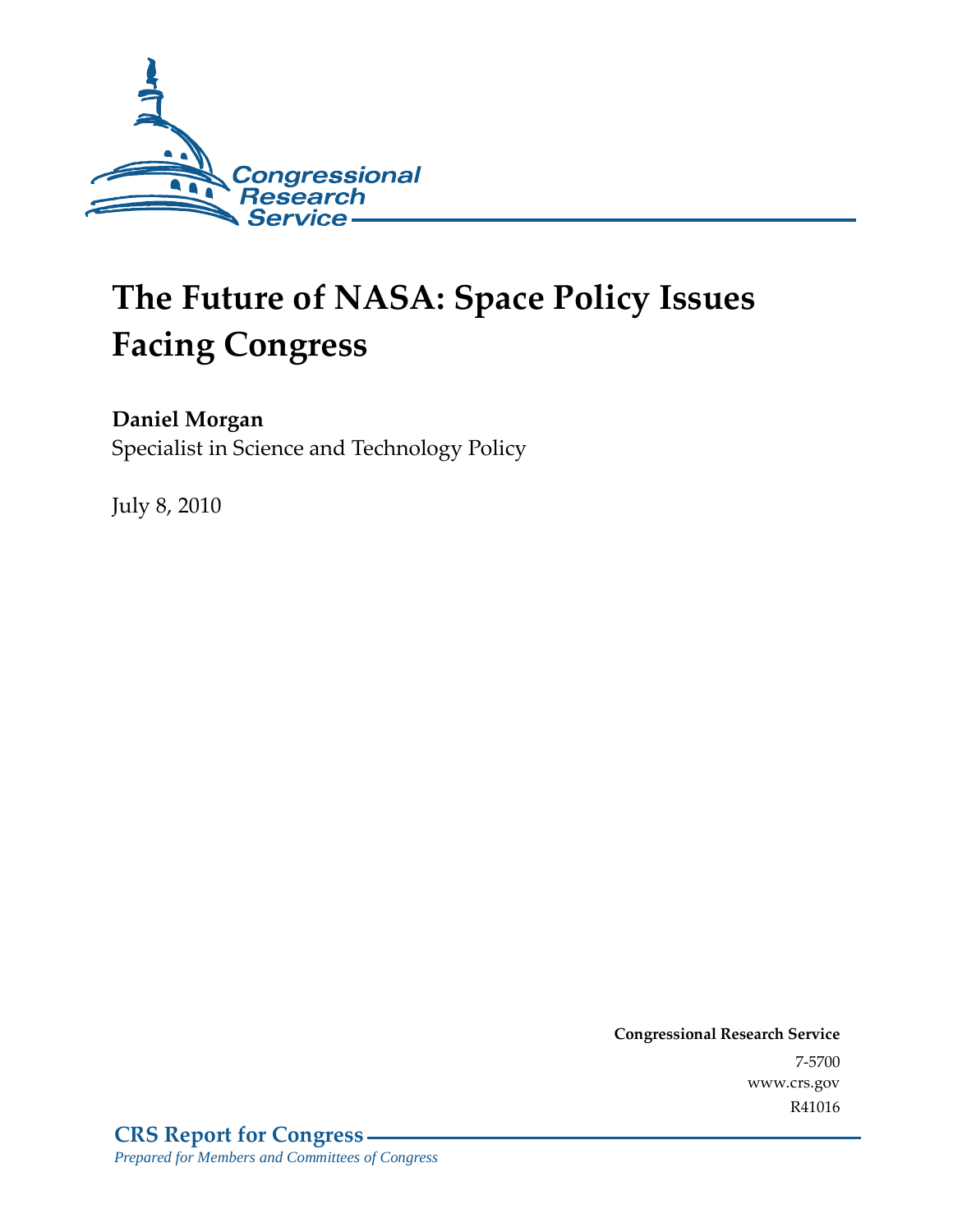# **Summary**

For the past several years, the priorities of the National Aeronautics and Space Administration (NASA) have been governed by the Vision for Space Exploration. The Vision was announced by President Bush in January 2004 and endorsed by Congress in the 2005 and 2008 NASA authorization acts (P.L. 109-155 and P.L. 110-422). It directed NASA to focus its efforts on returning humans to the Moon by 2020 and some day sending them to Mars and "worlds beyond." The resulting efforts are now approaching major milestones, such as the end of the space shuttle program, design review decisions for the new spacecraft intended to replace the shuttle, and decisions about whether to extend the operation of the International Space Station. At the same time, concerns have grown about whether NASA can accomplish the planned program of human exploration of space without significant growth in its budget.

A high-level independent review of the future of human space flight, chaired by Norman R. Augustine, issued its final report in October 2009. It presented several options as alternatives to the Vision and concluded that for human exploration to continue "in any meaningful way," NASA would require an additional \$3 billion per year above current plans.

In its FY2011 budget request, the Obama Administration proposed cancelling the Constellation spacecraft development program and eliminating the goal of returning humans to the Moon. NASA would instead rely on commercial providers to transport astronauts to Earth orbit, and its ultimate goal beyond Earth orbit would be human exploration of Mars, with missions to other destinations, such as visiting an asteroid in 2025, as intermediate goals. Operation of the International Space Station would be extended to at least 2020, and long-term technology development would receive increased emphasis.

Committees in the House and Senate have held hearings to consider both the Augustine report and the Administration proposals. As Congress considers appropriations and authorization bills addressing these broad space policy challenges, it faces choices about

- whether NASA's human exploration program is affordable and sufficiently safe, and if so, what destination or destinations it should explore;
- whether the space shuttle program should continue past its currently planned termination in early 2011; if so, how to ensure the continued safety of shuttle crews; if not, how the transition of the shuttle workforce and facilities should be managed;
- whether U.S. use of the International Space Station should continue past its currently planned termination at the end of 2015;
- whether the currently planned Orion crew capsule and Ares rockets, being developed as successors to the space shuttle, are the best choices for delivering astronauts and cargo into space, or whether other proposed rockets or commercial services should take their place; and
- how NASA's multiple objectives in human spaceflight, science, aeronautics, and education should be prioritized.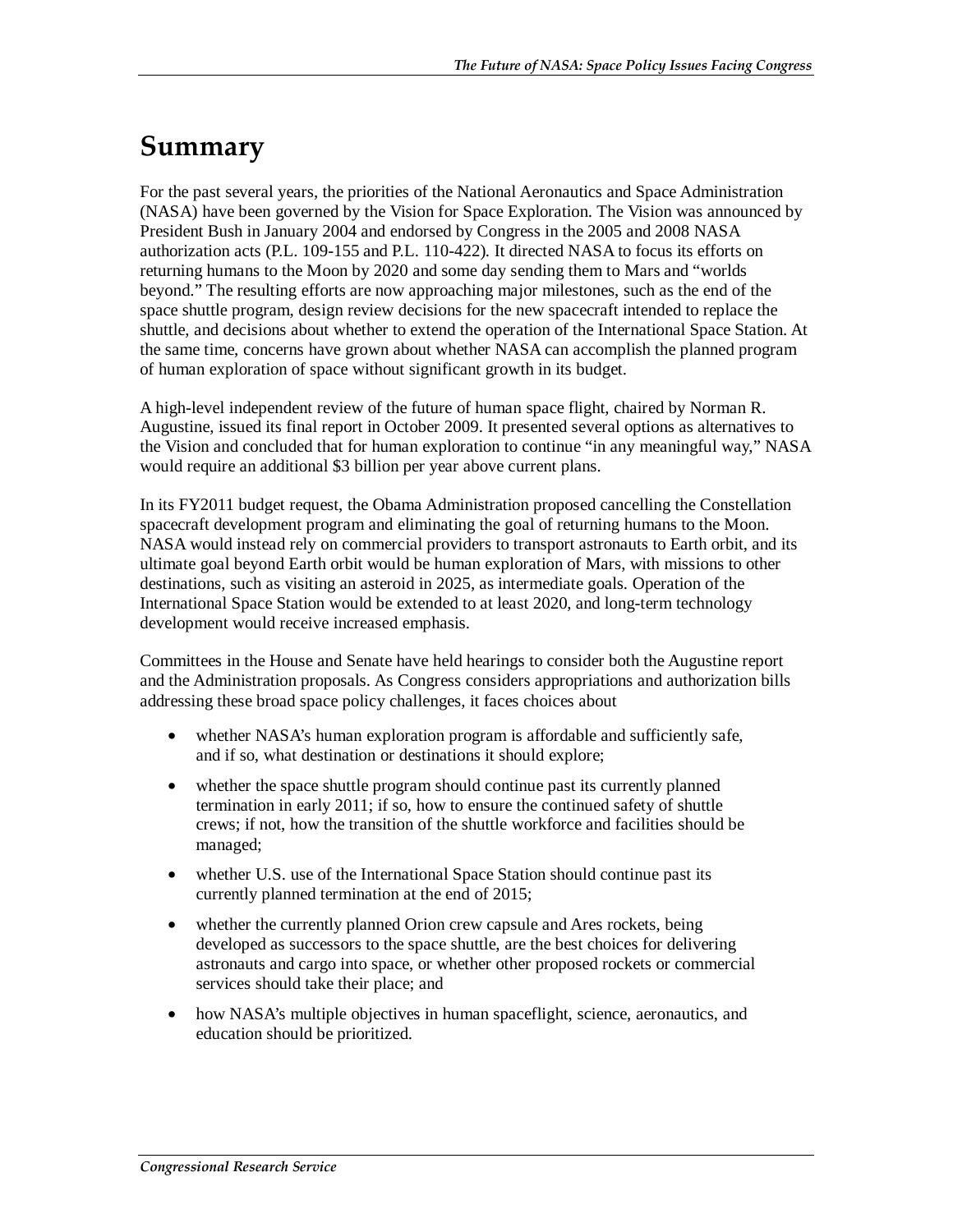# Contents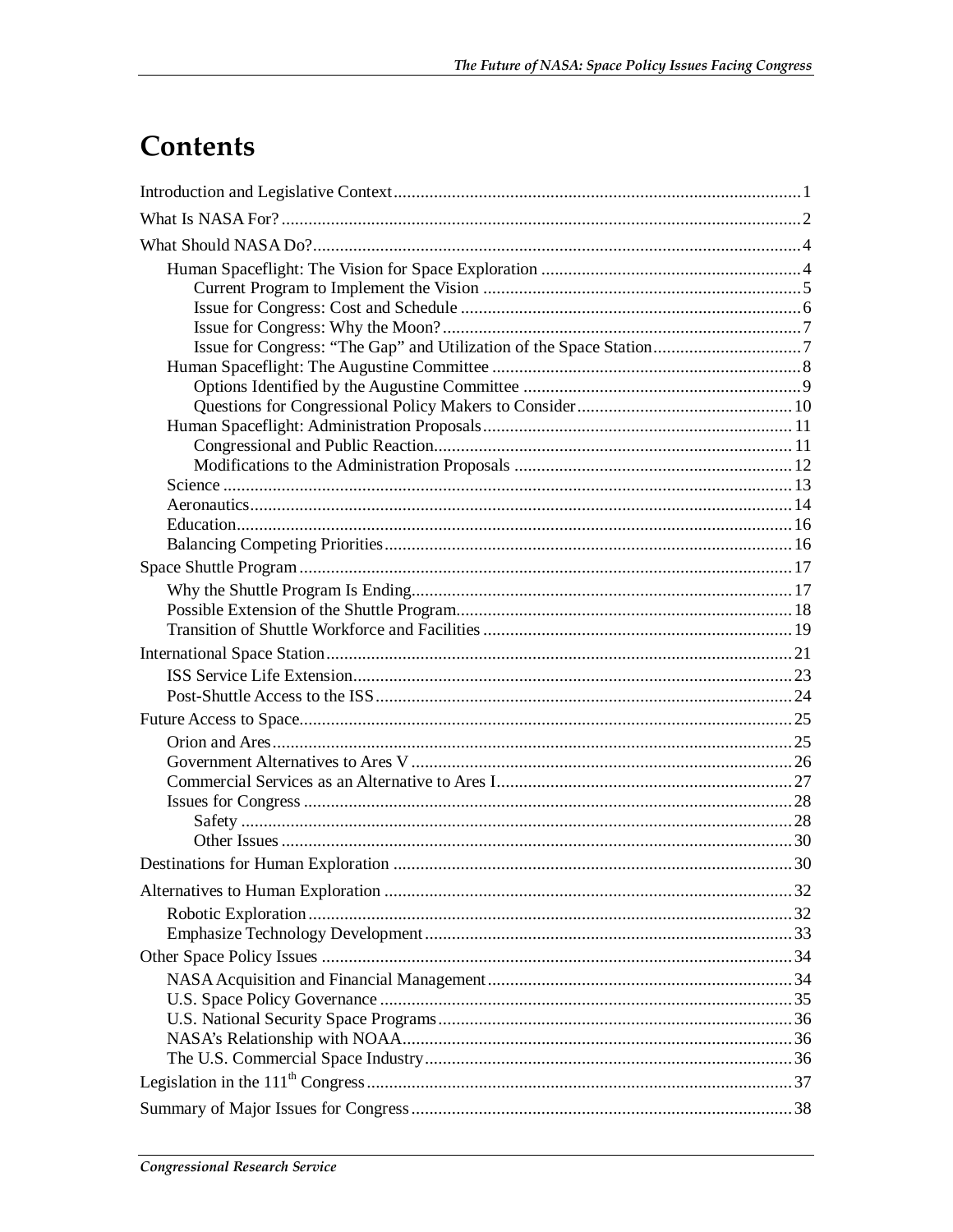## **Figures**

| Figure 1. Potential Activities at Alternative Human Exploration Destinations (in Addition |  |
|-------------------------------------------------------------------------------------------|--|
|                                                                                           |  |
|                                                                                           |  |
|                                                                                           |  |

## **Contacts**

|--|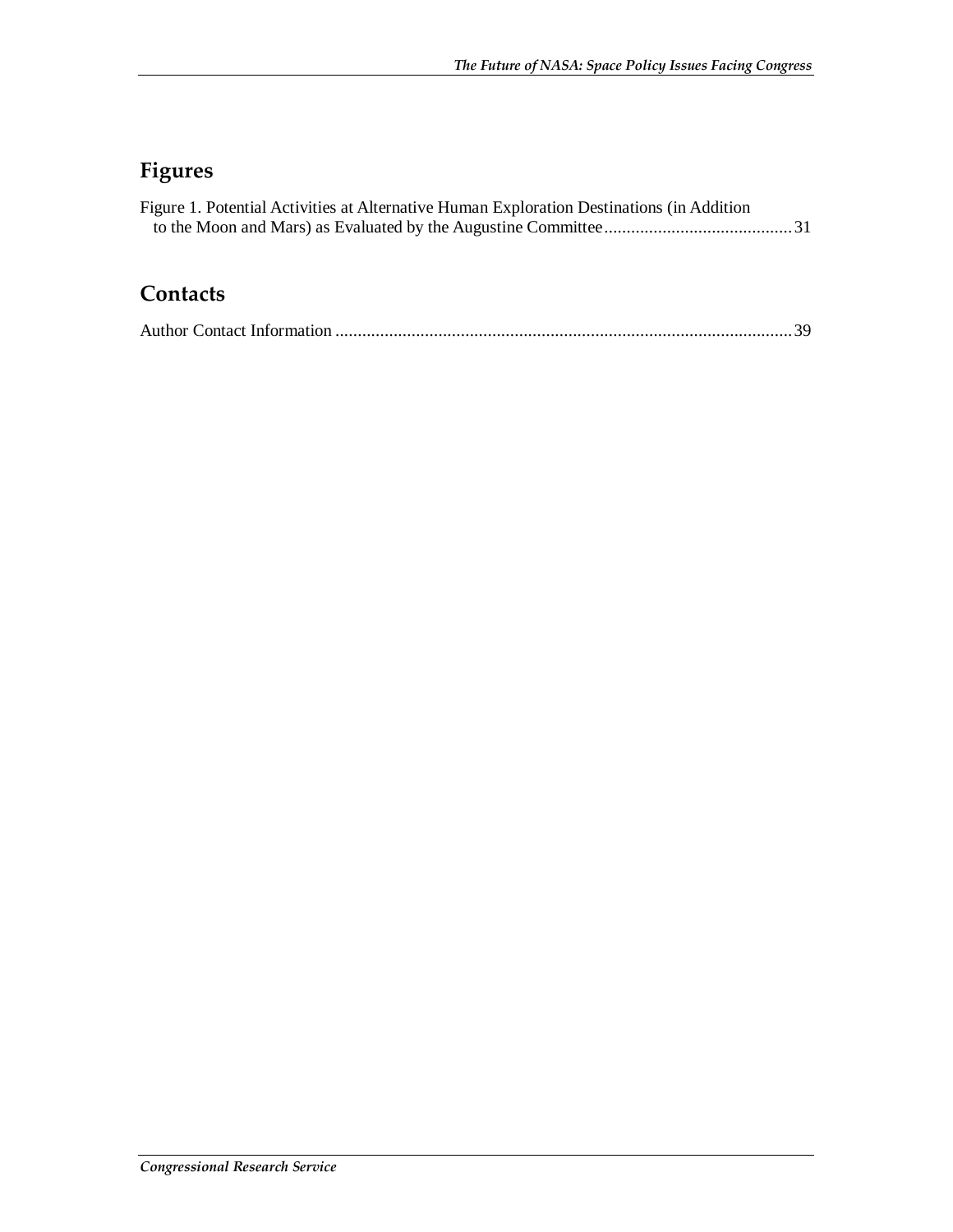# **Introduction and Legislative Context**

The idea of human spaceflight beyond Earth orbit has captivated many Americans for more than half a century. As U.S. space policy has evolved, new opportunities have emerged, and new challenges have arisen. For the past several years, the priorities of the National Aeronautics and Space Administration (NASA) have been governed by the Vision for Space Exploration. The Vision was announced by President Bush in January 2004 and endorsed by Congress in the 2005 and 2008 NASA authorization acts (P.L. 109-155 and P.L. 110-422). It directed NASA to focus its efforts on returning humans to the Moon by 2020 and some day sending them to Mars and "worlds beyond." The resulting efforts are now approaching major milestones, such as the end of the space shuttle program, design review decisions for the new spacecraft intended to replace the shuttle, and decisions about whether to extend the operation of the International Space Station. At the same time, concerns have grown about whether NASA can accomplish the planned program of human exploration of space without significant growth in its budget. When President Obama took office in January 2009, most analysts expected the new Administration to revisit the Vision, but it was not immediately clear what changes it would make.

In May 2009, when the Administration released the full details of its budget request for FY2010, it announced plans for a high-level independent review of the future of human space flight, chaired by Norman R. Augustine.<sup>1</sup> Major components of the NASA budget request were placeholders, to be revised following the results of this review. The Augustine committee released its final report in October 2009.<sup>2</sup> Committees in the House and Senate held hearings to consider the proposals.<sup>3</sup> The Administration did not submit a revised FY2010 budget for NASA. In December 2009, Congress appropriated FY2010 funds for NASA at approximately the level in the President's original request. The appropriations conference report (H.Rept. 111-366) stated that the Augustine committee's report

raises issues requiring thoughtful consideration by the Administration and the Congress.... It is premature for the conferees to advocate or initiate significant changes to the current program absent a *bona fide* proposal from the Administration and subsequent assessment, consideration and enactment by Congress.... It is the expressed hope of the conferees that the Administration will formulate its formal decision soon, submit its recommendations for congressional review and consideration, and budget the necessary resources.

As part of its FY2011 budget, the Administration proposed major changes to the Vision, including the elimination of a human return to the Moon as NASA's primary goal, the cancellation of NASA's Constellation spacecraft development program, a new effort to encourage the private sector to develop commercial crew launch services, and increased emphasis at NASA on technology development and science. Congress will consider these proposals as it acts on FY2011 appropriations legislation.

 $\frac{1}{1}$ <sup>1</sup> For more details, see "Human Spaceflight: The Augustine Committee," below.

<sup>2</sup> Review of U.S. Human Spaceflight Plans Committee, *Seeking a Human Spaceflight Program Worthy of a Great Nation*, October 2009, online at http://www.nasa.gov/pdf/396093main\_HSF\_Cmte\_FinalReport.pdf.

<sup>&</sup>lt;sup>3</sup> House Committee on Science and Technology, *Options and Issues for NASA's Human Space Flight Program: Report of the "Review of U.S. Human Space Flight Plans" Committee*, hearing September 15, 2009; and Senate Committee on Commerce, Science, and Transportation, Subcommittee on Science and Space, *Options from the Review of U.S. Human Space Flight Plans Committee*, hearing September 16, 2009.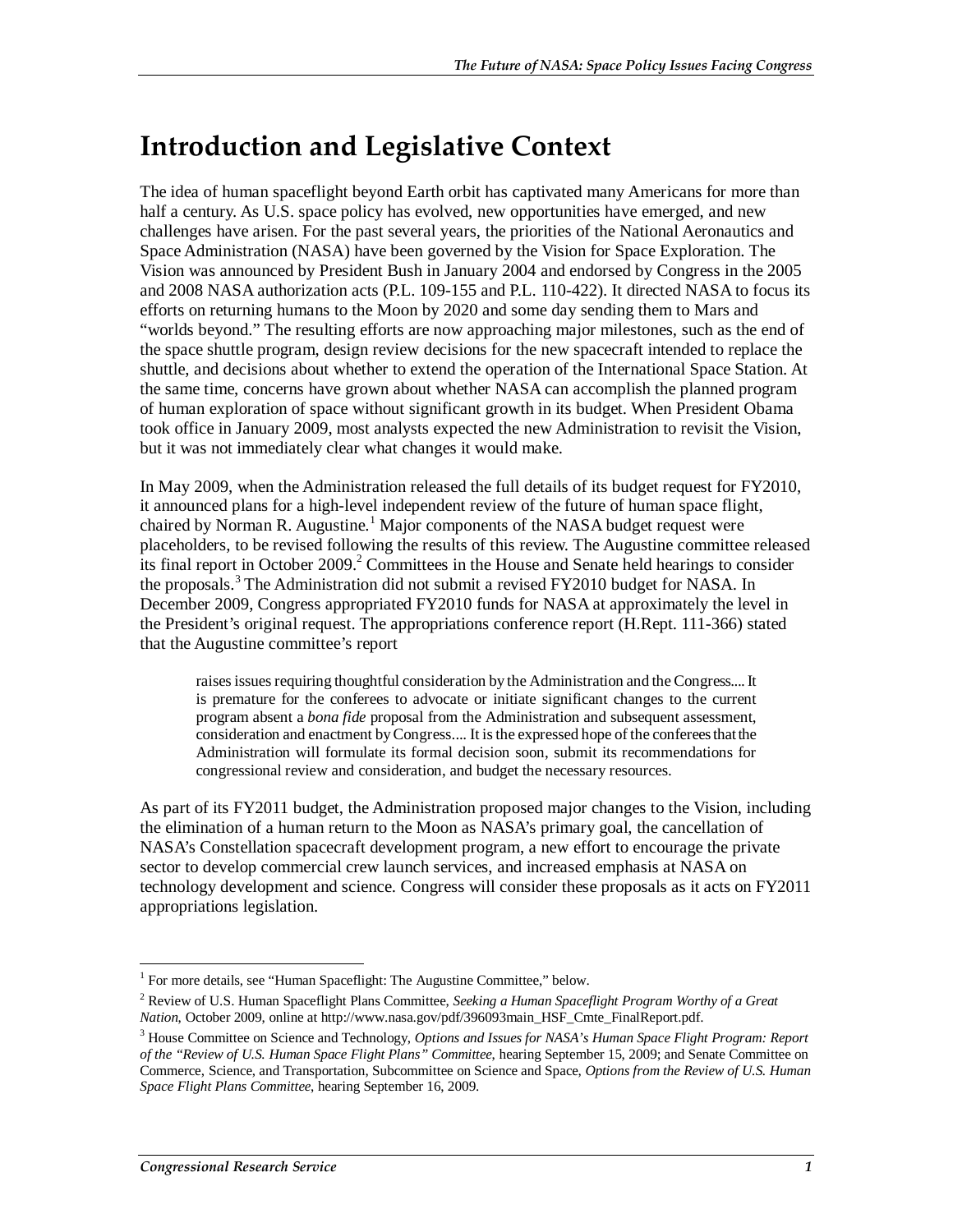The 111<sup>th</sup> Congress is also widely expected to consider a new comprehensive NASA authorization bill. The 2008 authorization act authorizes appropriations for NASA only through FY2009 and still reflects congressional endorsement of an unmodified Vision for Space Exploration. The House Committee on Science and Technology and the Senate Committee on Commerce, Science, and Transportation have both announced their intent to move forward with new authorization legislation.<sup>4</sup> The chairman of the House appropriations subcommittee that funds NASA has stated that the subcommittee's FY2011 bill "makes the funding for Human Space Exploration available only after the enactment of ... authorization legislation."

As Congress considers these broad space policy challenges, the major issues it faces can be summarized as three broad questions:

- **What is NASA for?** Different analysts and policy makers give different answers to this question: making scientific discoveries, developing technologies with economic benefits, enhancing national security, enhancing international prestige, even fulfilling human destiny in space. How should these competing goals be prioritized?
- **What should NASA do?** In order to accomplish its broad goals, how should NASA balance its major programs in human spaceflight, robotic spaceflight, aeronautics research, and education? In the human spaceflight program, which is larger than all the others put together, should the agency's goal be exploration of the Moon, or some other destination? What should the top priorities be for NASA's science and aeronautics programs?
- **How?** Once these questions are decided, how should their answers be implemented? What new space vehicles are needed? What should be done with existing programs, such as the space shuttle and the International Space Station?

This report analyzes these questions and some possible answers. It also addresses a number of cross-cutting issues, such as NASA's interactions with other federal agencies and the growing role of the commercial space industry.

# **What Is NASA For?**

During the Eisenhower Administration, after the Soviet Union's launch of the first artificial satellite, Sputnik, but before the establishment of NASA, the President's Science and Advisory Committee identified four "principal reasons for undertaking a national space program":

- "the compelling urge of man to explore and to discover";
- "defense ... to be sure that space is not used to endanger our security ... [and to] be prepared to use space to defend ourselves";

<u>.</u>

<sup>&</sup>lt;sup>4</sup> For example, see House Committee on Science and Technology,  $III^{th}$  Congress – Agenda Overview, http://democrats.science.house.gov/Media/File/ForReleases/111thSTAgenda.pdf; and chairman's opening statement, Senate Committee on Commerce, Science, and Transportation, hearing on "Challenges and Opportunities in the NASA FY 2011 Budget Proposal," February 24, 2010.

<sup>&</sup>lt;sup>5</sup> Chairman's opening statement, House Committee on Apropriations, Subcommittee on Commerce, Justice, Science, and Related Agencies, markup June 29, 2010, http://appropriations.house.gov/images/stories/pdf/cjs/ Opening\_Statement\_for\_Subcommittee\_Markup.pdf.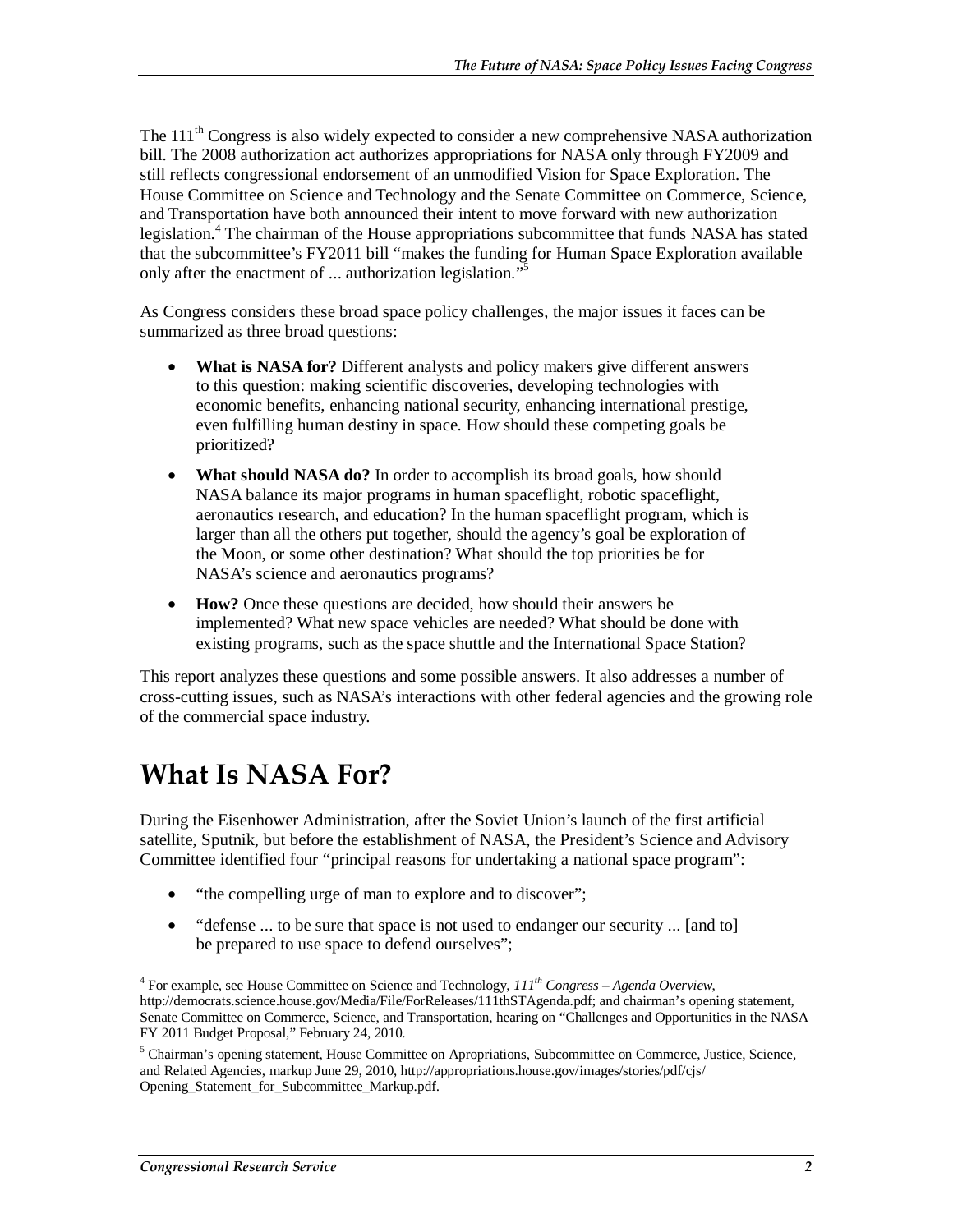- to "enhance the prestige of the United States ... and create added confidence in our scientific, technological, industrial, and military strength"; and
- "scientific observation and experiment which will add to our knowledge and understanding of the Earth, the solar system, and the universe."<sup>6</sup>

To these objectives, analysts today add

- the potential for technologies developed for the space program to have direct and indirect ("spinoff") economic benefits;
- the opportunity to use space activities as a tool of international relations, through collaboration on projects such as the International Space Station; and
- the ability of the space program to inspire students and promote education in science, technology, engineering, and mathematics (STEM).

These goals form a foundation for U.S. space policies, but policy makers differ in how they should be balanced against each other. Is the urge to discover a sufficient reason to explore space, or must exploration also meet needs here on Earth? Should economic benefits be an explicit focus for NASA or just a positive side effect? To what extent should improving STEM education be a NASA function, as opposed to a consequence of its other functions? Should the emphasis of international space programs be competition or cooperation?

The priorities that Congress assigns to these objectives may determine how it balances the competing demands of NASA's programs. For example, if Congress believes that national prestige is a high priority, it could choose to emphasize NASA's high-profile human exploration activities, such as establishing a Moon base or exploring Mars. If scientific knowledge is a high priority, Congress could emphasize unmanned missions such as the Hubble telescope and the Mars rovers. If international relations are a high priority, Congress could encourage joint space activities with other nations. If economic benefits are of interest, Congress could focus on technological development, linking NASA programs to the needs of business and industry.

A report by the National Academies proposed goals similar to those listed above and recommended three criteria to use in balancing their competing demands for resources:<sup>7</sup>

- *Steady progress.* Each major area should be maintained at a level that allows sustained long-term progress with intermediate goals achieved at a reasonable pace.
- *Stability.* Rapid downsizing and abrupt redirection should be avoided because they are disruptive, can take time to recover from, and can create risk as operations experience is lost.
- *Robustness.* Sufficient human resources and research infrastructure should be maintained so that the nation can ramp up selected activities quickly in response to changing national needs or scientific breakthroughs.

<sup>&</sup>lt;u>.</u> 6 President's Science Advisory Committee, *Introduction to Outer Space*, March 26, 1958, http://www.hq.nasa.gov/ office/pao/History/monograph10/doc6.pdf. For more information on the evolution of space policy since Sputnik, see CRS Report RL34263, *U.S. Civilian Space Policy Priorities: Reflections 50 Years After Sputnik*, by Deborah D. Stine.

<sup>7</sup> National Research Council, *America's Future in Space: Aligning the Civil Space Program with National Needs*, 2009, http://www.nap.edu/catalog/12701.html, pp. 46-48.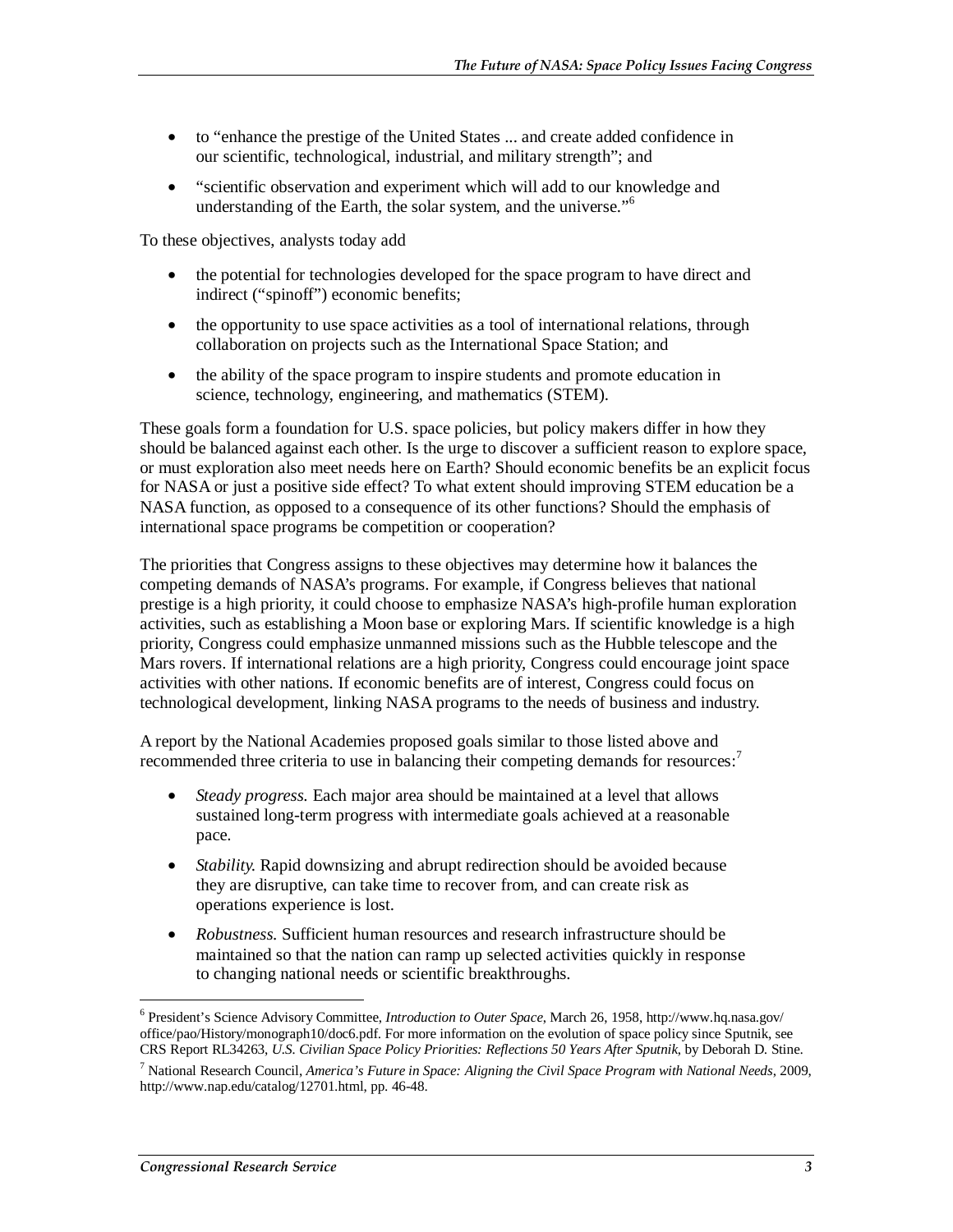The Academies report did not, however, actually employ these criteria to prioritize the goals it proposed.

# **What Should NASA Do?**

Based on this wide variety of objectives, NASA has established programs in human spaceflight, science, aeronautics, and education. The largest and most visible effort, in human spaceflight, faces considerable uncertainty about its proper scope and aims. The content of the science, aeronautics, and education programs is less controversial but still faces questions about scope, balance, and other issues.

## **Human Spaceflight: The Vision for Space Exploration**

The Vision for Space Exploration, announced by President Bush in a speech on January 14, 2004, directed NASA to focus its efforts on returning humans to the Moon by 2020 and eventually sending them to Mars and "worlds beyond."<sup>8</sup> (Twelve U.S. astronauts walked on the Moon between 1969 and 1972. No humans have visited Mars.) The Vision also directed NASA to return the space shuttle to flight status following the February 2003 *Columbia* disaster; to complete construction of the International Space Station (ISS) in accord with existing international commitments; and to conclude U.S. participation in the ISS by the end of 2015. The first post-*Columbia* shuttle flight was launched in July 2005. The other goals remain to be accomplished.

To advise NASA on implementation of the Vision, President Bush established a Commission on the Implementation of U.S. Space Exploration Policy, chaired by Edward C. "Pete" Aldridge,  $Jr^9$ . The Aldridge Commission issued its report in June 2004.<sup>10</sup> In April 2005, NASA established an Exploration Systems Architecture Study (ESAS) to identify a strategy and technical architecture for implementing the Vision. The ESAS issued its final report in November 2005.<sup>11</sup> Since then, the reports of the Aldridge Commission and the ESAS have been the baseline for NASA's space exploration plans.

In the NASA Authorization Act of 2005 (P.L. 109-155), Congress endorsed the Vision in broad terms and established several milestones for its implementation, including a statutory mandate to return to the Moon no later than  $2020$ .<sup>12</sup> Nevertheless, it directed NASA to construct an

 8 President George W. Bush, speech at NASA headquarters, Washington, D.C., January 14, 2004, http://history.nasa.gov/BushSEP.htm. For more information on the original Vision and initial reactions to it by Congress and the public, see CRS Report RS21720, *Space Exploration: Issues Concerning the Vision for Space Exploration*, by Marcia S. Smith.

<sup>&</sup>lt;sup>9</sup> Pete Aldridge was Under Secretary of Defense for Acquisition, Technology, and Logistics from 2001 to 2003. He previously held other senior positions in both government and the aerospace industry. In the 1980s, he trained as a shuttle astronaut, but his mission was cancelled following the *Challenger* disaster in 1986.

<sup>10</sup> Commission on the Implementation of U.S. Space Exploration Policy, *A Journey to Inspire, Innovate, and Discover*, June 2004, http://www.nasa.gov/pdf/60736main\_M2M\_report\_small.pdf.

<sup>&</sup>lt;sup>11</sup> National Aeronautics and Space Administration, *NASA's Exploration Systems Architecture Study: Final Report*, NASA-TM-2005-214062, November 2005, http://www.nasa.gov/pdf/140649main\_ESAS\_full.pdf.

 $12$  P.L. 109-155, Section 101(b).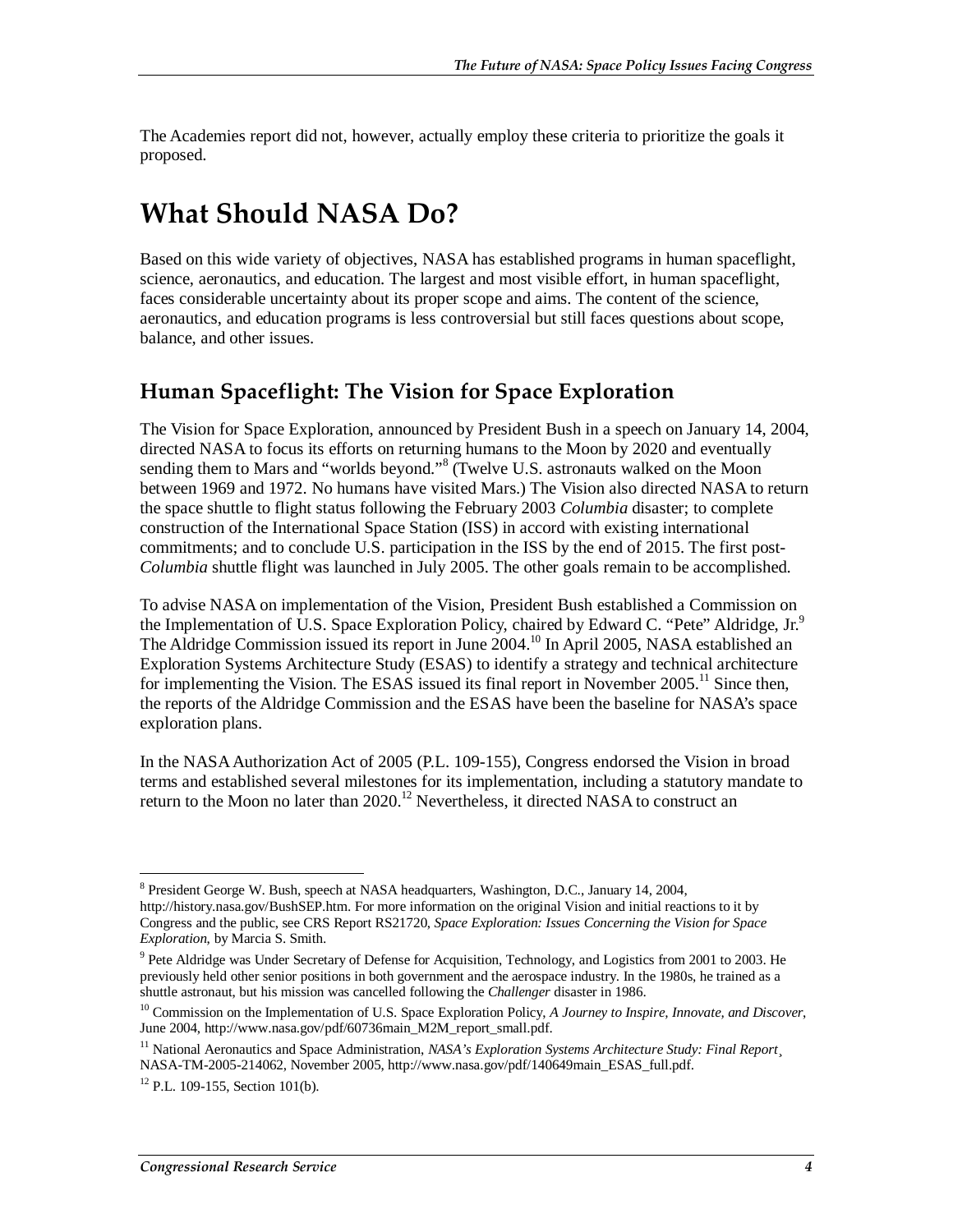architecture and implementation plan for its human exploration program "that is not critically dependent on the achievement of milestones by specific dates."<sup>13</sup>

The NASA Authorization Act of 2008 (P.L. 110-422) reaffirmed the Vision's broad goals, including the "eventual" return to the Moon and missions to other destinations in the solar system.<sup>14</sup> It expressed the sense of Congress that "America's friends and allies" should be invited to participate.<sup>15</sup> It directed NASA to take a "stepping stone approach" in which lunar exploration activities are designed and implemented with strong consideration to their future contribution to exploration beyond the Moon.<sup>16</sup> It directed that plans for a lunar outpost should not require its continuous occupation and that NASA should use commercial services for its lunar outpost activities "to the maximum extent practicable."<sup>17</sup>

#### **Current Program to Implement the Vision**

The current program for implementing the Vision addresses the conclusion of the space shuttle and International Space Station programs as well as the development and implementation of new vehicles for taking humans into Earth orbit and then back to the Moon. The major elements of the current program are as follows:

- Retire the space shuttle the first half of 2011 (extended from the original deadline of the end of 2010). Rely on non-U.S. vehicles for human access to space until a replacement vehicle is developed.
- Terminate U.S. use of the International Space Station at the end of 2015.
- Under the Constellation program, develop new systems for space exploration:
	- the Ares I rocket to launch astronauts into low Earth orbit, where the International Space Station is located;
	- the Orion crew capsule, to be launched atop Ares I to carry astronauts into orbit and beyond;
	- the Ares V heavy-lift rocket to send astronauts and equipment to the Moon; and
	- the Altair lunar lander and various lunar surface systems.

Before the Administration's FY2011 budget proposals, no funds were projected for any shuttle flights after the end of 2010. No FY2016 funds were projected for deorbiting the space station. The first crewed flight (or "initial operating capability") of Ares I and Orion was scheduled for early 2015. The first return to the Moon, using all the Constellation systems together, was planned for 2020, although NASA acknowledged that meeting that date would be difficult.

 $\frac{1}{1}$ 

<sup>&</sup>lt;sup>13</sup> P.L. 109-155, Section 503.

<sup>&</sup>lt;sup>14</sup> P.L. 110-422, Section 402.

<sup>15</sup> P.L. 110-422, Section 401.

<sup>16</sup> P.L. 110-422, Section 403.

<sup>&</sup>lt;sup>17</sup> P.L. 110-422, Section 404.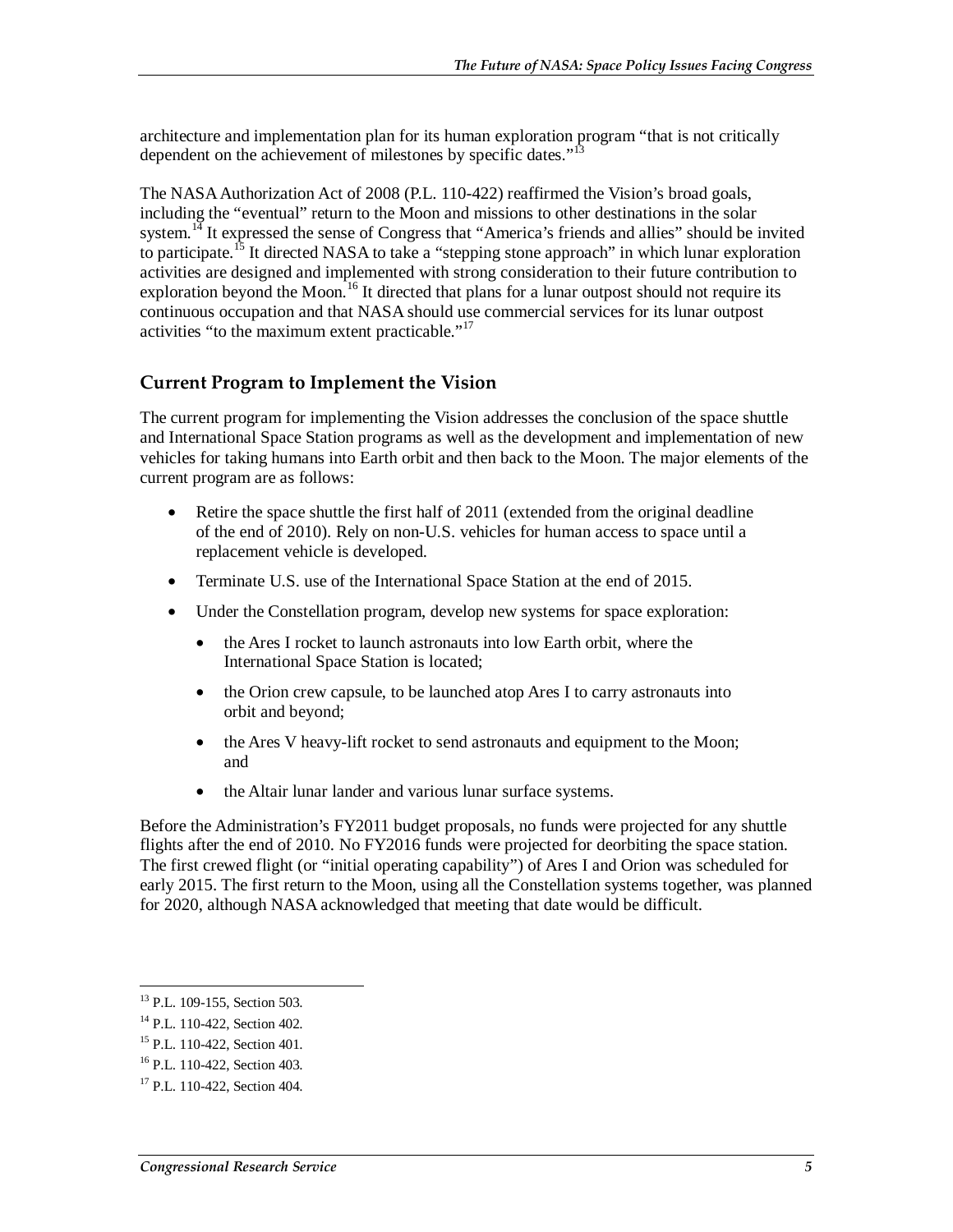#### **Issue for Congress: Cost and Schedule**

Cost is likely to play a central role as congressional policy makers oversee the Vision's progress and consider proposals to modify it. During the Bush Administration, NASA stressed that its strategy was to "go as we can afford to pay," with the pace of the program set, in part, by the available funding.18 The original plan in 2004 proposed adding a total of just \$1 billion to NASA's budget for FY2005 through FY2009 to help pay for the Vision, with increases thereafter limited to the rate of inflation. Subsequent Administration budgets more than eliminated this increase, and actual appropriations by Congress were even less. As a result, most funding for the Vision has been redirected from other NASA activities, such as the planned termination of the space shuttle program.

NASA has not provided a cost estimate for the Vision as a whole. In 2004, it projected that developing capabilities for human exploration, not including robotic support missions, would cost a total of \$64 billion up through the first human return to the Moon.<sup>19</sup> The Congressional Budget Office (CBO) concluded that, based on historical trends, the actual cost could be much higher.<sup>20</sup> In its 2005 implementation plan, NASA estimated that returning astronauts to the Moon would cost \$104 billion, not including the cost of robotic precursor missions or the cost of servicing the ISS after the end of the shuttle program.<sup>21</sup> In 2007, the Government Accountability Office (GAO) estimated the total cost for the Vision as \$230 billion over two decades.<sup>22</sup> In April 2009, as directed in the 2008 authorization act, the CBO updated its 2004 budgetary analysis of the Vision. It found that NASA would need an additional \$2 billion per year through FY2025 to keep the Vision activities on schedule, not counting probable cost growth in other activities.<sup>23</sup> In October 2009, the Augustine report stated that executing NASA's current plans would require an additional \$3 billion per year, even with some schedule delays.<sup>24</sup>

Schedule is closely related to cost. For example, the 2009 CBO analysis found that NASA could maintain its currently planned budget by delaying its return to the Moon by approximately three years.<sup>25</sup> The tradeoffs can be difficult to quantify, however. The Augustine report, unlike the CBO analysis, found that under NASA's current budget plans, "human exploration beyond low-Earth orbit is not viable" and currently planned budgets would delay a return to the Moon "well into the 2030s, if ever."<sup>26</sup> Schedule delays are already evident. For example, the initial operating

<sup>&</sup>lt;u>.</u> <sup>18</sup> See, for example, Michael D. Griffin, Administrator, National Aeronautics and Space Administration, testimony before the Senate Committee on Commerce, Science, and Transportation, Subcommittee on Space, Aeronautics, and Related Sciences, February 28, 2007, http://commerce.senate.gov/public/\_files/ Testimony\_MichaelDGriffin\_NASA\_FY2008PostureStatementFINAL22707.pdf.

<sup>&</sup>lt;sup>19</sup> Congressional Budget Office, *A Budgetary Analysis of NASA's New Vision for Space Exploration*, September 2004, http://www.cbo.gov/ftpdocs/57xx/doc5772/09-02-NASA.pdf, p. xi.

<sup>20</sup> Congressional Budget Office, *A Budgetary Analysis of NASA's New Vision for Space Exploration*, pp. xi-xiv.

<sup>&</sup>lt;sup>21</sup> National Aeronautics and Space Administration, *Exploration Systems Architecture Study: Final Report*, p. 676.<br><sup>22</sup> Government Accountability Office, *High Risk Series*, GAO-07-310, January 2007, p. 75.

<sup>23</sup> Congressional Budget Office, *The Budgetary Implications of NASA's Current Plans for Space Exploration*, April 2009, http://www.cbo.gov/ftpdocs/100xx/doc10051/04-15-NASA.pdf, pp. 2-3 and 12-13. The statutory mandate for this study was in P.L.  $110-422$ , Section 410.

<sup>24</sup> Review of U.S. Human Spaceflight Plans Committee, *Seeking a Human Spaceflight Program Worthy of a Great Nation*, pp. 15-17.

<sup>25</sup> Congressional Budget Office, *The Budgetary Implications of NASA's Current Plans for Space Exploration*, pp. 2-3 and 7-9.

<sup>26</sup> Review of U.S. Human Spaceflight Plans Committee, *Seeking a Human Spaceflight Program Worthy of a Great*  (continued...)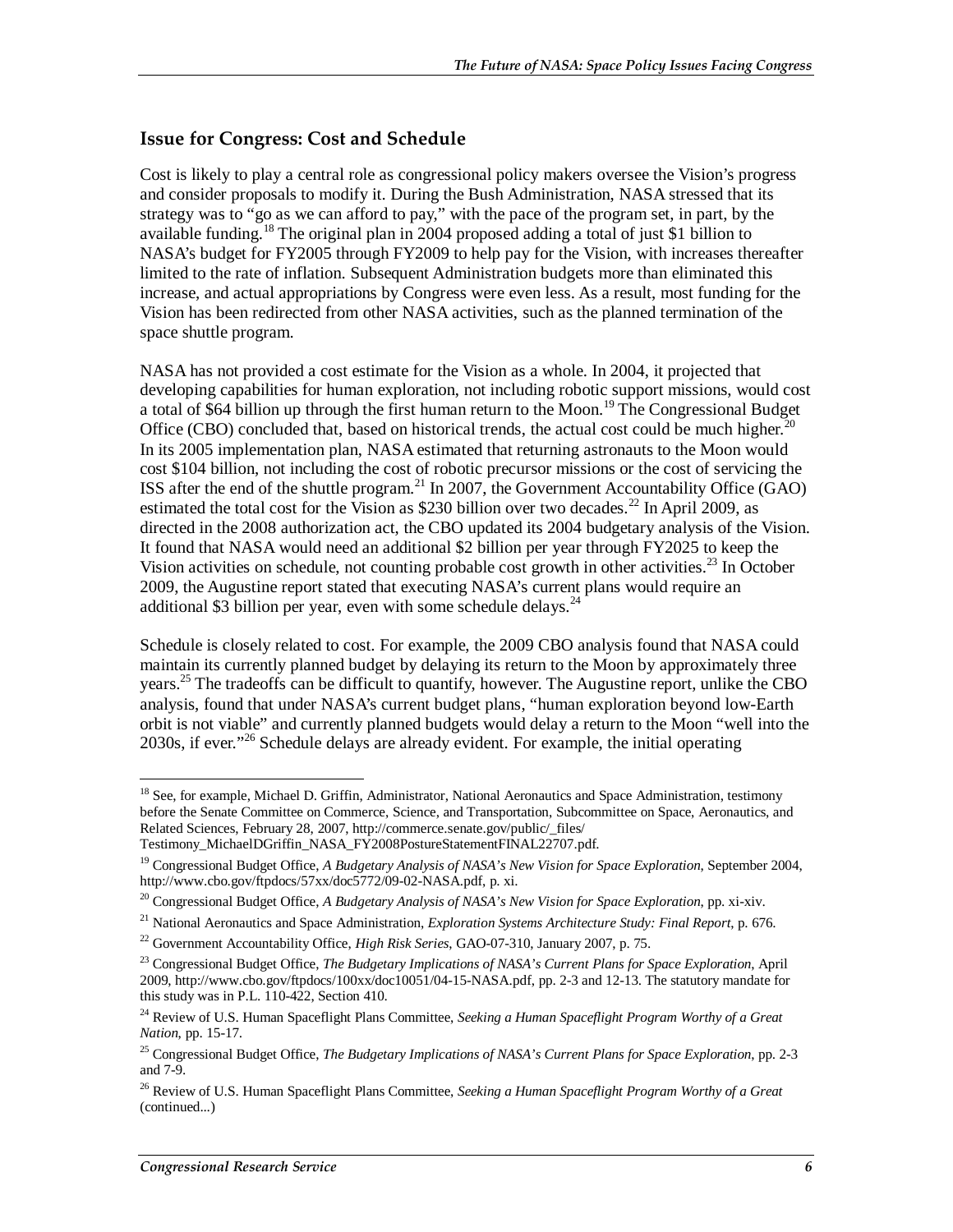capability for Orion and Ares I was originally planned for 2012; it is now planned for 2015; the Augustine committee concluded that 2017 is more likely.

#### **Issue for Congress: Why the Moon?**

Ever since the Vision was first announced, some analysts have questioned its choice of the Moon as the headline destination for NASA's human exploration efforts. Some feel that revisiting the destination of the Apollo missions of 1969-1972 is a less inspiring goal than a new target would be.<sup>27</sup> Some doubt the scientific rationale, suggesting that robotic missions to the Moon could accomplish as much or more at lower cost and without risking human lives, or that more could be learned by visiting another destination that has been studied less by previous missions. Some are simply concerned about the cost.

Supporters counter that the Moon is the closest destination beyond Earth orbit and could serve as a stepping stone for subsequent destinations. As Earth's nearest neighbor, the Moon is of great scientific interest. Missions to the Moon would provide an opportunity to develop and test technologies and gain experience working in space. According to some advocates, the Moon might literally be a staging point for future missions. For some in Congress, concerned about national security or national prestige, the prospect of a manned Chinese mission to the Moon is a strong motivation to reestablish a U.S. presence. For many who have supported the Vision up to this point, completing it may have become important in itself; part of the Vision's original purpose was to set a goal for NASA that would give the agency direction and enhance its public support, and supporters may fear that changing plans at this point would weaken NASA, whether or not a better plan could be devised.

#### **Issue for Congress: "The Gap" and Utilization of the Space Station**

In order to fund the cost of the Vision and because of safety concerns following the *Columbia* disaster in 2003, NASA intends to end the space shuttle program once construction of the ISS is complete in 2010. The shuttle's successors, Orion and Ares I, are not expected to be ready for crewed flight until at least 2015. The difference between these dates is generally referred to as "the gap." Congressional policy makers and others have expressed concerns about U.S. access to space during the gap. The NASA Authorization Act of 2005 declared it to be U.S. policy "to possess the capability for human access to space on a continuous basis."28 Former NASA Administrator Michael Griffin, a strong advocate of the Vision, has referred to the gap as "unseemly in the extreme."<sup>29</sup>

1

<sup>(...</sup>continued)

*Nation*, pp. 17 and 84.

 $27$  For example, Apollo astronaut Buzz Aldrin has called returning to the Moon "not visionary." See Buzz Aldrin, "Time to Boldly Go Once More," *New York Times*, July 16, 2009.

<sup>28</sup> P.L. 109-155, Section 501.

<sup>&</sup>lt;sup>29</sup> For example, see Michael D. Griffin, Administrator, National Aeronautics and Space Administration, testimony before the before the House Committee on Science and Technology, February 13, 2008, http://www.nasa.gov/pdf/ 211844main\_House\_Science\_Committee\_Oral\_13\_Fe08.pdf.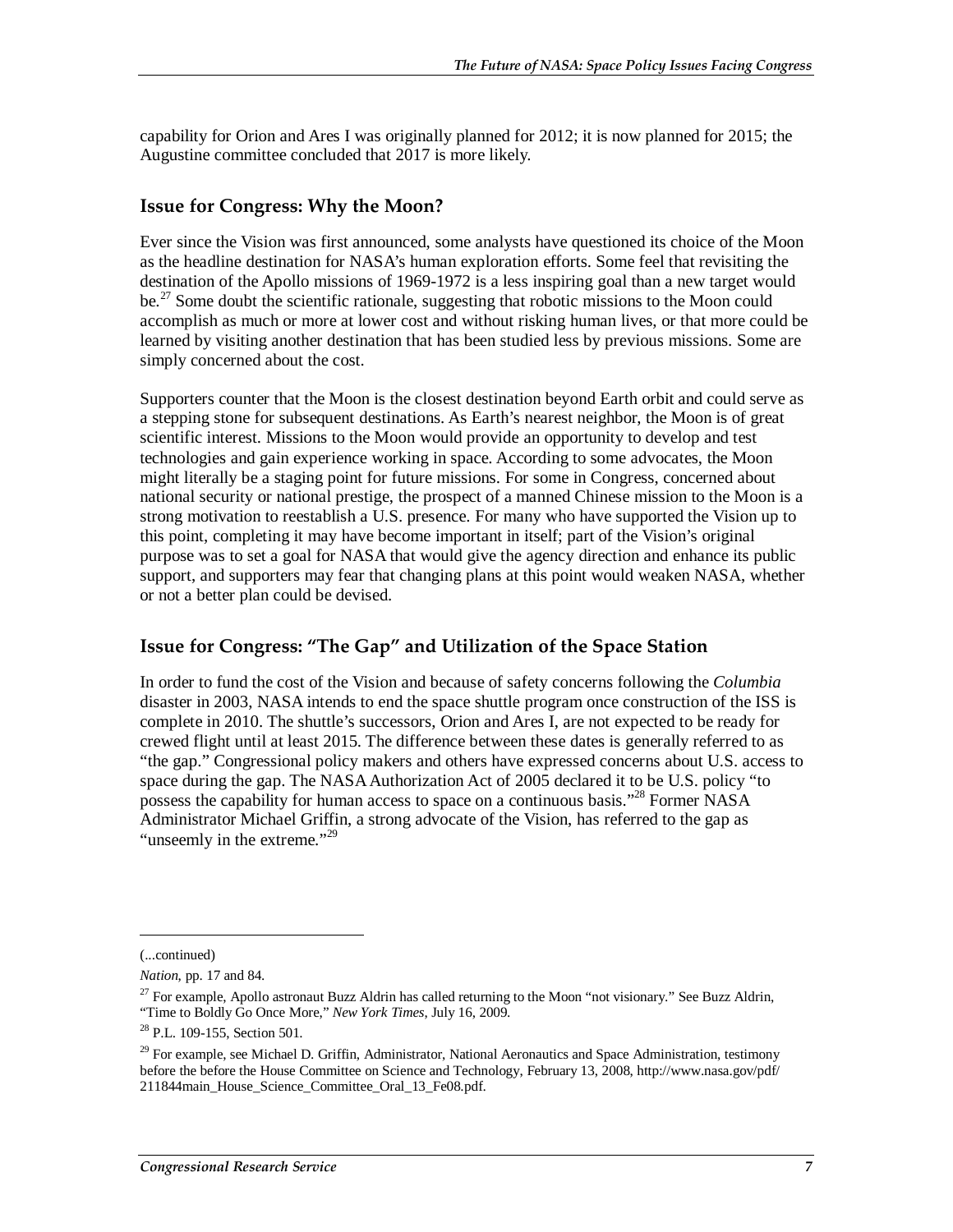Under current plans, Russian spacecraft will be the only means of access to the ISS for humans during the gap. A variety of alternatives are being considered for cargo. These points are discussed further below in the section "Post-Shuttle Access to the ISS."

The prospect of the gap has intensified congressional concerns about whether the capabilities of the ISS will be fully utilized. In addition to the uncertainty about U.S. access to the ISS during the gap period, it appears possible that U.S. use of the station will end at about the same time as the shuttle's successors first become available, or even before.

### **Human Spaceflight: The Augustine Committee**

The Review of U.S. Human Spaceflight Plans Committee was formally chartered on June 1, 2009. It was chaired by Norman R. Augustine, a former chairman and chief executive officer of Lockheed Martin Corporation and a member of the President's Council of Advisors on Science and Technology under Presidents of both parties. Other committee members included scientists, engineers, astronauts, educators, executives of established and new aerospace firms, former presidential appointees, and a retired Air Force general.<sup>30</sup> The committee reported jointly to the Administrator of NASA and the Director of the Office of Science and Technology Policy in the Executive Office of the President. The committee's charter defined its scope and objectives as  $follows: <sup>31</sup>$ 

The Committee shall conduct an independent review of ongoing U.S. human space flight plans and programs, as well as alternatives, to ensure the Nation is pursuing the best trajectory for the future of human space flight – one that is safe, innovative, affordable, and sustainable. The Committee should aim to identify and characterize a range of options that spans the reasonable possibilities for continuation of U.S. human space flight activities beyond retirement of the Space Shuttle. The identification and characterization of these options should address the following objectives: a) expediting a new U.S. capability to support utilization of the International Space Station (ISS); b) supporting missions to the Moon and other destinations beyond low-Earth orbit (LEO); c) stimulating commercial space flight capability; and d) fitting within the current budget profile for NASA exploration activities.<sup>32</sup>

In addition to the objectives described above, the review should examine the appropriate amount of research and development and complementary robotic activities needed to make human space flight activities most productive and affordable over the long term, as well as appropriate opportunities for international collaboration. It should also evaluate what capabilities would be enabled by each of the potential architectures considered. It should evaluate options for extending ISS operations beyond 2016.

<sup>-</sup>30 See *Meet the Committee*, http://www.nasa.gov/offices/hsf/members/index.html.

<sup>&</sup>lt;sup>31</sup> Charter of the Review of U.S. Human Space Flight Plans Committee, http://www.nasa.gov/offices/hsf/about/ charter.html.

<sup>&</sup>lt;sup>32</sup> It was subsequently agreed that the committee would also consider options not constrained by the current budget profile, if necessary to satisfy the other objectives. Review of U.S. Human Spaceflight Plans Committee, *Seeking a Human Spaceflight Program Worthy of a Great Nation*, p. 7.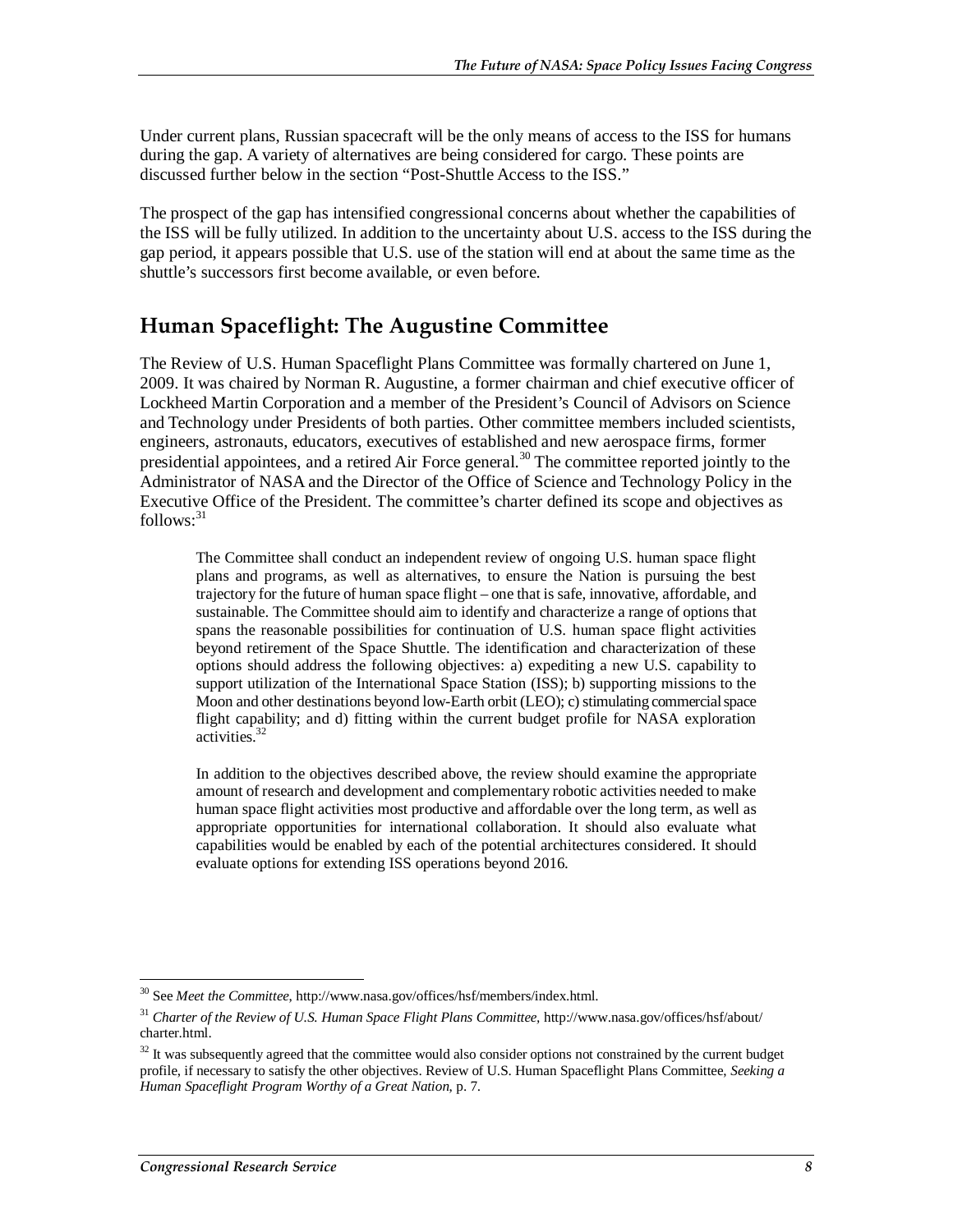#### **Options Identified by the Augustine Committee**

The committee released its final report in October 2009. It identified five options: two within the current budget profile and three that would require about an additional \$3 billion per year. In the committee's judgment, developing Ares I, Orion, and the other Constellation systems is likely to take longer than NASA currently plans, and the options presented by the committee reflect these expected delays. The options are as follows:<sup>33</sup>

- **Option 1: Current Budget, Current Program.** This option is the current program, modified only to provide funds for space shuttle flights in FY2011 and for deorbiting the International Space Station in FY2016. The first crewed flight of Ares I and Orion is no earlier than 2017, after the International Space Station has been deorbited. Ares V is not available until the late 2020s, and there are insufficient funds to develop Altair and the lunar surface systems needed for returning to the Moon until well into the 2030s, if ever.
- **Option 2: Current Budget, Extend Space Station, Explore Moon Using Ares V Lite.** This option extends use of the International Space Station to 2020 and begins a program of lunar exploration using a variant of Ares V known as Ares V Lite. It develops commercial services to transport humans into low Earth orbit. It delivers a heavy-lift capability in the late 2020s, but it does not develop the other systems needed for returning to the Moon for at least the next two decades.
- **Option 3: Additional Budget, Current Program.** Like Option 1, this option is the current program, modified to provide funds for space shuttle flights in FY2011 and to deorbit the International Space Station in FY2016. The first crewed flight of Ares I and Orion would still be after the International Space Station is deorbited. The additional funding, however, would permit a human lunar return in the mid-2020s.
- **Option 4: Additional Budget, Extend Space Station, Explore Moon First.** Like Option 2, this option extends use of the International Space Station to 2020 and uses commercial services to transport humans into low Earth orbit. The first destination beyond Earth orbit is still the Moon. There are two variants to this option. **Variant 4A** develops the Ares V Lite for lunar exploration as in Option 2. **Variant 4B** extends the space shuttle program to 2015 and develops a heavy-lift vehicle for lunar missions that is more directly shuttle-derived. Both variants permit a human lunar return by the mid-2020s.
- **Option 5: Additional Budget, Extend Space Station, Flexible Path for Exploration.** Like Option 4, this option extends use of the International Space Station to 2020 and uses commercial services to transport humans into low Earth orbit. Missions beyond Earth orbit, however, follow a "flexible path" of increasingly distant destinations—such as lunar fly-bys, rendezvous with asteroids and comets, and Mars fly-bys—without initially attempting a lunar landing. A lunar landing would be possible by the mid to late 2020s. **Variant 5A** employs the Ares V Lite. **Variant 5B** uses a commercial heavy-lift rocket derived

<sup>33</sup> Review of U.S. Human Spaceflight Plans Committee, *Seeking a Human Spaceflight Program Worthy of a Great Nation*, pp. 15-16.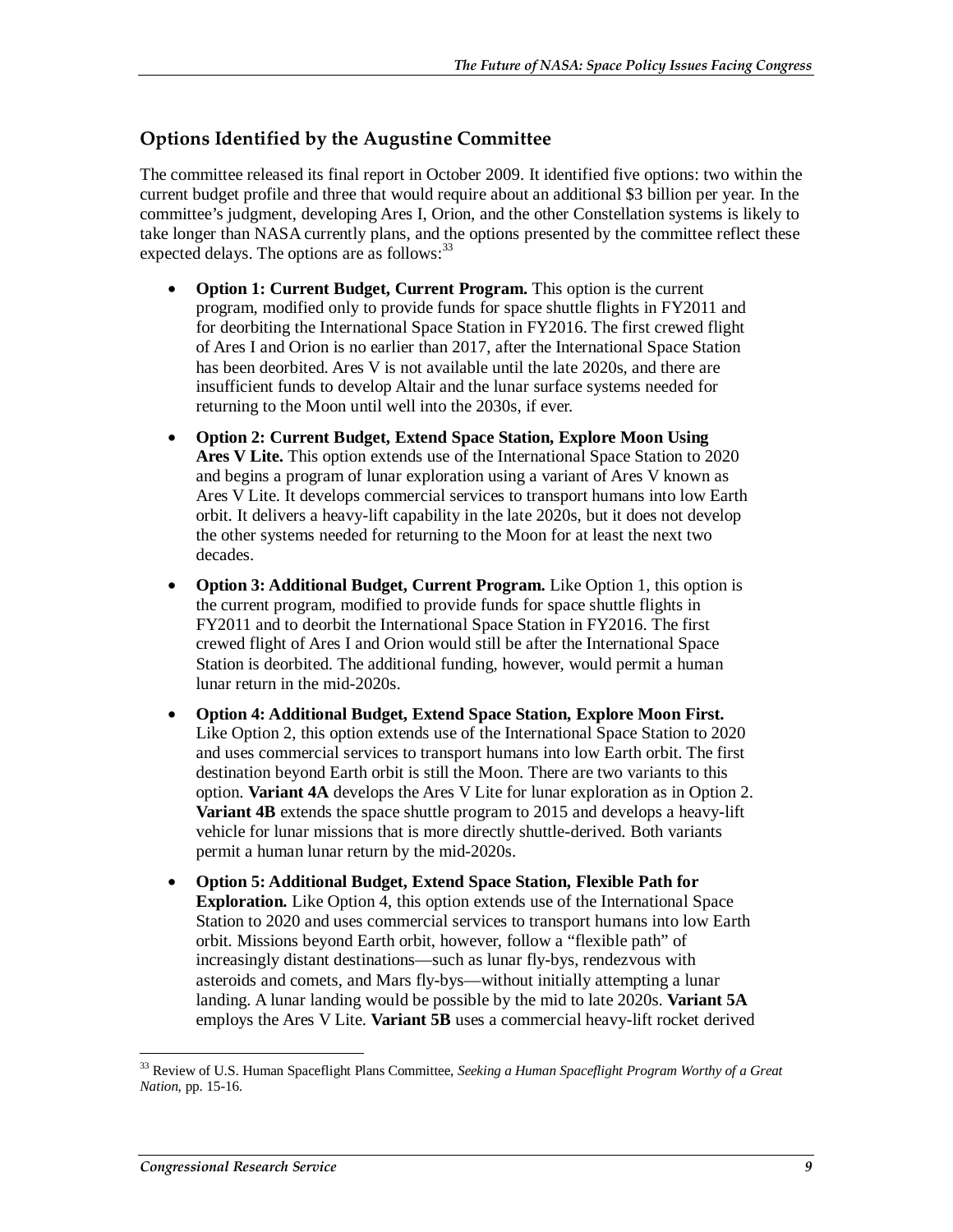from the Evolved Expendable Launch Vehicle (EELV). **Variant 5C** develops a shuttle-derived vehicle for heavy lift as in Variant 4B. (These alternative launch vehicles are discussed further later in this report.)

Although the committee's report did not recommend any particular one of these options, it made a number of findings and comments that put the options into context: $34$ 

- Option 1 and Option 2 fit within the current budget profile, but "neither allows" for a viable exploration program. In fact, the Committee finds that no plan compatible with the FY2010 budget profile permits human exploration to continue in any meaningful way." The additional funding contemplated in Options 3, 4, and 5 is necessary for "an exploration program that will be a source of pride for the nation."
- "The return on investment to both the United States and our international partners would be significantly enhanced by an extension of the life of the [International Space Station]. A decision not to extend its operation would significantly impair U.S. ability to develop and lead future international spaceflight partnerships."
- Commercial services to launch crews into Earth orbit "are within reach. While this presents some risk, it could provide an earlier capability at lower initial and life-cycle costs than the government could achieve."
- Of the heavy-lift alternatives, Ares V Lite is "the most capable." The commercial EELV derivative "has an advantage of potentially lower operating costs, but requires significant restructuring of NASA" including "a different (and significantly reduced) role." A shuttle-derived vehicle would "take maximum advantage of existing infrastructure, facilities, and production capabilities."
- Variant 4B, which extends operation of the space shuttle to 2015, is "the only foreseeable way to eliminate the gap in U.S. human-launch capability."
- "Mars is the ultimate destination for human exploration of the inner solar system; but it is not the best first destination. Visiting the 'Moon First' and following the 'Flexible Path' are both viable exploration strategies. The two are not necessarily mutually exclusive; before traveling to Mars, we could extend our presence in free space and gain experience working on the lunar surface."

#### **Questions for Congressional Policy Makers to Consider**

The Augustine committee identified five questions "that could form the basis of a plan for U.S. human spaceflight":<sup>35</sup>

- What should be the future of the space shuttle?
- What should be the future of the International Space Station?
- On what should the next heavy-lift launch vehicle be based?

<sup>34</sup> Review of U.S. Human Spaceflight Plans Committee, *Seeking a Human Spaceflight Program Worthy of a Great Nation*, pp. 16-17.

<sup>35</sup> Review of U.S. Human Spaceflight Plans Committee, *Seeking a Human Spaceflight Program Worthy of a Great Nation*, p. 22.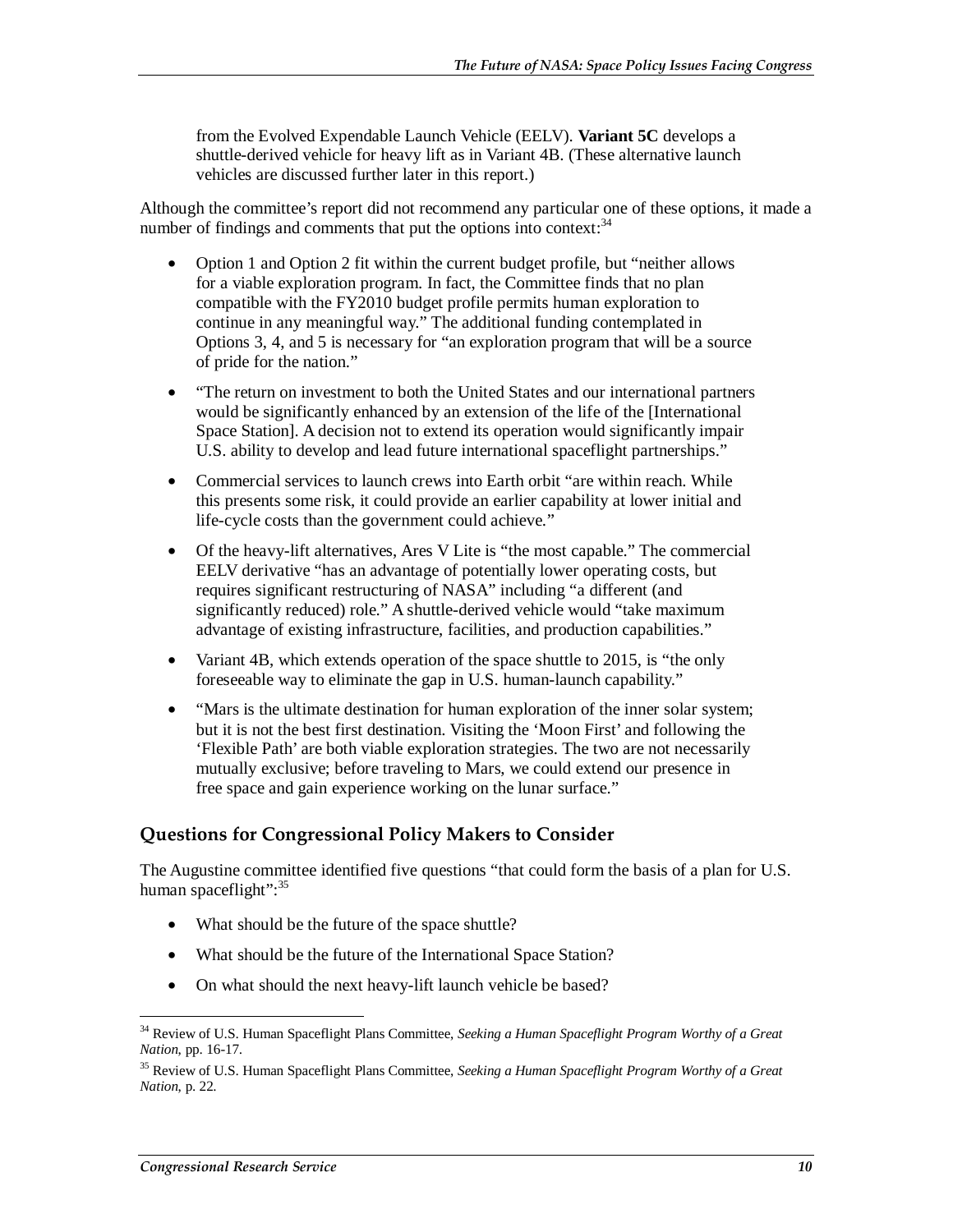- How should crew be carried to low Earth orbit?
- What is the most practicable strategy for exploration beyond low Earth orbit?

These five questions focus on designing a future program of human spaceflight. In keeping with the committee's charter, the questions do not address NASA's other programs, and they take it as given that a human spaceflight program *should* be implemented. Congress may therefore wish to consider additional questions such as these:

- Is human spaceflight beyond low Earth orbit worth the cost and risk?
- If not, are there alternatives that would accomplish some of the same goals?
- What is the future of NASA's other activities, such as robotic exploration, science, and aeronautics research?

Each of these issues is discussed in more detail later in this report.

## **Human Spaceflight: Administration Proposals**

In its FY2011 budget request, the Obama Administration proposed cancelling the Constellation program and eliminating the return of humans to the Moon as NASA's primary goal.<sup>36</sup> Instead, NASA would encourage the private sector to develop commercial space transportation services to carry astronauts to and from the International Space Station. For spaceflight beyond Earth orbit, NASA would emphasize long-term technology development rather than near-term development of specific flight systems. Operation of the International Space Station would continue until at least 2020. When asked about destinations for future human exploration of space, NASA officials stated that Mars would be the ultimate goal, but that other intermediate destinations would come first. They described these proposals as consistent with the "Flexible Path" option identified by the Augustine committee.

#### **Congressional and Public Reaction**

Congress and the public at large reacted mostly negatively to the Administration's proposals. Their concerns included the potential negative impact of Constellation's cancellation on employment in the aerospace industry, the lack of a specific destination and schedule to replace the goal of returning humans to the Moon, and the risk that the private sector might not in fact develop commercial space transportation services that meet NASA's needs. In the media, attention focused on the proposed cancellation of Constellation, with less notice of the programs that would replace it, such as increased technology development and stimulation of commercial space transportation services. Press accounts often reported the Administration's proposals as cutting NASA's budget, or eliminating its human spaceflight program, even though the proposed FY2011 budget for NASA was actually an increase over previous plans and included other human spaceflight activities to replace Constellation.

Supporters of Constellation have been particularly concerned about its status during FY2010. The FY2010 appropriations act prohibits NASA from using FY2010 or prior-year funds to terminate

<sup>36</sup> For more information on the FY2011 budget request for NASA, see CRS Report R41161, *Commerce, Justice, Science, and Related Agencies: FY2011 Appropriations*.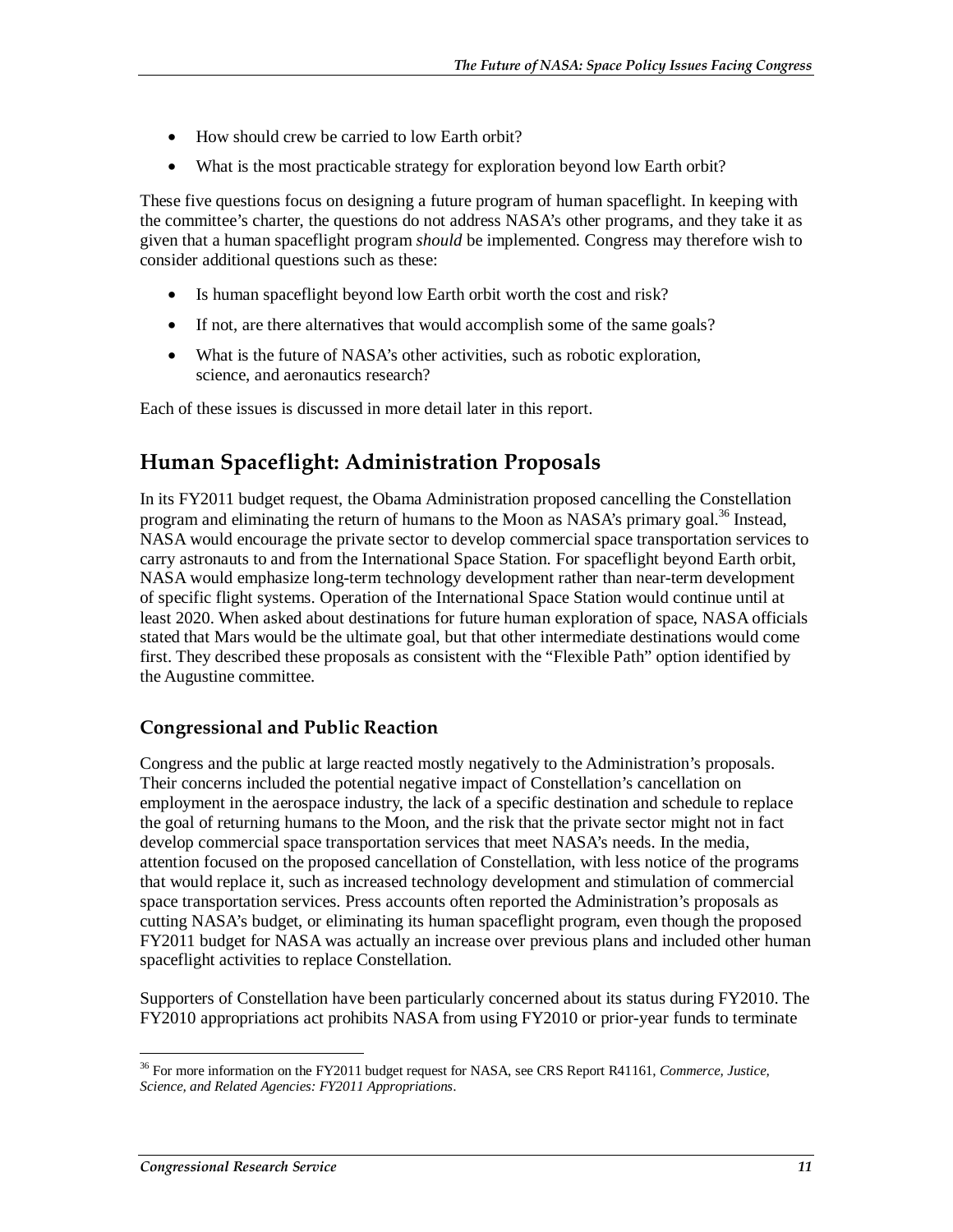or eliminate "any program, project, or activity of the architecture for the Constellation program" or to create or initiate any new program, project, or activity.37 Some analysts and policy makers have expressed concern that NASA's contracting decisions and other actions during FY2010 may be in violation of this provision.<sup>38</sup> NASA officials reply that they are continuing to implement the Constellation program during FY2010 in full compliance with the law, even though they intend to terminate the program in FY2011. A GAO opinion in May 2010 stated that "at this time, NASA has not violated" the appropriations provision.<sup>39</sup> In June 2010, NASA announced that it would "prioritize" and "pace" (but not "terminate") contracts in the Constellation program because contract termination liabilities could result in a \$1 billion "shortfall" in the program's FY2010 funding.<sup>40</sup>

#### **Modifications to the Administration Proposals**

On April 15, 2010, President Obama gave a speech at the Kennedy Space Center in Florida that attempted to answer some of these public and congressional concerns.<sup>41</sup> In this speech, he announced several modifications to the original FY2011 budget request proposals:

- Development of a modified Orion crew capsule would continue. The modified design would provide an emergency escape capability for the International Space Station, however, rather than transporting crews to and from the station on a regular basis.
- The next human mission beyond Earth orbit would be to an asteroid and would take place in 2025. This would be the first human mission to a destination more distant than the Moon. Subsequent missions to orbit Mars would take place in the mid-2030s. A human landing on Mars would remain the ultimate goal.
- NASA's increased technology efforts would focus on the development of a new heavy-lift rocket, with a decision in 2015 on a specific heavy-lift architecture for exploration of deep space.
- Independent of the FY2011 budget, an Administration task force will address economic development and the aerospace industry in the region of Florida known as the Space Coast.

An Administration budget amendment in June 2010 proposed transferring \$100 million from the Exploration account in NASA's FY2011 budget request to the Departments of Commerce and

<sup>&</sup>lt;u>.</u> 37 P.L. 111-117, Division B, Title III.

<sup>&</sup>lt;sup>38</sup> See, for example, the letter from 27 Members of Congress to NASA Administrator Charles Bolden, February 12, 2010, online at http://www.posey.house.gov/UploadedFiles/LetterToBolden-CancellingConstellation-Feb15-2010.pdf.

<sup>39</sup> GAO, *National Aeronautics and Space Administration—Constellation Program and Appropriations Restrictions, Part I*, B-319488, May 21, 2010, http://www.gao.gov/decisions/appro/319488.pdf.

<sup>&</sup>lt;sup>40</sup> NASA Administrator Charles F. Bolden, Jr., letter to Rep. Bart Gordon, Chairman, House Committee on Science and Technology, June 9, 2010, http://spacepolicyonline.com/pages/images/stories/ Bolden\_Letter\_to\_Hill\_on\_Constellation\_June\_2010.pdf.

<sup>&</sup>lt;sup>41</sup> For a transcript of the speech, see "Remarks by the President on Space Exploration in the  $21<sup>st</sup>$  Century," White House press release, April 15, 2010, http://www.whitehouse.gov/the-press-office/remarks-president-space-exploration-21stcentury. See also two White House fact sheets provided in association with the speech: "A Bold Approach for Space Exploration and Discovery," http://www.whitehouse.gov/sites/default/files/microsites/ostp/ostp-space-conffactsheet.pdf, and "Florida's Space Workers and the New Approach to Human Spaceflight,"

http://www.whitehouse.gov/sites/default/files/microsites/ostp/nasa-space-conf-factsheet.pdf.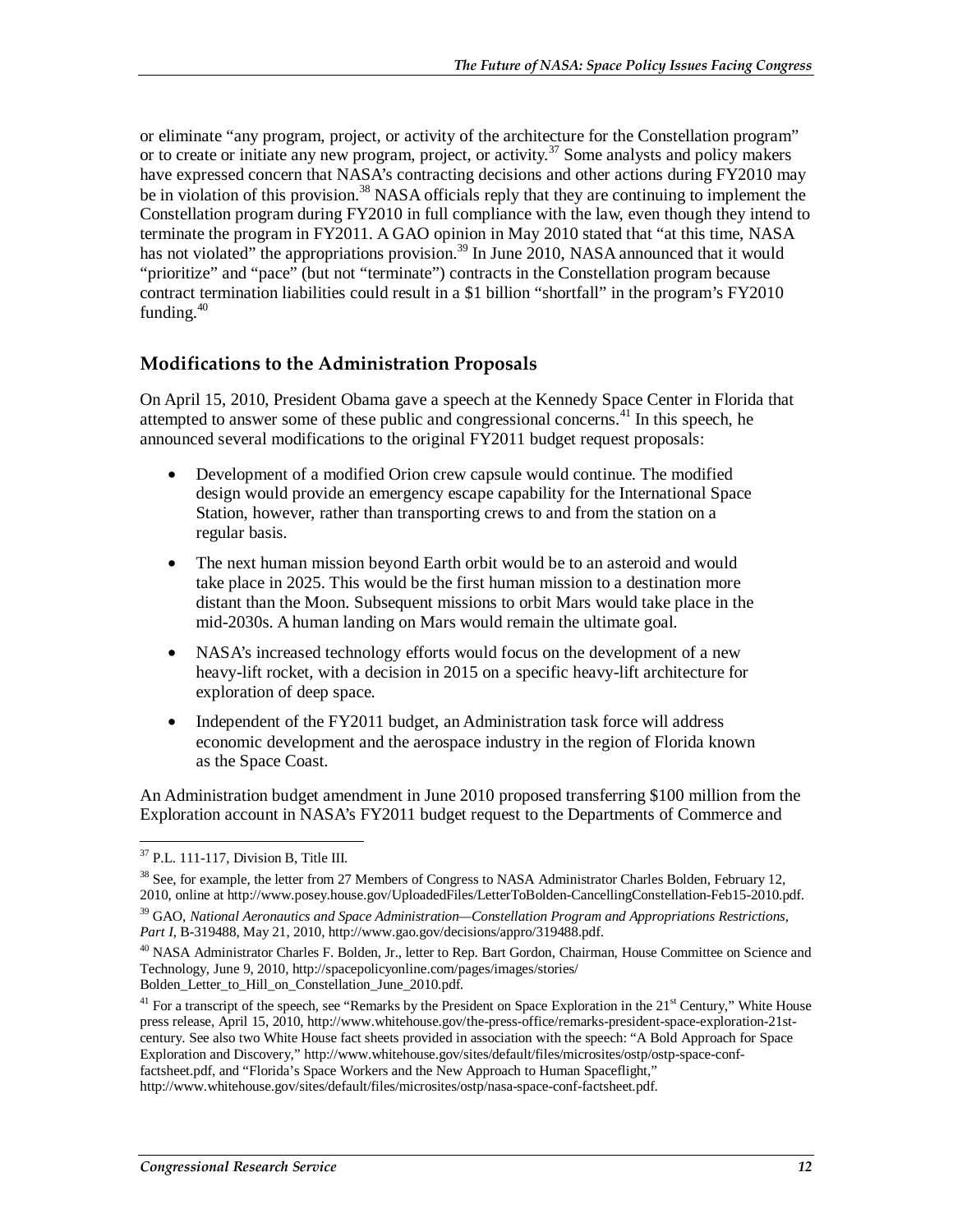Labor "to spur regional economic growth and job creation along the Florida Space Coast and other affected regions."42

#### **Science**

About two-thirds of NASA's budget is associated with human spaceflight. Most of the rest is devoted to unmanned science missions. These science missions fall into four categories: Earth science, planetary science, heliophysics, and astrophysics. The latter three are sometimes known collectively as space science.

In part because of concerns about climate change, both Congress and the Administration have recently placed increased emphasis on Earth science. In the FY2006 and FY2007 budget cycles NASA had no separate budget for Earth science, and supporters became concerned that this was adversely affecting the field. In late 2006, NASA reorganized the Science Mission Directorate, creating a separate Earth Science Division. The National Research Council recommended in early 2007 that the United States "should renew its investment in Earth observing systems and restore its leadership in Earth science and applications."43 In response, Congress and the Administration increased the share of NASA's science funding devoted to Earth science from 26% in FY2008 to 32% in FY2010. In addition, NASA allocated 81% of the science funding it received under the American Recovery and Reinvestment Act of 2009 (P.L. 111-5) to Earth science. The Administration's FY2011 budget would provide substantial increases for Earth science funding, including a five-year, \$2.1 billion global climate initiative.

In recent years, Congress has sought to ensure that NASA's science program includes a balanced variety of approaches to R&D rather than focusing only on certain types of missions. For example, the NASA Authorization Act of 2008 stated that the science program should include space science missions of all sizes as well as mission-enabling activities such as technology development, suborbital research, and research and analysis (R&A) grants to individual investigators.44 According to the National Research Council, "practically all relevant external advisory reports have emphasized the importance of mission-enabling activities," but determining their proper scale has been challenging "throughout NASA's history."<sup>45</sup> In the past few years, funding for planetary science technology has increased significantly, but funding for Earth science technology has increased only slightly; the astrophysics and heliophysics programs do not have dedicated technology subprograms. Funding for suborbital rocket operations increased from \$51 million in FY2008 to \$66 million in FY2010, but the trend is unclear as the latter amount was down from \$77 million in FY2009. Funding for R&A grants, which NASA controversially proposed to reduce significantly as recently as FY2007, has recovered as the result partly of the Administration's own initiatives and partly of congressional action on appropriations legislation.

In December 2009, the National Research Council recommended ways to make the missionenabling activities of NASA's science programs more effective through more active management. These recommendations included establishing explicit objectives and metrics, making budgets

<sup>-</sup> $42$  http://www.whitehouse.gov/omb/assets/budget\_amendments/amendment\_06\_18\_10.pdf.

<sup>43</sup> National Research Council, *Earth Science and Applications from Space: National Imperatives for the Next Decade and Beyond*, 2007, http://www.nap.edu/catalog/11820.html.

<sup>44</sup> P.L. 110-422, Section 504.

<sup>45</sup> National Research Council, *An Enabling Foundation for NASA's Earth and Space Science Missions*, December 2009, http://www.nap.edu/catalog/12822.html, p. vii.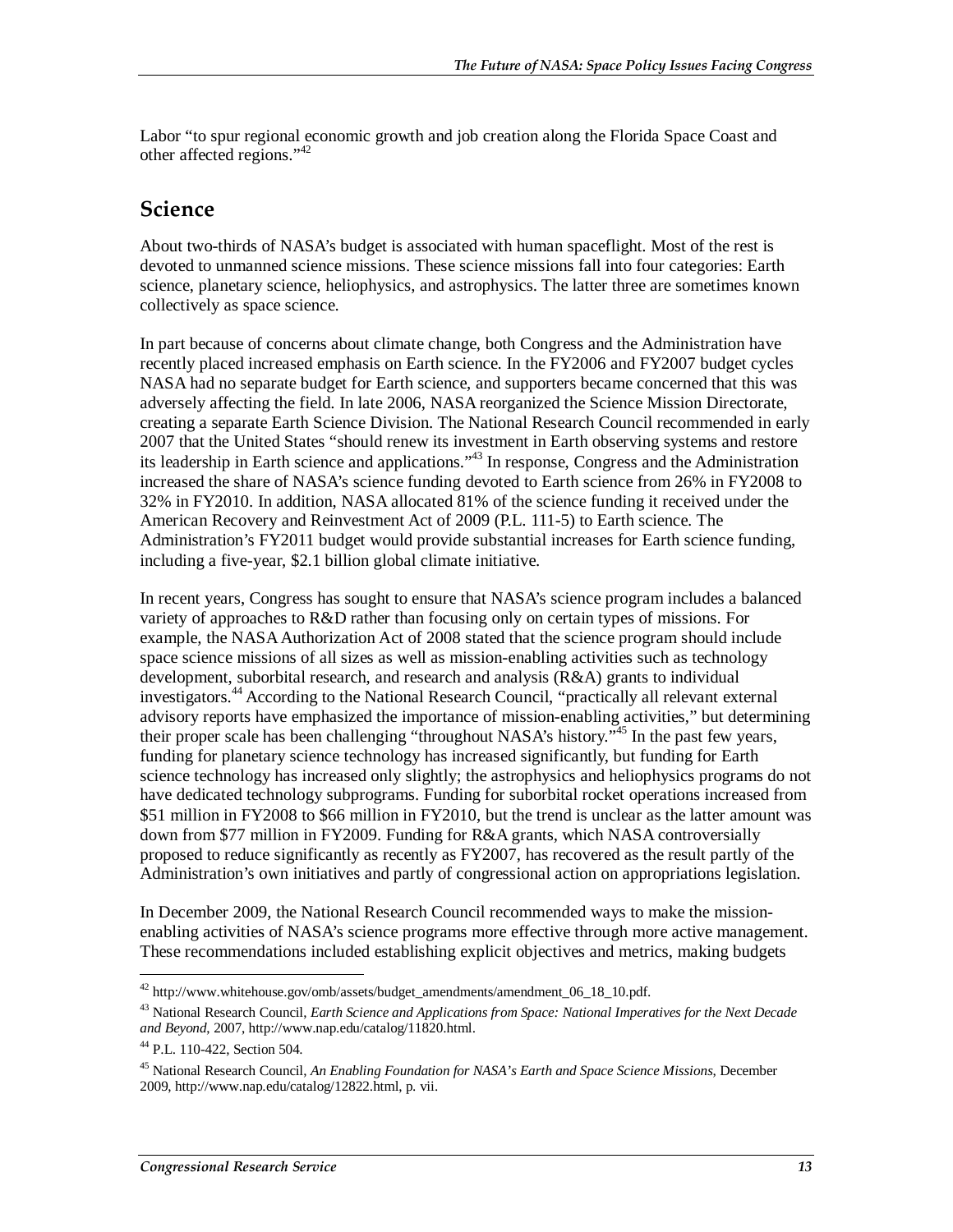more transparent, and clearly articulating the relationships between mission-enabling activities and the ensemble of missions they are intended to support.<sup>46</sup> The NASA Authorization Act of 2008 stated that the technology development program should include long-term activities that are "independent of the flight projects under development."<sup>47</sup> NASA may sometimes find it challenging to balance this independence against the goal of linking mission-enabling activities to the missions they support.

NASA's science programs have a history of periodic review by the National Academies. Such reviews typically take place every 10 years, so they are commonly known as decadal surveys. The NASA Authorization Act of 2005 mandated an Academy review of each division of NASA's science directorate every five years.<sup>48</sup> The NASA Authorization Act of 2008 also mandated periodic reviews and directed that they include independent estimates of the cost and technical readiness of each mission assessed.<sup>49</sup> Decadal surveys by the National Academies are generally well received by NASA and are widely respected in the science and science policy communities. On the other hand, the expertise of the National Academies is primarily scientific. It is unclear whether their analysis of mission cost and readiness will be considered equally authoritative.

### **Aeronautics**

After human spaceflight and science, NASA's largest activity is research on aeronautics, the science and technology of flight within Earth's atmosphere. There is a history of disagreement in Congress about the appropriate role of this program. Supporters argue that the aviation industry is vital to the economy, especially because aircraft are a major component of U.S. exports. They claim that government funding for aeronautics research can contribute to U.S. competitiveness and is necessary in light of similar programs in Europe and elsewhere.<sup>50</sup> Opponents counter that the aviation industry itself should pay for the R&D it needs. Against the background of this debate, NASA aeronautics programs have focused increasingly on long-term fundamental R&D and on research topics with clear public purposes, such as reducing noise and emissions, improving safety, and improving air traffic control.

In 2005, Congress directed the President to develop a national policy for aeronautics  $R&D$ .<sup>51</sup> The National Science and Technology Council (NSTC), part of the Executive Office of the President, issued this policy in December  $2006$ <sup>52</sup>. The policy established general principles and goals for

<sup>-</sup>46 National Research Council, *An Enabling Foundation for NASA's Earth and Space Science Missions*, p. 4.

<sup>47</sup> P.L. 110-422, Section 501.

<sup>48</sup> P.L. 109-155, Section 301.

<sup>49</sup> P.L. 110-422, Section 1104.

<sup>&</sup>lt;sup>50</sup> In 2005, a NASA-funded report found that European government support for aeronautics R&D was growing and that European countries "support civil aeronautics research on the basis of industrial policies." (Hans J. Weber et al., "Study of European Government Support to Civil Aeronautics R&D," August 15, 2005, http://www.aeronautics.nasa.gov/docs/ tecop\_europe\_aero\_r&d.pdf.) The report also found that European aeronautics R&D was increasingly guided by a 2001 European Union report that called for European countries to invest about \$100 billion in the topic over 20 years. See *European Aeronautics: A Vision for 2020*, http://www.acare4europe.org/docs/Vision%202020.pdf.

 $<sup>51</sup>$  P.L. 109-155, Section 101(c). A similar but less detailed provision was previously included in Section 628 of the</sup> Science, State, Justice, Commerce, and Related Agencies Appropriations Act, 2006 (P.L. 109-108).

<sup>52</sup> Executive Office of the President, National Science and Technology Council, *National Aeronautics Research and Development Policy*, December 2006, http://www.aeronautics.nasa.gov/releases/ national\_aeronautics\_rd\_policy\_dec\_2006.pdf.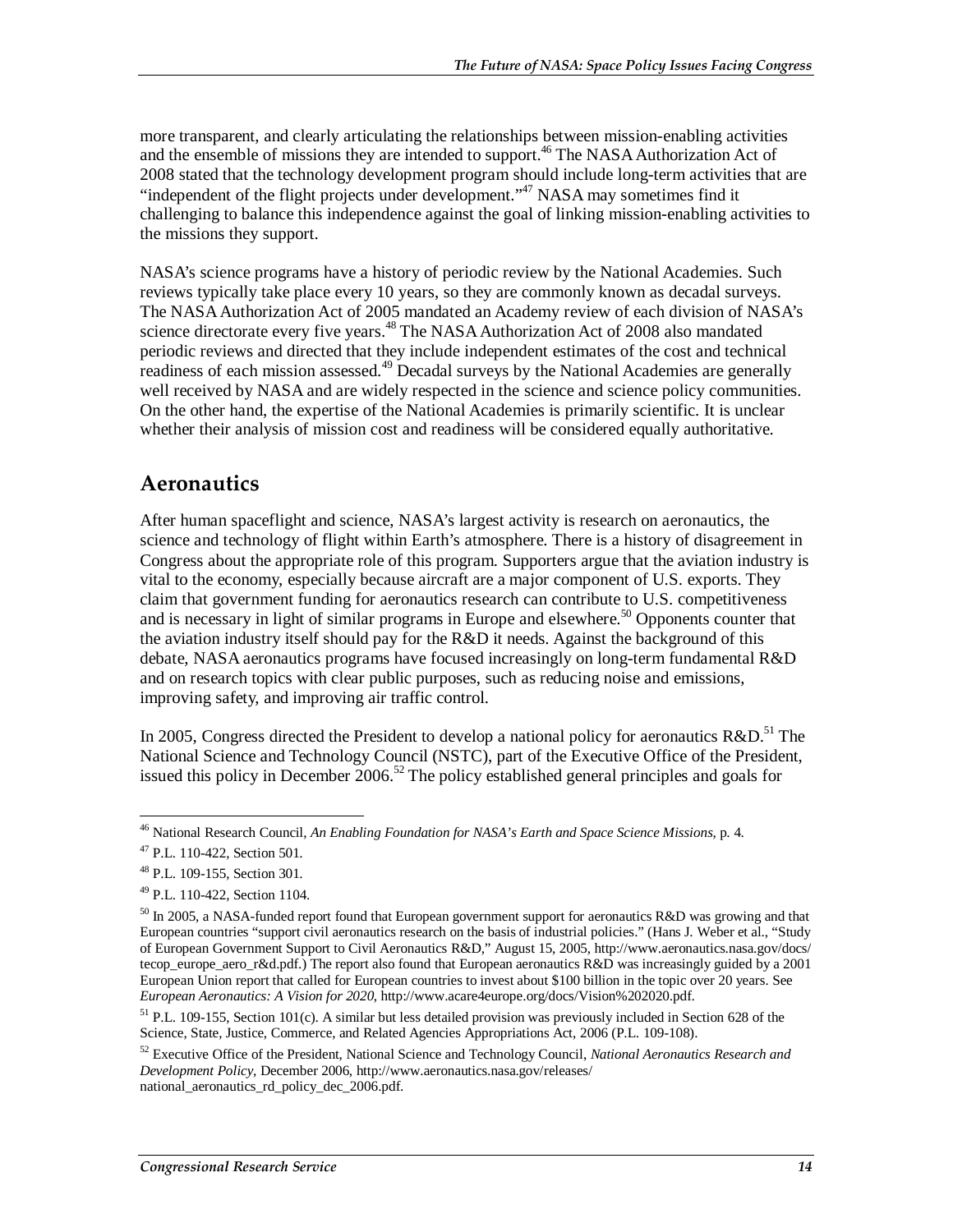federal aeronautics activities, laid out the roles and responsibilities of NASA and other agencies, and directed the NSTC to issue a national aeronautics R&D plan at least every two years. The NSTC released the first national aeronautics R&D plan in December 2007 and the second in February 2010.<sup>53</sup> The NASA Authorization Act of 2008 stated that NASA's aeronautics research program should be "guided by and consistent with" the national aeronautics R&D policy.<sup>54</sup>

In June 2006, in response to a congressional mandate, the National Research Council of the National Academies released a decadal strategy for federal civil aeronautics activities, with a particular emphasis on NASA's aeronautics research program.<sup>55</sup> Along with other recommendations, the report identified 51 technology challenges to serve as the foundation for aeronautics research at NASA for the next decade. In the 2008 authorization act, Congress directed NASA to align its fundamental aeronautics research program with these technology challenges "to the maximum extent practicable within available funding" and to increase the involvement of universities and other external organizations in that program.<sup>56</sup> It also mandated periodic Academy reviews of the NASA aeronautics program and directed that they include independent estimates of the cost and technical readiness of each mission assessed.<sup>57</sup> As noted above with respect to its decadal surveys of NASA science, while the National Academies are widely respected for their scientific expertise, it is unclear whether their analysis of cost and technical readiness will be considered equally authoritative.

The aeronautics program's heavy use of shared facilities and capabilities, such as wind tunnels and supercomputers, has sometimes created challenges. For example, when NASA introduced full-cost accounting in the FY2004 budget request, the stated cost of the aeronautics program increased significantly because facility costs had previously been budgeted in another account. At least partly in response to these concerns, NASA subsequently established a separate Aeronautics Test Program in the aeronautics directorate and a Strategic Capabilities Assets Program outside the directorate. It has also sometimes been difficult for NASA to balance its stewardship of unique aeronautics facilities, often used by other agencies and by industry as well as by NASA itself, against the cost of maintaining those facilities. In 2005, Congress directed NASA to establish a separate account to fund aeronautics test facilities, to charge users of NASA test facilities at a rate competitive with alternative facilities, and not to implement a policy seeking full cost recovery for a facility without giving 30 days' notice to Congress.<sup>58</sup> To accompany the national aeronautics R&D plan, the Aeronautics Science and Technology Subcommittee of the NSTC is developing a national aeronautics research, development, test, and evaluation infrastructure plan. This infrastructure plan is scheduled for completion by the end of 2010 and will be updated on a two-year cycle between the biennial updates from the aeronautics R&D plan.<sup>59</sup>

<sup>53</sup> Executive Office of the President, National Science and Technology Council, *National Plan for Aeronautics Research and Development and Related Infrastructure*, December 2007, http://www.aeronautics.nasa.gov/releases/ aero\_rd\_plan\_final\_21\_dec\_2007.pdf, and *National Plan for Aeronautics Research and Development*, February 2010, http://www.whitehouse.gov/sites/default/files/microsites/ostp/aero-rdplan-2010.pdf.

<sup>54</sup> P.L. 110-422, Section 301.

<sup>55</sup> National Research Council, *Decadal Survey of Civil Aeronautics: Foundation for the Future*, 2006, http://www.nap.edu/catalog/11664.html. The congressional mandate was in P.L. 109-155, Section 421(c).

<sup>56</sup> P.L. 110-422, Section 303.

<sup>57</sup> P.L. 110-422, Section 1104.

<sup>58</sup> P.L. 109-155, Section 205.

<sup>59</sup> *National Plan for Aeronautics Research and Development*, February 2010, pp. 7-8.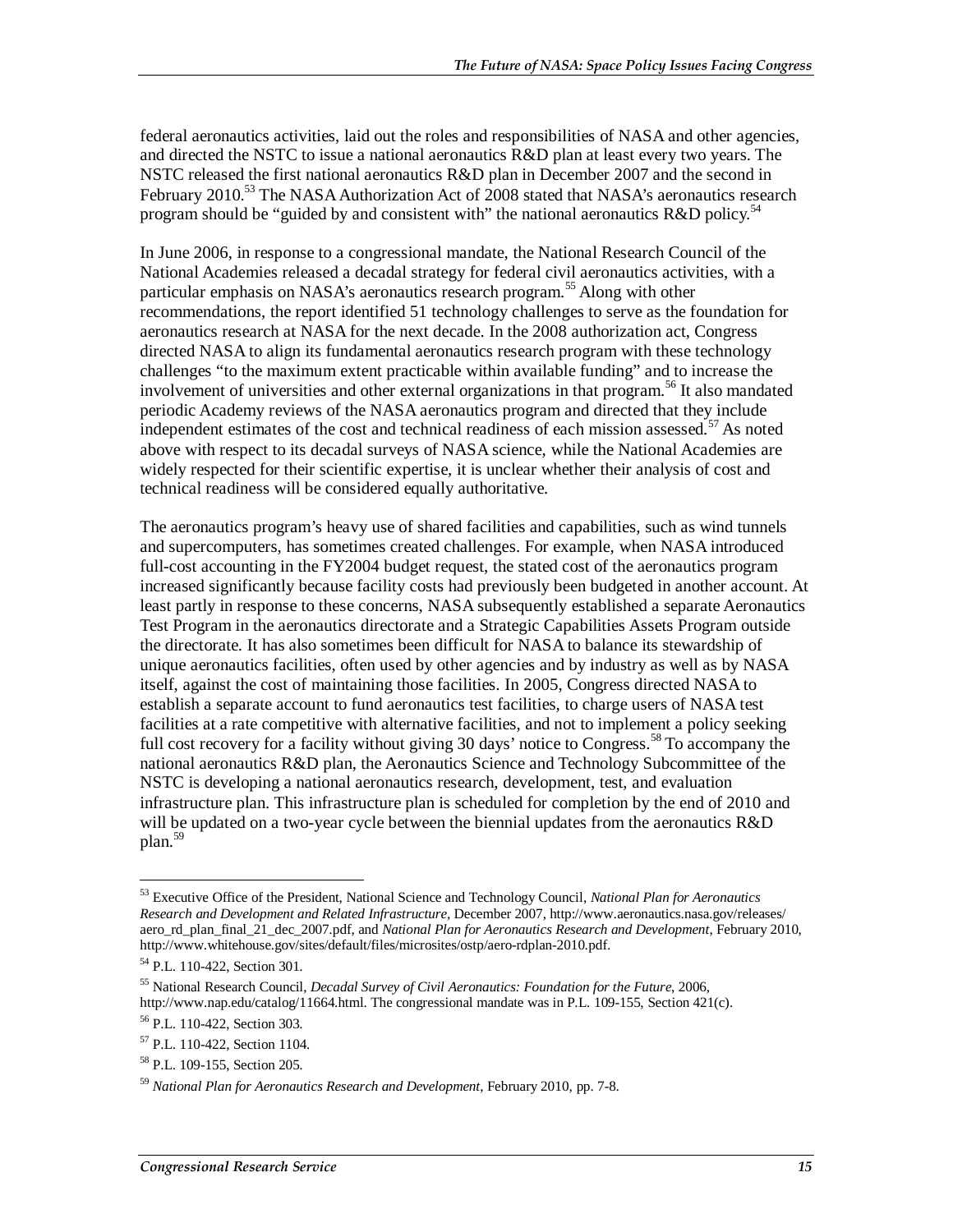There is ongoing congressional interest in the relationship between NASA's aeronautics program and related efforts by the Federal Aviation Administration (FAA) and the Department of Defense (DOD). One aspect of this relationship is the interagency Joint Planning and Development Office (JPDO), which oversees the development of a Next Generation Air Transportation System  $(NGATS)$  for improved airspace management.<sup>60</sup> Congress has directed NASA to align the Airspace Systems program of its Aeronautics Research Directorate with the objectives of the JPDO and NGATS. $61$ 

## **Education**

In 2008, a congressionally mandated National Academies review of NASA education programs found that even though NASA is uniquely positioned to interest students in science, technology, and engineering, its education programs are not as effective as they could be.<sup>62</sup> The report found that NASA has no coherent plan to evaluate its education programs, and few of them have ever been formally evaluated. It recommended that NASA develop an evaluation plan and use the results of the evaluations to inform project design and improvement. It found that the operating directorates, rather than the Office of Education, fund about half of the agency's primary and secondary education activities. It recommended that the Office of Education focus on coordination and oversight, including advocacy for the inclusion of education activities in the programs of the operating directorates. Congress directed NASA to prepare a plan in response to the recommendations of the National Academies, including a schedule and budget for any actions that have not yet been implemented.<sup>63</sup> NASA issued this plan in January 2010.<sup>64</sup>

Unlike the Department of Education or the National Science Foundation, NASA does not have a lead role in federal education programs. As a result, some analysts may view NASA's education activities as secondary to its primary efforts in spaceflight, science, and aeronautics. Congress, however, is typically supportive of NASA education programs and often provides more funding for them than NASA requests. This imbalance between Administration and congressional priorities, the dispersed nature of NASA's education activities outside the Office of Education, and the tendency for congressional funding increases to be dedicated to specific one-time projects rather than to ongoing programs, may make it difficult for NASA to plan and manage a coherent, unified education program.

### **Balancing Competing Priorities**

Ever since the announcement of the Vision, NASA's emphasis on exploration has created concerns about the balance between human spaceflight and NASA's other activities, especially science and aeronautics. Because most funding for the Vision has been redirected from other

 $60$  The establishment of JPDO was mandated by Section 709 of the Vision 100 – Century of Aviation Reauthorization Act (P.L. 108-176). For more information on NGATS, see CRS Report R40410, *Federal Aviation Administration*  (FAA) Reauthorization: An Overview of Legislative Action in the  $111^{th}$  Congress, coordinated by Bart Elias.

<sup>61</sup> P.L. 109-155, Section 423.

<sup>62</sup> National Research Council, *NASA's Elementary and Secondary Education Program: Review and Critique*, 2008, http://www.nap.edu/catalog/12081.html. The mandate for this review was in P.L. 109-155, Section 614.

<sup>63</sup> P.L. 110-422, Section 701.

<sup>64</sup> NASA, *NASA Report Regarding Response to the National Research Council Review of the NASA Elementary and Secondary Education Program*, January 2010.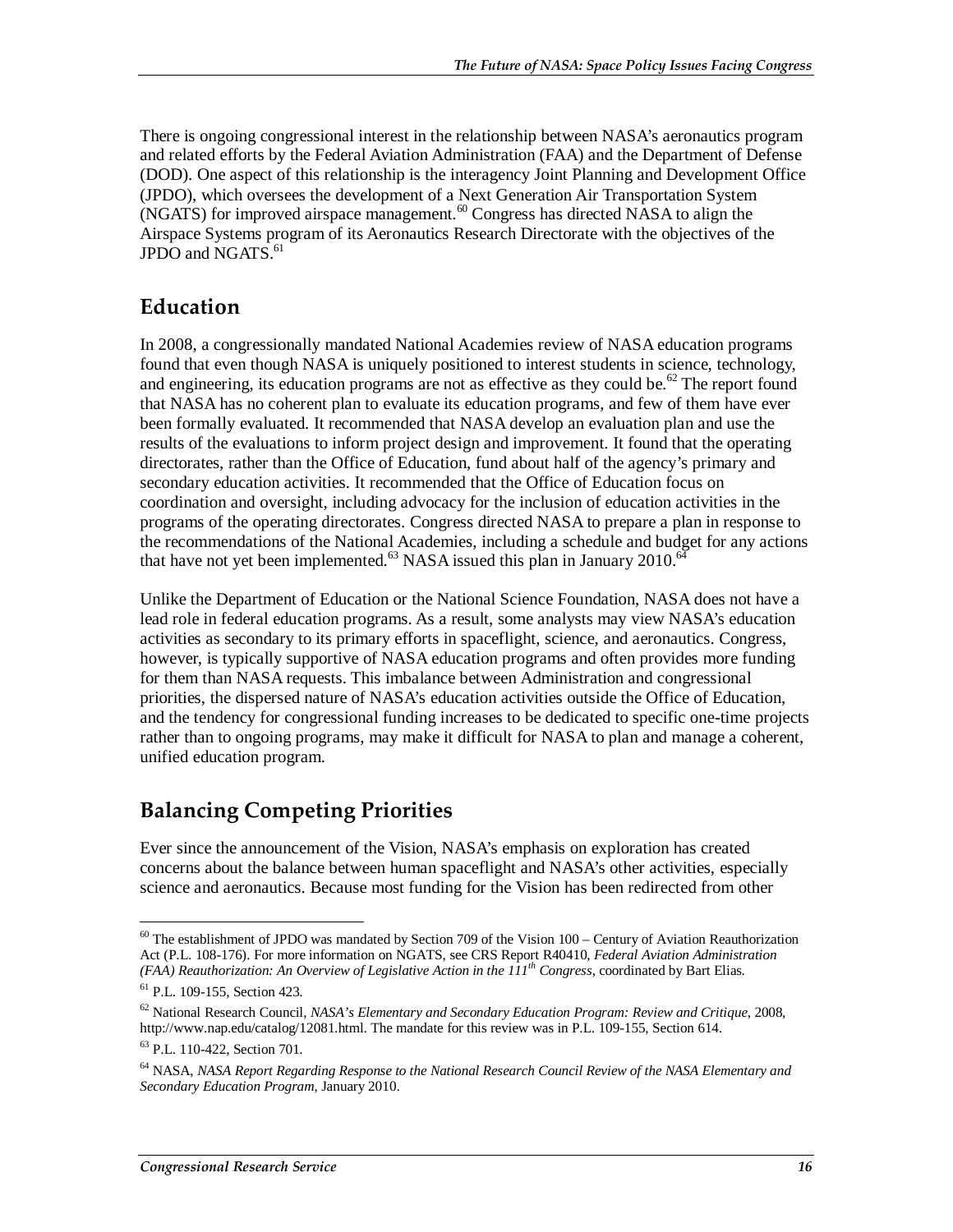NASA activities, advocates of science and aeronautics have feared that their programs will be cut in order to pay for human exploration activities. Congress, while fully supporting the Vision, has been clear about the need for balance. The NASA Authorization Act of 2005 directed NASA to carry out "a balanced set of programs," including human space flight in accordance with the Vision, but also aeronautics R&D and scientific research, the latter to include robotic missions and research not directly related to human exploration.<sup>65</sup> The NASA Authorization Act of 2008 found that NASA "is and should remain a multimission agency with a balanced and robust set of core missions in science, aeronautics, and human space flight and exploration" and "encouraged" NASA to coordinate its exploration activities with its science activities.<sup>66</sup> In January 2010, NASA Administrator Charles Bolden assured a group of scientists that "the future of human spaceflight will not be paid for out of the hide of our science budget."<sup>67</sup>

Balancing these competing priorities depends on answering questions, raised earlier in this report, about NASA's purpose. More than 50 years ago, President Eisenhower's advisors were aware that a space program was justified both by "the compelling urge of man to explore and to discover" and by "scientific observation and experiment which will to add to our knowledge and understanding." Today, there is still no consensus about how to balance these purposes. Some policy makers believe that a space program can best be justified by tangible benefits to economic growth and competitiveness. Others believe that its most important role is to be a source of national pride, prestige, and inspiration.

# **Space Shuttle Program**

Since its first launch in April 1981, the space shuttle has been the only U.S. vehicle capable of carrying humans into space. After a few remaining flights during 2010 and early 2011, current plans call for the space shuttle program to end. Although some advocates and policy makers would like to extend the program, technical and management issues are making that ever more difficult as the scheduled termination approaches. Congress's attention is increasingly on managing the transition of the shuttle workforce and facilities and on addressing the projected multi-year gap in U.S. access to space between the last shuttle flight and the first flight of its successor.

### **Why the Shuttle Program Is Ending**

The oldest shuttle is approaching 30 years old; the youngest is approaching 20. Although many shuttle components have been refurbished and upgraded, the shuttles as a whole are aging systems. Most analysts consider the shuttle design to be based, in many respects, on obsolete or obsolescent technology. The original concept of the shuttle program was that a reusable launch vehicle would be more cost-effective than an expendable one, but many of the projected cost savings depended on a flight rate that has never been achieved. Over the years, NASA has attempted repeatedly, but unsuccessfully, to develop a second-generation reusable launch vehicle

 $^{65}$  P.L. 109-155, Section 101(a)(1).

<sup>66</sup> P.L. 110-422, Sections 2 and 409.

<sup>&</sup>lt;sup>67</sup> NASA Administrator Charles F. Bolden, Jr., address to a meeting of the American Astronomical Society, January 5, 2010, http://www.nasa.gov/pdf/415511main\_Bolden\_AAS\_Remarks\_010510.pdf.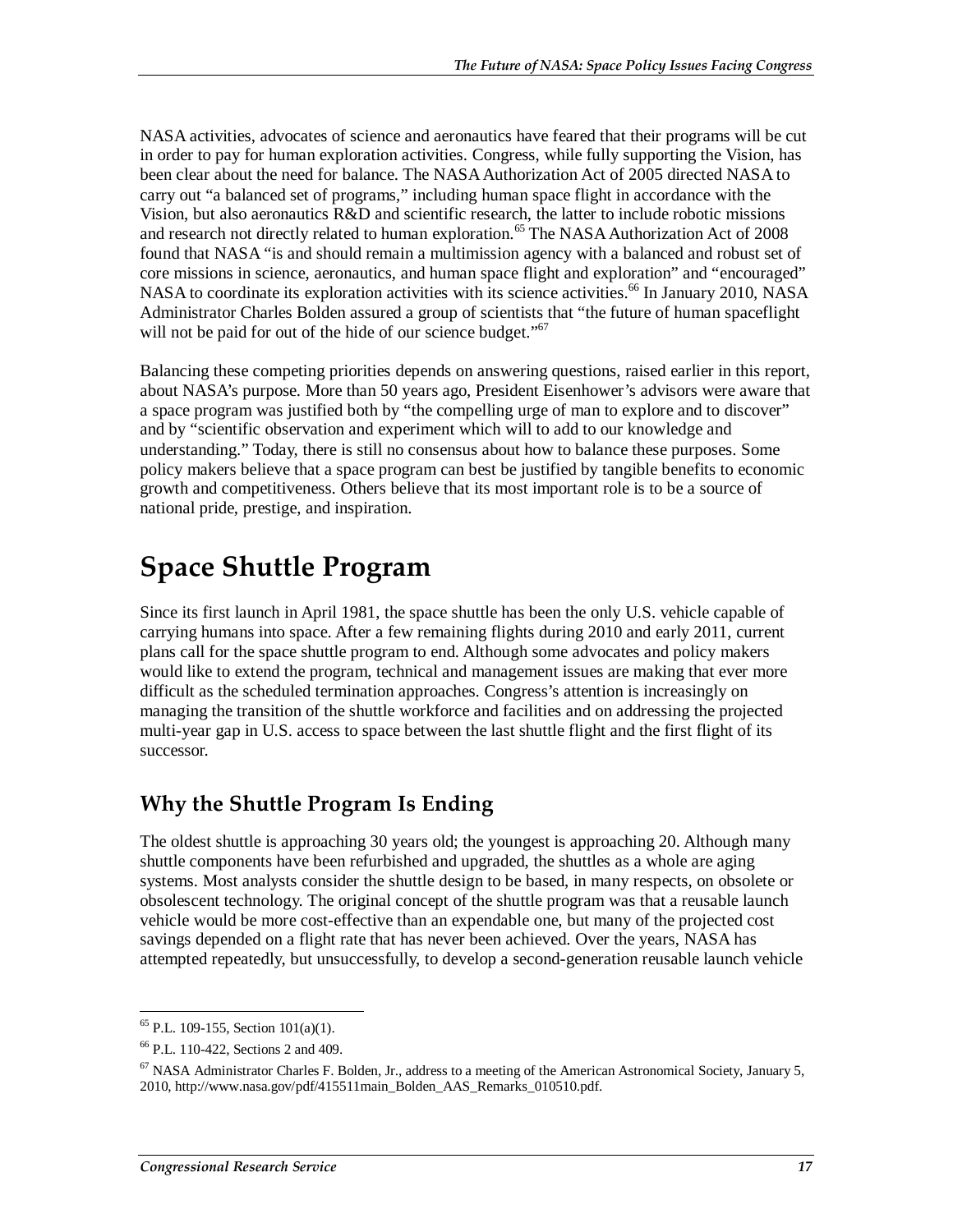to replace the shuttle. In 2002, NASA indicated that the shuttle would continue flying until at least 2015 and perhaps until 2020 or beyond.

The *Columbia* disaster in 2003 forced NASA to revise that plan. Within hours of the loss of the space shuttle *Columbia* and its seven astronauts, NASA established the Columbia Accident Investigation Board to determine the causes of the accident and make recommendations for how to proceed.<sup>68</sup> The board concluded that the shuttle "is not inherently unsafe" but that several actions were necessary "to make the vehicle safe enough to operate in the coming years."<sup>69</sup> It recommended 15 specific actions to be taken before returning the shuttle to flight. In addition, it found that

because of the risks inherent in the original design of the space shuttle, because the design was based in many aspects on now-obsolete technologies, and because the shuttle is now an aging system but still developmental in character, it is in the nation's interest to replace the shuttle as soon as possible as the primary means for transporting humans to and from Earth orbit.70

The board recommended that if the shuttle is to be flown past 2010, NASA should "develop and conduct a vehicle recertification at the material, component, subsystem, and system levels" as part of a broader and "essential" Service Life Extension Program.<sup>71</sup>

The announcement of the Vision for Space Exploration in 2004 created another reason to end the shuttle program: money. Before the shuttle program began to ramp down, it accounted for about 25% of NASA's budget. Making those funds available for the Vision became a primary motivation for ending the program.

### **Possible Extension of the Shuttle Program**

Despite the safety risks identified by the Columbia Accident Investigation Board and the need to reallocate the shuttle's funding stream to other purposes, some policy makers and advocates remain eager to extend the program. For example, the American Space Access Act (H.R. 1962) would extend the program to 2015, and the NASA Authorization Act of 2008, passed shortly before the 2008 presidential election, directed NASA not to take any action that would preclude the new President from deciding to extend the shuttle program past  $2010$ <sup>72</sup>. One of the options put forward by the Augustine committee (Variant 4B) would include extending the shuttle program to 2015.

A decision to extend the program would create challenges relating to cost, schedule, and safety. With the planned termination date approaching, some contracts for shuttle components have already run out, and some contractor personnel have already been let go.<sup>73</sup> Reestablishing the capability to operate the program would likely incur costs and delays, and this potential will grow

<u>.</u>

<sup>68</sup> For more details, see CRS Report RS21606, *NASA's Space Shuttle Columbia: Synopsis of the Report of the Columbia Accident Investigation Board*, by Marcia S. Smith. <sup>69</sup> Columbia Accident Investigation Board, untitled report, August-October 2003, http://caib.nasa.gov/, vol. 1, p. 208.

<sup>70</sup> Columbia Accident Investigation Board, vol. 1, pp. 210-211.

 $71$  Columbia Accident Investigation Board, vol. 1, p. 209.

 $72$  P.L. 110-422, Section 611(d).

<sup>&</sup>lt;sup>73</sup> For example, see Tariq Malik, "NASA Begins Job Cuts for Shuttle Retirement," Space.com, May 1, 2009.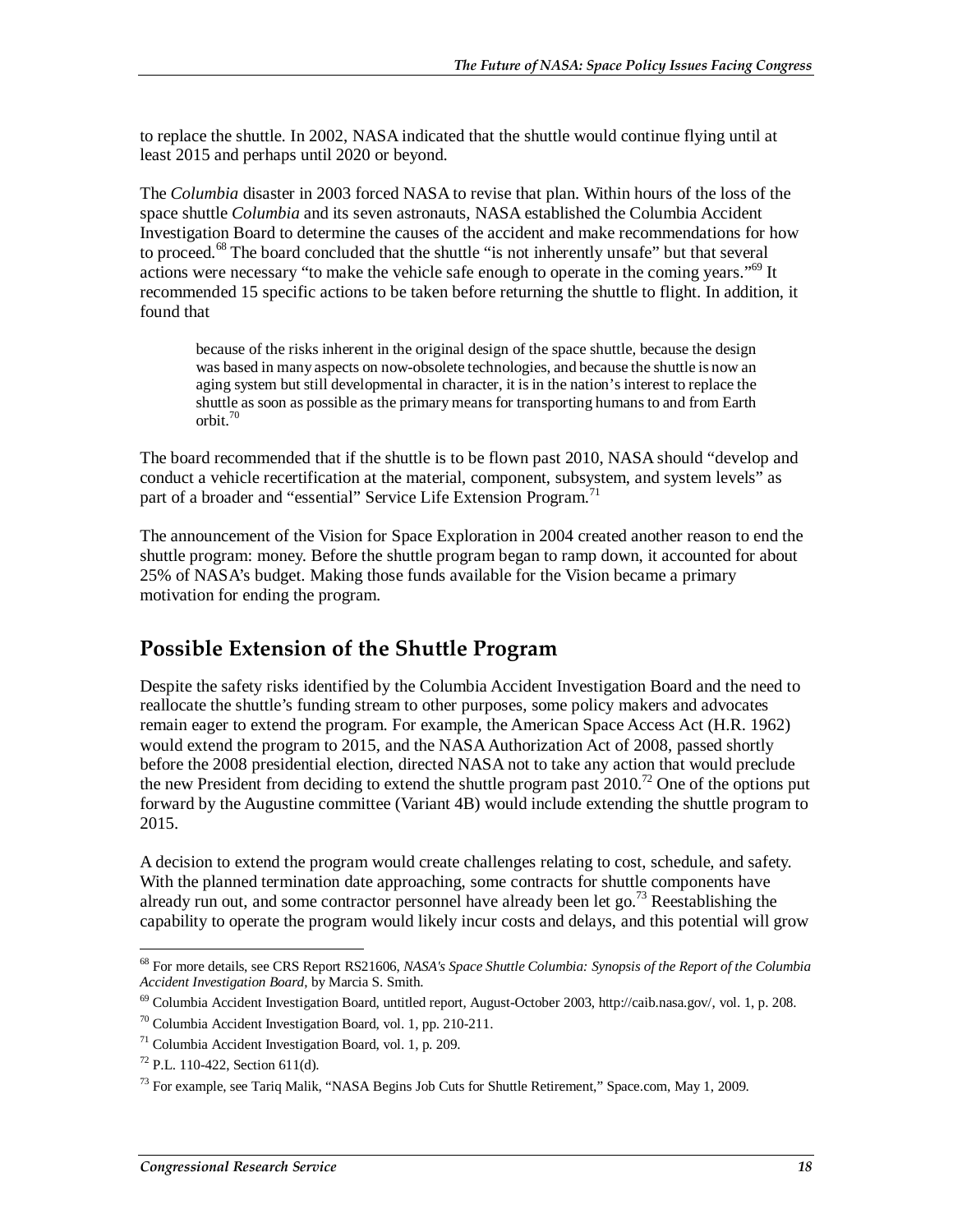as the planned termination date approaches. The recertification process recommended by the Columbia Accident Investigation Board could be costly and time-consuming, although the board itself gave no estimate of either cost or schedule. At this point, completing a recertification in time to maintain a continuous flight schedule might already be difficult. Congressional policy makers or the Administration could simply decide to continue flying anyway, in parallel with the recertification process—in effect, NASA has already done this to some extent with the decision to allow a few flights to slip into 2011—but policy makers could suffer political repercussions from such a choice if another serious accident occurred.

During the 2009 presidential transition, the GAO identified the pending retirement of the space shuttle in 2010 as one of 13 "urgent issues" facing the incoming Obama Administration.<sup>74</sup> The GAO also stated that "according to NASA, reversing current plans and keeping the shuttle flying past 2010 would cost \$2.5 billion to \$4 billion per year."<sup>75</sup>

### **Transition of Shuttle Workforce and Facilities**

The transition of assets and personnel at the end of the shuttle program is of great interest to many in Congress and represents a major challenge for NASA. The shuttle workforce is a reservoir of unique expertise and experience that would be difficult for NASA and its contractors to reassemble once dispersed. NASA managers are particularly concerned to maintain key human spaceflight expertise and capabilities through the expected gap period before the first flight of the shuttle's successor. In certain communities, the loss of the shuttle workforce will have a significant economic impact. For individuals, the loss of specialized, well-paid employment that has been relatively stable for many years can be especially disruptive at a time when the job market is already unusually difficult. Finding the best alternative use of facilities and equipment is important for getting the best value for the taxpayer.

NASA's transition management plan, issued in August 2008, establishes a timeline for the postshuttle transition, defines organizational responsibilities for various aspects of the transition, establishes goals and objectives, and outlines planning and management challenges such as management of human capital and disposition of infrastructure.<sup>76</sup> As it notes, the scope of the transition is huge:

The SSP [space shuttle program] has an extensive array of assets; the program occupies over 654 facilities, uses over 1.2 million line items of hardware and equipment, and employs over 2,000 civil servants, with more than 15,000 work year equivalent personnel employed by the contractors. In addition, the SSP employs over 3,000 additional indirect workers through Center Management and Operations and service accounts. The total equipment acquisition value is over \$12 billion, spread across hundreds of locations. The total facilities replacement cost is approximately \$5.7 billion, which accounts for approximately one-fourth of the value of the Agency's total facility inventory. There are over 1,200 active suppliers and 3,000 to 4,000 qualified suppliers geographically located throughout the country.<sup>77</sup>

 $^{74}$  http://www.gao.gov/transition\_2009/urgent/

<sup>74</sup> http://www.gao.gov/transition\_2009/urgent/ 75 http://www.gao.gov/transition\_2009/urgent/space-shuttle.php

<sup>76</sup> National Aeronautics and Space Administration, *NASA Transition Management Plan for Implementing the U.S. Space Exploration Policy*, JICB-001, August 2008, http://www.nasa.gov/pdf/202388main\_Transition\_Mgmt\_Plan-Final.pdf.

<sup>77</sup> NASA, *Transition Management Plan*, pp. 7-8.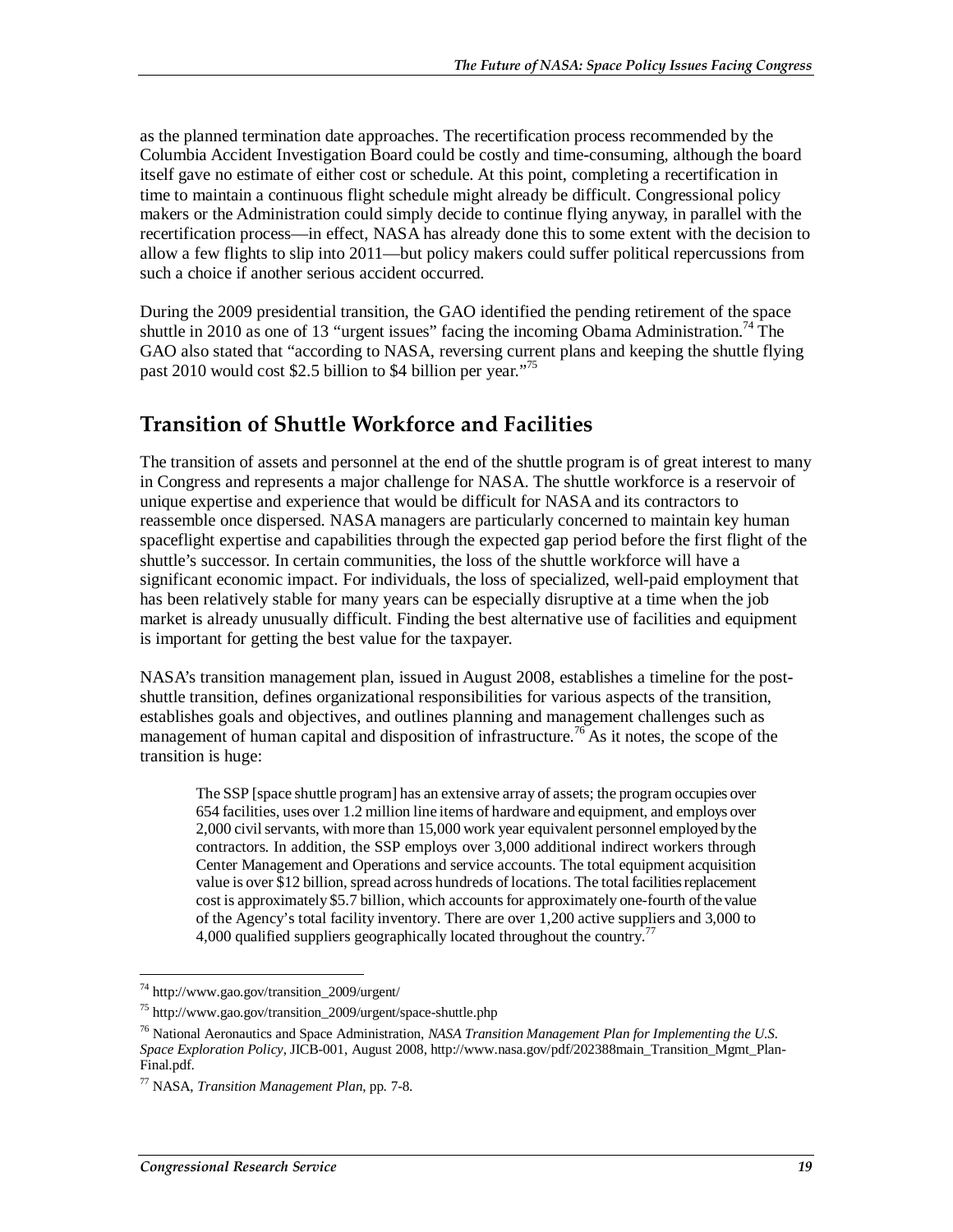Congress has addressed a number of these issues through legislation:

- In the NASA Authorization Act of 2005, Congress directed NASA to use the personnel, capabilities, assets, and infrastructure of the shuttle program "to the fullest extent possible consistent with a successful development program" in developing the vehicles now known as Orion, Ares I, and Ares V. It also required the development of a transition plan for personnel affected by the termination of the shuttle program.<sup>78</sup>
- In the Commerce, Justice, Science, and Related Agencies Appropriations Act, 2008, Congress directed NASA to prepare a strategy, to be updated at least every six months, for minimizing job losses as a result of the transition from the shuttle to its successor.79 The strategy report was first issued in March 2008 and was updated in October 2008 and July 2009.<sup>80</sup> As well as strategic information, it provides annual workforce projections for each NASA center and a summary of recent relevant actions by NASA and its contractors.
- In the NASA Authorization Act of 2008, Congress directed NASA to submit a plan for the disposition of the shuttles and associated hardware and to establish a Space Shuttle Transition Liaison Office to assist affected communities.<sup>81</sup> It provided for temporary continuation of health benefits for personnel whose jobs are eliminated as a result of the termination of the program.<sup>82</sup> It directed NASA to analyze the facilities and personnel that will be made available by the termination of the shuttle program and to report on other current and future federal programs that could use them.<sup>83</sup> The resulting report summarized the "mapping" process that NASA is using to align the civil servant and contractor shuttle workforce and the shuttle facilities at each NASA center with the needs of other programs.<sup>84</sup>
- In the Commerce, Justice, Science, and Related Agencies Appropriations Act, 2010, and in previous NASA appropriations acts for several years, Congress prohibited NASA from using appropriated funds to implement reductions in force (RIFs) or other involuntary separations, except for cause.<sup>85</sup>

Before the release of the Administration's FY2011 budget, many of the personnel currently employed in the shuttle program were expected to transition to the Constellation program. The proposed cancellation of Constellation introduces new uncertainty into these plans.

<sup>-</sup>78 P.L. 109-155, Section 502.

<sup>79</sup> Consolidated Appropriations Act of 2008 (P.L. 110-161), Division B.

<sup>80</sup> For the most recent update, see *NASA Space Shuttle Workforce Transition Strategy Pursuant to FY 2008 Consolidated Appropriations Act (P.L. 110-161), July 2009 Update*, http://www.nasa.gov/pdf/372110main\_7-21- 09%20Workforce%20Transition%20Strategy%203rd%20Edition.pdf.

<sup>81</sup> P.L. 110-422, Section 613.

<sup>82</sup> P.L. 110-422, Section 615.

<sup>83</sup> P.L. 110-422, Section 614.

<sup>84</sup> National Aeronautics and Space Administration, *Aerospace Skills Retention and Investment Reutilization Report*, July 2009.

<sup>85</sup> Consolidated Appropriations Act, 2010 (P.L. 111-117), Division B.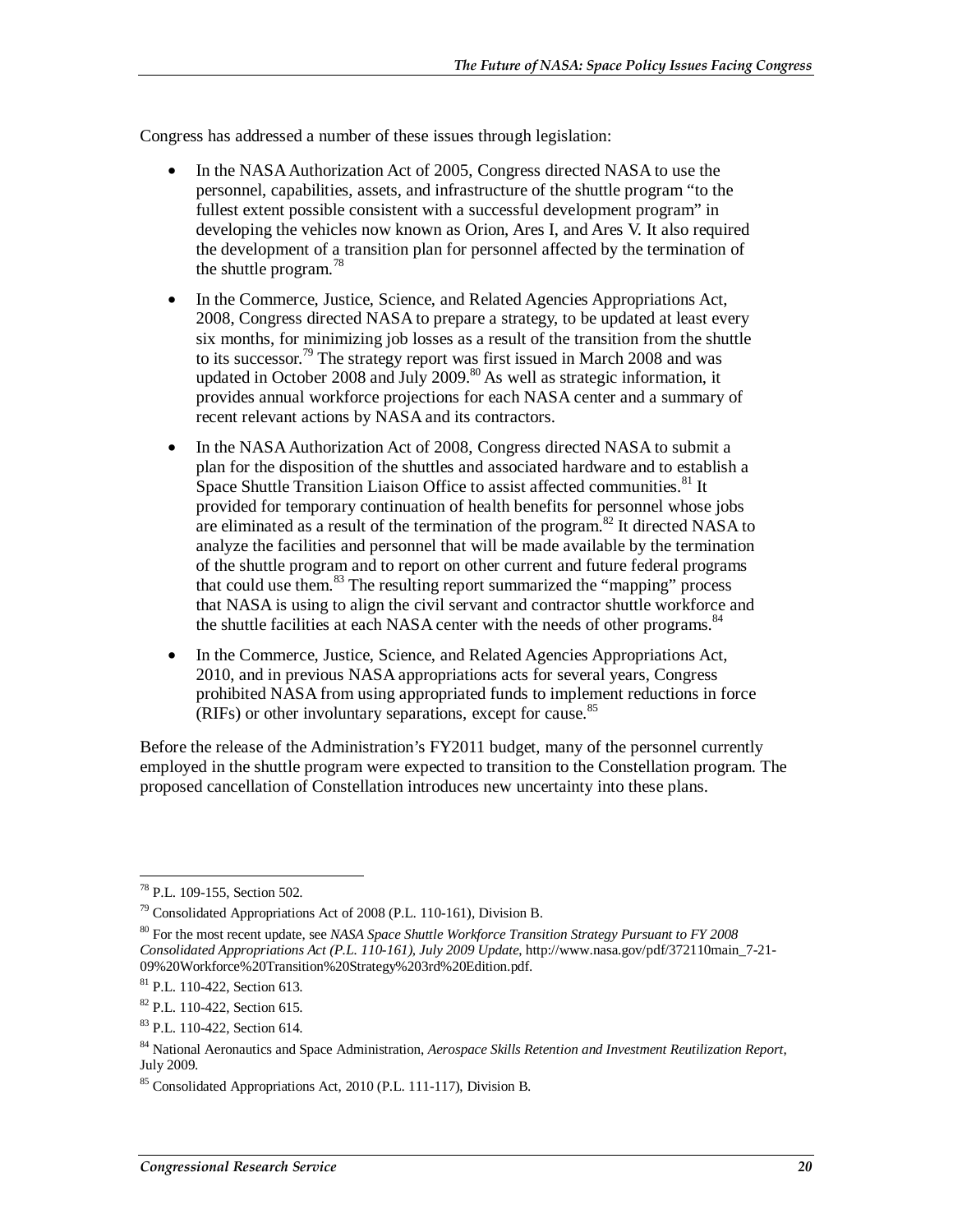# **International Space Station**

Construction of the International Space Station (ISS) began in 1998. The ISS is composed of crew living space, laboratories, remote manipulator systems, solar arrays to generate electricity, and other elements. Launched separately, these elements were assembled in space. Rotating crews have occupied the ISS, each for a period of four to six months, since November 2000. Construction continues, with an expected completion date in early 2011.<sup>86</sup>

The framework for international cooperation on the ISS is the Intergovernmental Agreement on Space Station Cooperation, which was signed in 1998 by representatives of the United States, Russia, Japan, Canada, Belgium, Denmark, France, Germany, Italy, the Netherlands, Norway, Spain, Sweden, Switzerland, and the United Kingdom. The intergovernmental agreement has the status of an executive agreement in the United States, but is considered a treaty in all the other partner countries. It is implemented through memoranda of understanding between NASA and its counterpart agencies: the Russian Federal Space Agency (Roskosmos), the Japanese Aerospace Exploration Agency (JAXA), the Canadian Space Agency (CSA), and the European Space Agency (ESA).<sup>87</sup> The United States also has an ISS participation agreement with Brazil, independent of the 1998 framework.

Because of cost growth and schedule delays, the scope and capabilities of the ISS have repeatedly been downsized.<sup>88</sup> The original concept was not just a laboratory, but also an observatory; a transportation node; a facility for servicing, assembly, and manufacturing; and a storage depot and staging base for other missions.<sup>89</sup> By 1989, only the laboratory function remained, and even that was smaller and less capable than in the original plans. In 1993, Russia joined the space station partnership, a move that added foreign policy objectives to the program's goals. By 2001, following further downsizing, NASA saw three goals for the station: conducting world-class research, establishing a permanent human presence in space, and "accommodation of all international partner elements."90 Following the announcement of the Vision in 2004, learning to live and work in space became a key justification for the ISS program, and ISS research was to be focused on the long-term effects of space travel on human biology.

Concerned that the station's function as a research laboratory was being eroded, Congress took several legislative actions. The NASA Authorization Act of 2005 required NASA to allocate at least 15% of the funds budgeted to ISS research to "life and microgravity science research that is not directly related to supporting the human exploration program.<sup>"91</sup> It also required NASA to

<sup>-</sup><sup>86</sup> For more details, see the ISS website, http://www.nasa.gov/mission\_pages/station/main/index.html.

<sup>&</sup>lt;sup>87</sup> The text of the bilateral memoranda of understanding can be found at http://www.nasa.gov/mission\_pages/station/ structure/elements/partners\_agreement.html.

<sup>&</sup>lt;sup>88</sup> For more information on the evolution of the space station's purposes and capabilities, see Marcia S. Smith, Congressional Research Service, "NASA's Space Station Program: Evolution of its Rationale and Expected Uses," testimony before the Senate Committee on Commerce, Science, and Transportation, Subcommittee on Science and Space, April 20, 2005, http://commerce.senate.gov/pdf/smith.pdf.

<sup>&</sup>lt;sup>89</sup> James Beggs, Administrator, National Aeronautics and Space Administration, testimony before the House Committee on Appropriations, Subcommittee on HUD-Independent Agencies, March 27, 1984.

<sup>&</sup>lt;sup>90</sup> Daniel Goldin, Administrator, National Aeronautics and Space Administration, testimony before the House Committee on Science, April 25, 2001.

 $91$  P.L. 109-155, Section 204.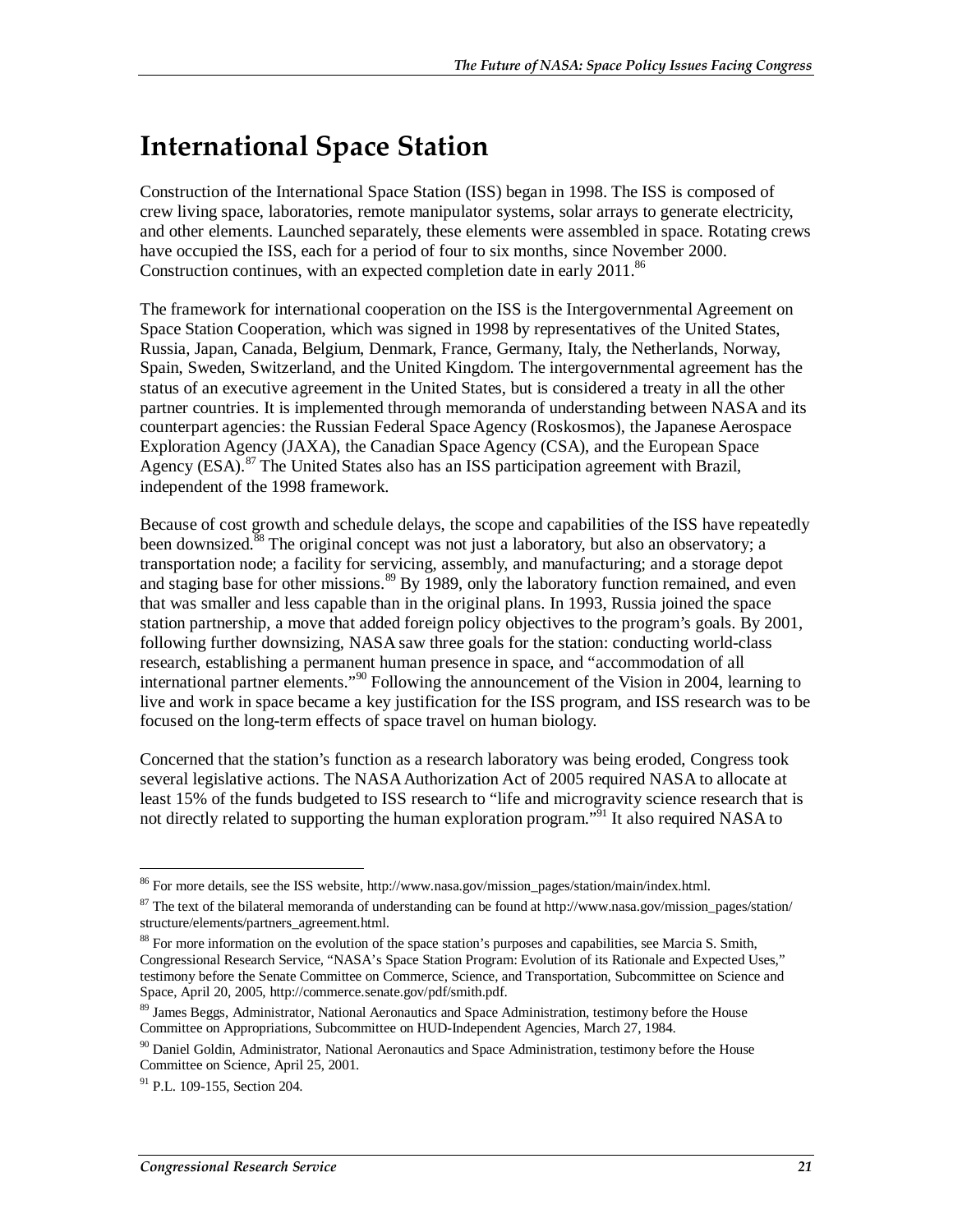submit a research plan for utilization of the ISS.<sup>92</sup> Issued in June 2006, the plan described proposed R&D and utilization activities in each of six disciplinary areas.<sup>93</sup> It characterized the ISS as a long-duration test-bed for future lunar missions; a flight analog for future missions to Mars; a laboratory for research directly related to human space exploration, such as human health countermeasures, fire suppression, and life support; and an opportunity to gain experience in managing international partnerships for long-duration space missions. The plan stated that research not related to exploration would continue "at a reduced level." At about the same time, the National Academies issued a review of NASA's plans for the ISS.<sup>94</sup> This review noted "with concern" that the objectives of the ISS "no longer include the fundamental biological and physical research that had been a major focus of ISS planning since its inception." It concluded that "once lost, neither the necessary research infrastructure nor the necessary communities of scientific investigators can survive or be easily replaced."

The 2005 authorization act designated the U.S. portion of the ISS as a national laboratory, to be available for use by other federal agencies and the private sector.<sup>95</sup> As required by the act, NASA submitted a plan for this designation in May 2007.<sup>96</sup> It concluded that NASA use of the ISS must continue to have first priority, that use by non-NASA entities should be funded by those entities, and that "the availability of cost-effective transportation services will directly affect the ability of the ISS to operate as a national laboratory in the years to come." The impact that the national laboratory designation would have was initially unclear. In the NASA Authorization Act of 2008, Congress directed NASA to establish an advisory committee on the effective utilization of the ISS as a national laboratory.<sup>97</sup> As of mid-2009, NASA had established agreements for use of the ISS with at least five other federal agencies, three private firms, and one university, and had identified "firm interest" in using the ISS for education; human, plant, and animal biotechnologies; aerospace technologies; and defense sciences research.<sup>98</sup> NASA officials believe that about half of planned U.S. utilization resources on the ISS could be available for non-NASA use.<sup>99</sup>

When the space station was first announced, its assembly was to be complete by 1994. In 1998, when construction actually began, it was expected to be complete by 2002, with operations through at least 2012. Completion is now scheduled for early 2011. As recently as 2003, NASA briefing charts showed operations possibly continuing through 2022. Under the Vision, U.S. utilization is scheduled to end after 2015, but widespread efforts to extend that date are ongoing.

<sup>-</sup><sup>92</sup> P.L. 109-155, Section 506.

<sup>93</sup> National Aeronautics and Space Administration, *Research and Utilization Plan for the International Space Station*, June 2006, http://www.exploration.nasa.gov/documents/reports/

NASA\_Research\_and\_Utilization\_Plan\_for\_the\_ISS.pdf.

<sup>94</sup> National Research Council, *Review of NASA Plans for the International Space Station*, 2006, http://www.nap.edu/ catalog/11512.html.

 $95$  P.L. 109-155, Section 507.

<sup>96</sup> National Aeronautics and Space Administration, *NASA Report to Congress Regarding a Plan for the International Space Station National Laboratory*, May 2007, http://www.nasa.gov/pdf/ 181149main\_ISS\_National\_Lab\_Final\_Report\_rev2.pdf.

<sup>97</sup> P.L. 110-422, Section 602.

<sup>&</sup>lt;sup>98</sup> National Aeronautics and Space Administration, Congressional Budget Justification for FY2010, http://www.nasa.gov/pdf/345225main\_FY\_2010\_UPDATED\_final\_5-11-09\_with\_cover.pdf, p. SPA-15.

<sup>99</sup> *Ibid.*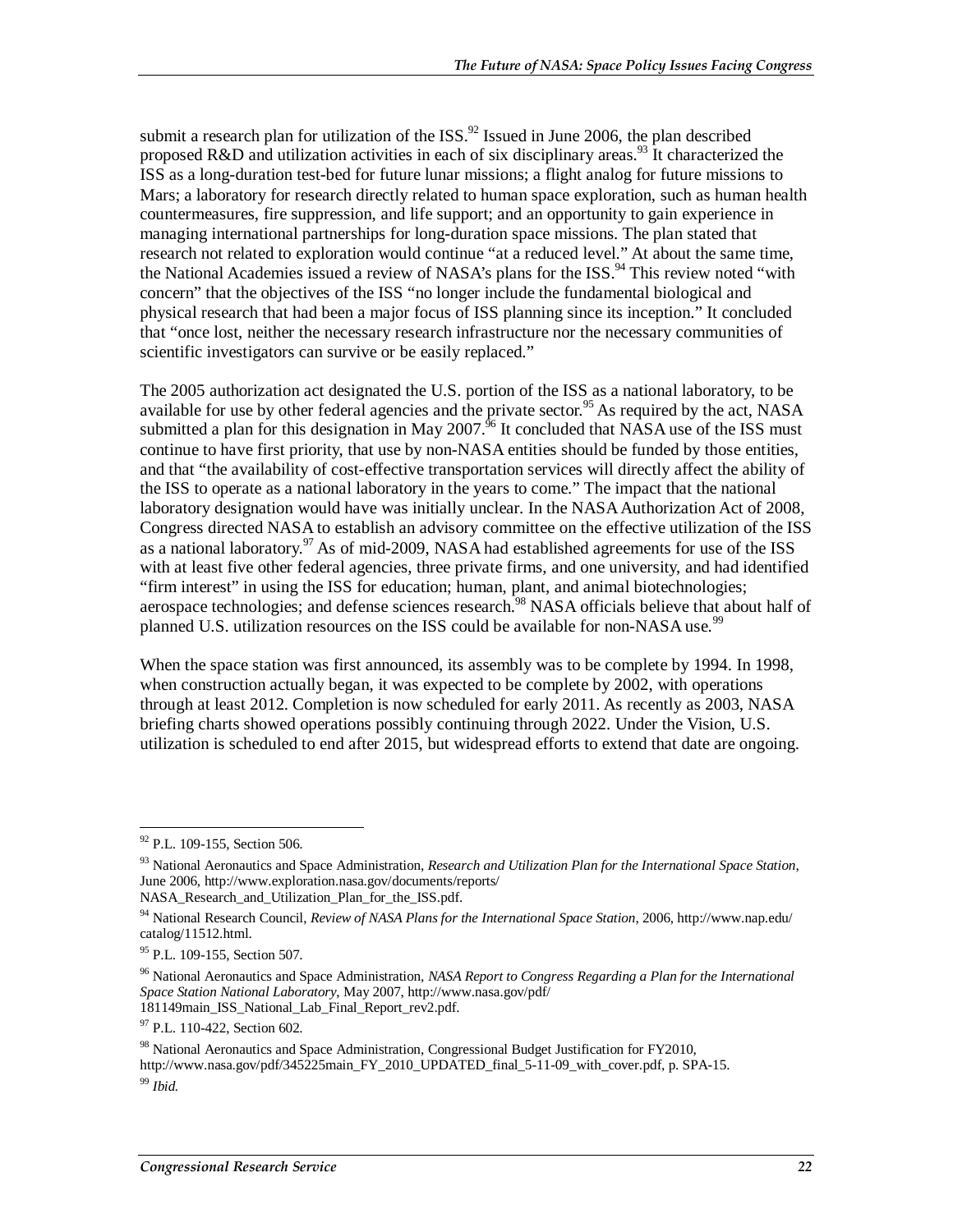### **ISS Service Life Extension**

The 2015 end date for U.S. utilization of the ISS arises from the engineering specifications of the U.S. ISS components, which were designed for a 15-year lifetime from the date of deployment. The various components were launched sequentially during the assembly process, but the nominal reference point is considered to be the launch of the U.S. laboratory module Destiny in February 2001. Despite the 15-year specification, past experience "clearly indicates that systems are capable of performing safely and effectively for well beyond their original design lifetime" if properly maintained, refurbished, and validated. The first milestones for a decision on service life extension will occur in 2014.<sup>100</sup>

Many ISS advocates want to continue utilization past 2015 in order to receive a greater return on the cost and effort that have been invested in ISS construction. The international partners issued a joint statement in July 2008 calling for operations to continue beyond 2015. Russia has stated that, if necessary, it will continue operations on its own. (Some analysts doubt that this would be technically feasible.) The Augustine committee found that extending ISS operations would "significantly enhance" the return on investment to both the United States and its international partners, while a decision not to extend operations would "significantly impair U.S. ability to develop and lead future international spaceflight partnerships." Three of the five options considered by the Augustine committee include the extension of ISS operations until 2020. Congress has directed NASA to ensure that the ISS remains viable through at least 2020 and to take no steps that would preclude continued U.S. utilization after  $2015$ .<sup>101</sup>

In addition to cost, extending the life of the ISS would require overcoming several technical challenges. At present, failed parts are returned to Earth in the space shuttle for refurbishment. After the conclusion of the shuttle program, this repair strategy will likely no longer be possible. Most of the cargo vehicles that are being considered for the post-shuttle period are not capable of returning cargo back to Earth.<sup>102</sup> Instead, new parts would need to be manufactured and sent up, but even this may be impossible in a few cases, as some ISS parts are too large for any of the planned post-shuttle cargo alternatives. Last but not least, as ISS components reach the end of their 15-year design life, they will need to be recertified, which is a potentially complex and costly process.

Alternatives to service life extension also pose challenges. Some have suggested that the ISS could be operated by the other international partners with little or no U.S. participation. The Augustine committee found that this would be "nearly impossible" within the available budgets of the partner space agencies and because export controls would limit the direct support NASA could provide to foreign space agencies. Another option that has been proposed is to "mothball" the ISS for later use. The Augustine committee found that operating the ISS unoccupied would increase the risk of loss by a factor of five and also increase the risk of uncontrolled reentry into Earth's atmosphere, which would pose a hazard to people on the ground. Even deorbiting the ISS in a controlled manner is a challenging task. The Augustine committee found that no existing or currently planned vehicle is capable of this task. It projected that the cost of developing one, or of

<sup>-</sup><sup>100</sup> National Aeronautics and Space Administration, *NASA Report to Congress Regarding a Plan for the International Space Station National Laboratory*, p. 5. 101 P.L. 110-422, Section 601.

<sup>&</sup>lt;sup>102</sup> After delivering their payloads, they are designed to burn up in the atmosphere or crash into the ocean.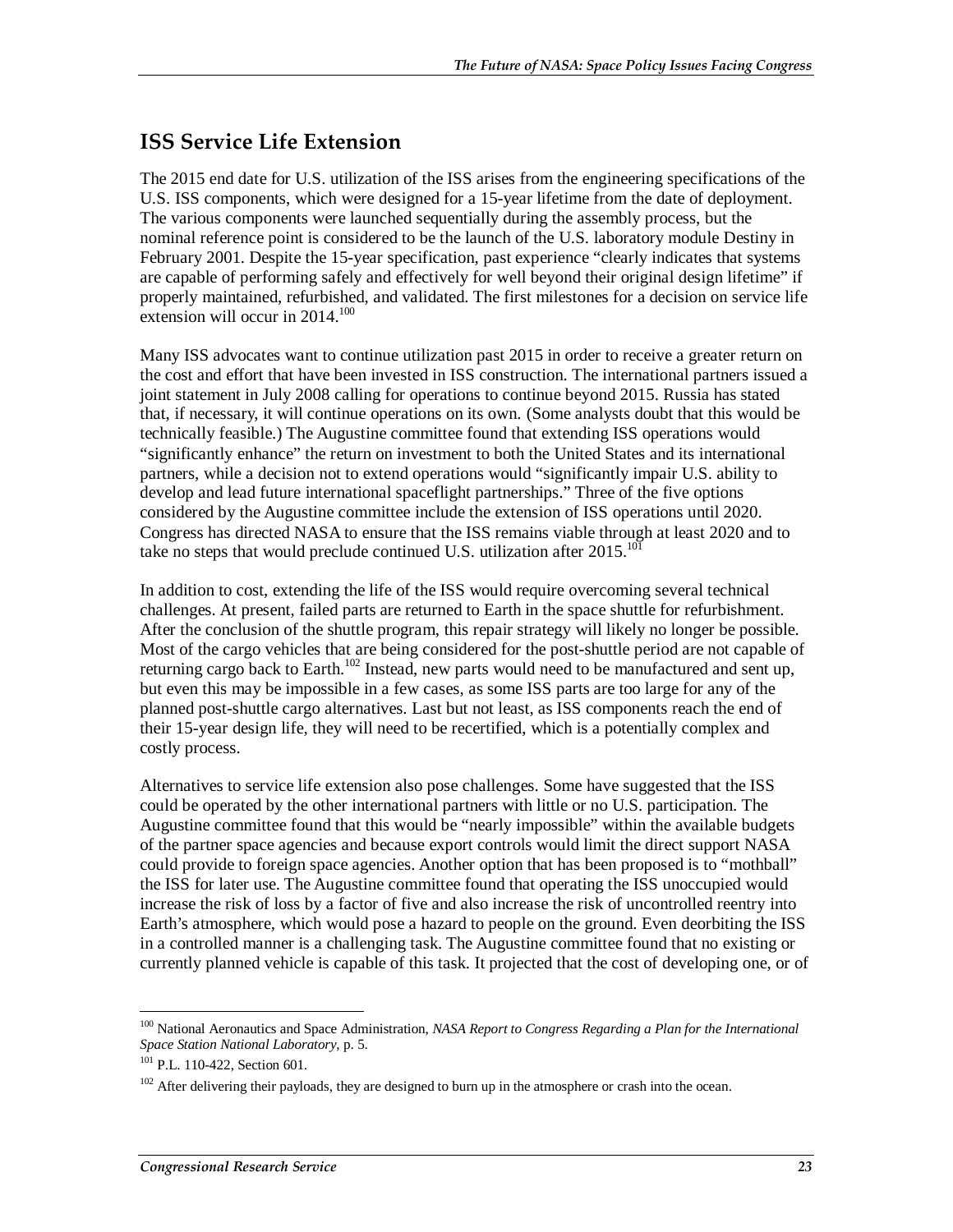disassembling the ISS on-orbit and deorbiting the major components separately, could be \$2 billion or more.<sup>103</sup>

Under the Administration's FY2011 budget proposals, ISS operations would be extended to at least 2020.

### **Post-Shuttle Access to the ISS**

The U.S. space shuttle has been the major vehicle taking crews and cargo to and from the ISS. Russian Soyuz spacecraft also carry both crews and cargo. Russian Progress spacecraft carry cargo only, as they are not designed to survive reentry into the Earth's atmosphere. A Soyuz is always attached to the station as a "lifeboat" in case of an emergency. The "lifeboat" Soyuz must be replaced every six months.

Unless the shuttle program is extended, paying Russia for flights on the Soyuz is the only shortterm option for U.S. human access to the ISS. In 2009, in order to permit such payments, Congress extended a waiver of the Iran, North Korea, and Syria Nonproliferation Act (P.L. 106- 178 as amended) until July 1, 2016. $104$ 

One element of NASA's plans for ensuring cargo access to the ISS during the gap is the Commercial Orbital Transportation Services (COTS) program to develop commercial capabilities for cargo spaceflight. Under the COTS program, SpaceX Corporation is developing a vehicle known as Dragon, and Orbital Sciences Corporation is developing a vehicle known as Cygnus. Both would be cargo-only and would have about one-eighth the capacity of the space shuttle.<sup>105</sup> Only Dragon would be capable of returning cargo to Earth as well as launching it into space. Neither has yet flown into space. In the NASA Authorization Act of 2008, Congress directed NASA to develop a contingency plan for post-shuttle cargo resupply of the ISS in case commercial cargo services are unavailable.<sup>106</sup> This plan was transmitted to Congress in March  $2010^{107}$ 

Noncommercial alternatives for cargo, in addition to the Russian Progress, include the European Automated Transfer Vehicle (ATV) and the Japanese H-II Transfer Vehicle (HTV). The first ATV was launched in March 2008 and carried out docking demonstrations with the ISS the following month. The first HTV was launched in September 2009 and also docked successfully with the ISS. Contracting with Russia for use of the Progress would probably require passing an additional waiver of the Iran, North Korea, and Syria Nonproliferation Act. Like the Dragon and Cygnus, the ATV, HTV, and Progress all have significantly smaller cargo capacity than the space shuttle.<sup>108</sup> None of the noncommercial alternatives is capable of returning cargo to Earth.

<u>.</u>

<sup>103</sup> Review of U.S. Human Spaceflight Plans Committee, *Seeking a Human Spaceflight Program Worthy of a Great Nation*, pp. 53-54.

<sup>&</sup>lt;sup>104</sup> Consolidated Security, Disaster Assistance, and Continuing Appropriations Act of 2009 (P.L. 110-329), Section 125. For more information, see CRS Report RL34477, *Extending NASA's Exemption from the Iran, North Korea, and Syria Nonproliferation Act*, by Carl E. Behrens and Mary Beth Nikitin.

<sup>105</sup> Review of U.S. Human Spaceflight Plans Committee, *Seeking a Human Spaceflight Program Worthy of a Great Nation*, Fig. 4.2.2-1, p. 53.

<sup>106</sup> P.L. 110-422, Section 603.

<sup>&</sup>lt;sup>107</sup> NASA, *Logistics Contingency Plan for the International Space Station*, March 2010.

<sup>108</sup> Review of U.S. Human Spaceflight Plans Committee, *Seeking a Human Spaceflight Program Worthy of a Great*  (continued...)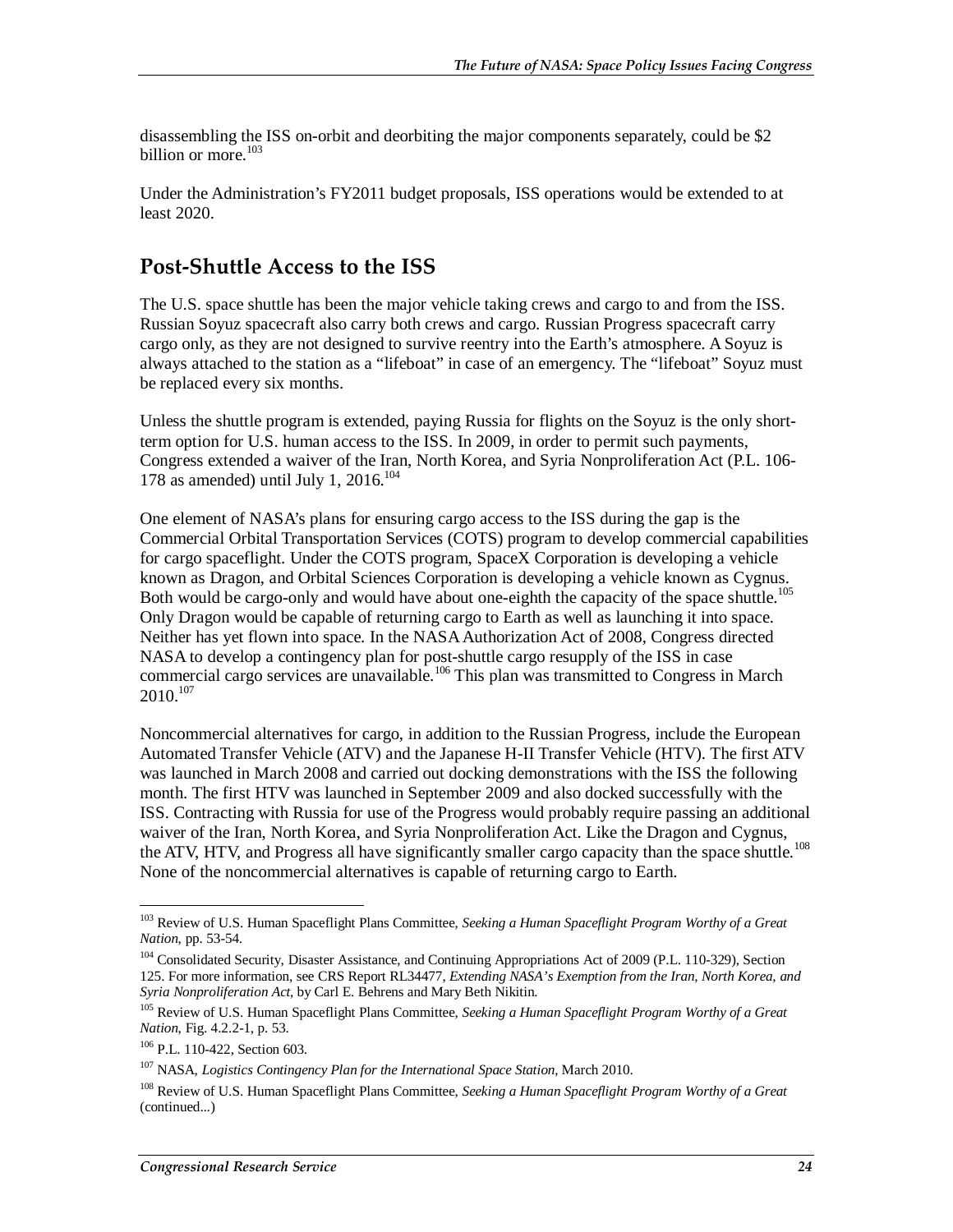# **Future Access to Space**

Whether or not the shuttle program is extended, and whatever option is chosen for access to the ISS during the gap, in the long term new vehicles will be needed to carry humans and cargo into space. Under current plans, these are the crew capsule Orion, the Ares I rocket to launch Orion into low Earth orbit, and the heavy-lift Ares V rocket to launch cargo. A variety of alternatives to these plans have been proposed, including reliance on commercial launch services.

## **Orion and Ares**

One option is to continue with the status quo (i.e., Orion, Ares I, and eventually Ares V). Development of Orion and Ares I is well under way by NASA and its contractors. Development of Ares V has not begun, but Ares I and Ares V are to share some components. The first crewed flight of Orion and Ares is scheduled for 2015. The Augustine committee concluded that a 2017 date is more realistic and that a delay until 2019 is possible.

Orion is similar to an enlarged Apollo capsule. It is designed to carry six astronauts and to operate in space for up to six months. An upgraded version would be required for travel to the Moon or beyond. The Augustine committee concluded that Orion "will be acceptable for a wide variety of tasks in the human exploration of space" but expressed concern about its operational cost once developed. The committee suggested that a smaller, lighter, four-person version could reduce operations costs for support of the ISS by allowing landing on land rather than in the ocean and by enabling simplifications in the launch-abort system.<sup>109</sup>

The Ares I rocket is designed to be a high-reliability launcher that, when combined with Orion, will yield a crew transport system with an estimated 10-fold improvement in safety relative to the space shuttle. The development of Ares I has encountered some technical difficulties, but the Augustine committee characterized these as "not remarkable" and "resolvable." On the other hand, the committee concluded that the ultimate utility of Ares I has been diminished by schedule delays, as it will likely not be available until after the currently planned termination of the ISS.<sup>110</sup>

Ares V is designed to be capable of launching 160 metric tons of cargo into low Earth orbit.<sup>111</sup> (By comparison, the space shuttle has a cargo capacity for ISS resupply missions of about 16 metric tons, and the ISS, which was launched in pieces over a decade, weighs a total of 350 metric tons.<sup>112</sup>) For human missions beyond low Earth orbit, Ares V would launch equipment into orbit for rendezvous with an Orion launched by an Ares I. At present, Ares V is only a conceptual

1

<sup>(...</sup>continued)

*Nation*, Fig. 4.2.2-1, p. 53. The Progress has about 10% the cargo capacity of the shuttle. The HTV and ATV have about 20%.

<sup>109</sup> Review of U.S. Human Spaceflight Plans Committee, *Seeking a Human Spaceflight Program Worthy of a Great Nation*, p. 58.

<sup>110</sup> Review of U.S. Human Spaceflight Plans Committee, *Seeking a Human Spaceflight Program Worthy of a Great Nation*, p.60.

<sup>111</sup> Review of U.S. Human Spaceflight Plans Committee, *Seeking a Human Spaceflight Program Worthy of a Great Nation*, p. 59.

<sup>112</sup> Review of U.S. Human Spaceflight Plans Committee, *Seeking a Human Spaceflight Program Worthy of a Great Nation*, pp. 53 and 64.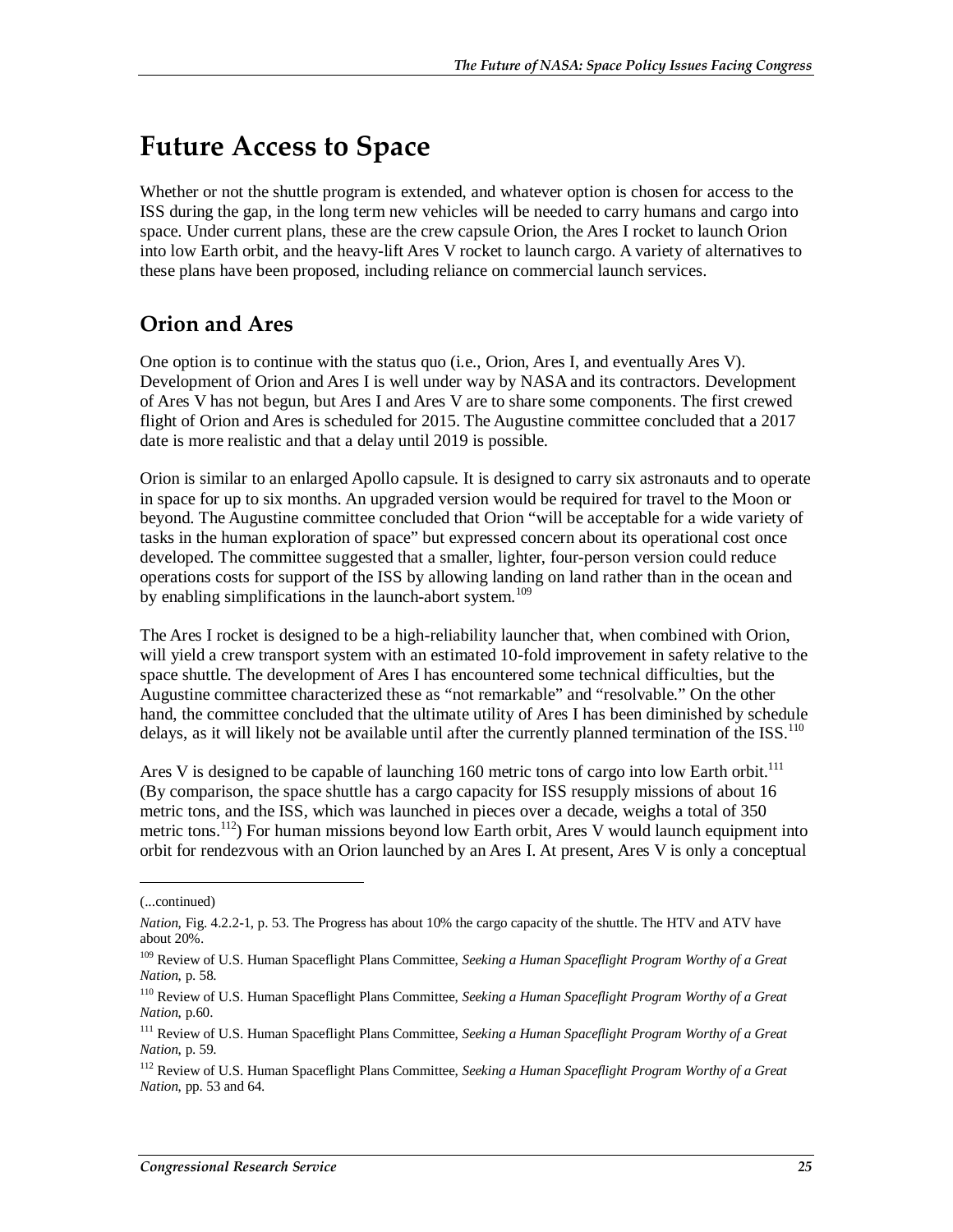design. The Augustine committee described it as "an extremely capable rocket" but estimated that under current budget plans, it is unlikely to be available until the late 2020s.

### **Government Alternatives to Ares V**

The Augustine committee identified three categories of heavy-lift launchers that could be alternatives to Ares V: a scaled-down version of Ares V called Ares V Lite; a rocket derived from the design of the space shuttle; and a rocket derived from the Evolved Expendable Launch Vehicle. Unlike Ares V, each of these could be rated to carry humans (in an Orion capsule) as well as cargo.<sup>113</sup>

The Ares V Lite would be a slightly lower-performance version of the Ares V, capable of launching about 140 metric tons rather than 160. For human missions beyond Earth orbit, two launches of Ares V Lite, rather than one of Ares I and one of Ares V, would considerably increase the payload that could be carried to the destination. Some human missions beyond Earth orbit could be accomplished with a single Ares V Lite launch.<sup>114</sup>

Shuttle-derived vehicles would use the same main engines, solid rocket boosters, and external tanks as the space shuttle. They could be either in-line or side-mount. In other words, the payload could be mounted either on top or on the side. One example of the in-line option is the Jupiter design advocated by DIRECT, a group ostensibly led by NASA engineers working anonymously on their own time.<sup>115</sup> The Augustine committee did not compare the in-line and side-mount variants in detail, but it considered the side-mount option to be inherently less safe when carrying a crew. A shuttle-derived launcher would likely be able to lift 90 to 110 metric tons into orbit.

The Evolved Expendable Launch Vehicle program was a U.S. Air Force program that resulted in the development of the Delta IV and Atlas V rockets. Current EELV systems are not rated to carry humans. In testimony to the Augustine committee, the Aerospace Corporation stated that a human-rated variant of the Delta IV Heavy would be capable of carrying Orion to the ISS.<sup>116</sup> A super-heavy EELV variant could carry a cargo payload of about 75 metric tons. The Augustine committee concluded that using an EELV variant to launch Orion would only make sense if a super-heavy EELV variant were to be selected for heavy-lift cargo launch.

In addition to differences in capability, the Augustine committee found that these alternatives differ in their life-cycle costs, operational complexity, and "way of doing business." The committee concluded that Ares V Lite would be the most capable; that a shuttle derivative would take maximum advantage of existing infrastructure, facilities, and production capabilities; and that an EELV derivative could potentially have the lowest operating costs, but would require a significant restructuring of NASA. The committee noted that each alternative has strong

<sup>113</sup> NASA requires crewed space systems to be certified as human-rated. See *Human-Rating Requirements for Space Systems*, NASA Procedural Requirement 8705.2B, http://nodis3.gsfc.nasa.gov/displayDir.cfm?Internal\_ID= N\_PR\_8705\_002B\_. Engineering requirements such as redundancy and fault tolerance are greater for human-rated systems than for uncrewed systems.

<sup>114</sup> Review of U.S. Human Spaceflight Plans Committee, *Seeking a Human Spaceflight Program Worthy of a Great Nation*, pp. 66-67.

<sup>115</sup> See http://www.directlauncher.com/.

<sup>116</sup> Review of U.S. Human Spaceflight Plans Committee, *Seeking a Human Spaceflight Program Worthy of a Great Nation*, p. 69.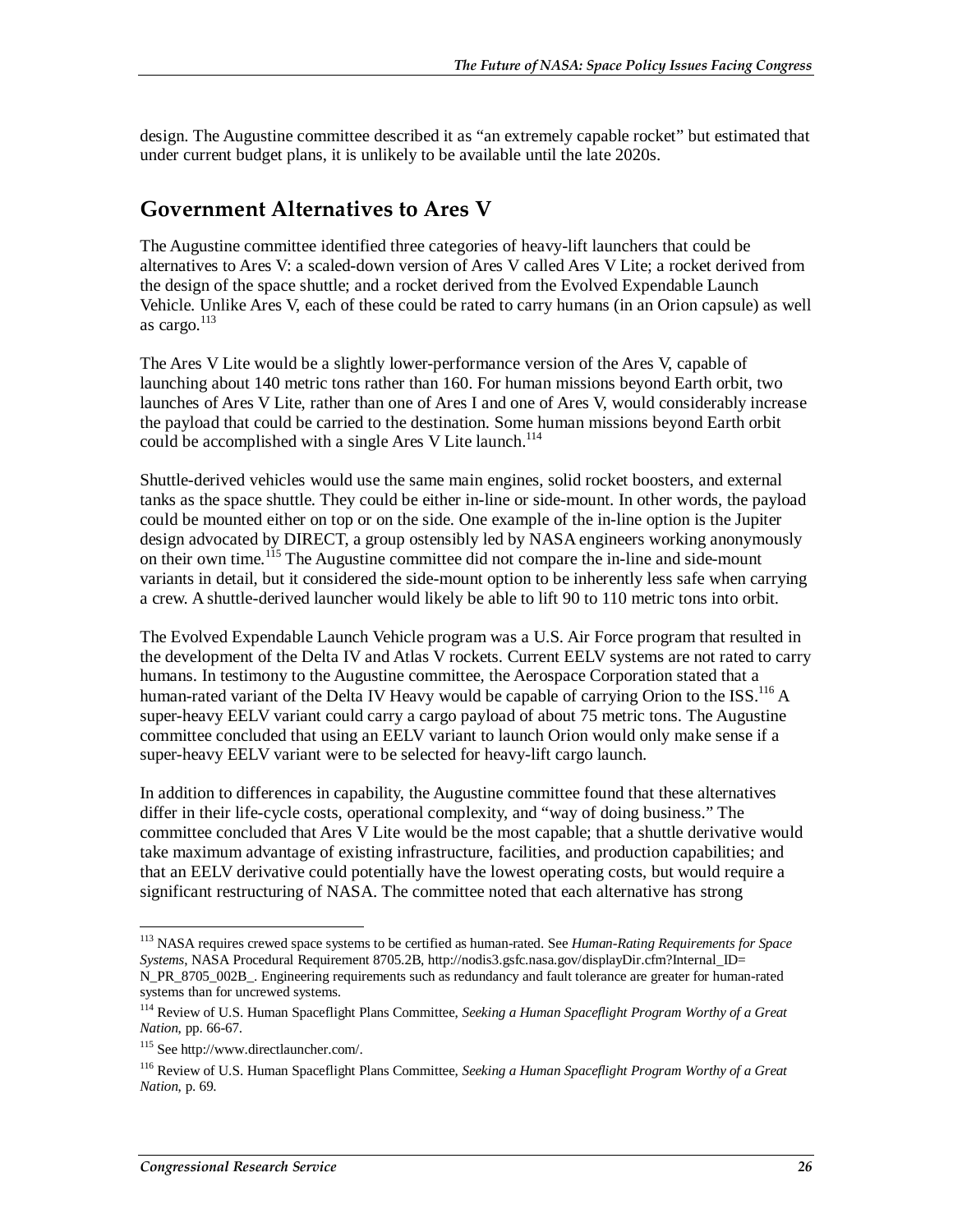advocates and that "the claimed cost, schedule, and performance parameters include varying degrees of aggressiveness."117 It did not explicitly recommend any of the alternatives over the others.

The Administration has proposed focusing NASA's technology efforts on the development of a new heavy-lift rocket, with a decision to be made in 2015 on a specific heavy-lift architecture. Some in Congress, while supporting this focus for technology development, advocate a more immediate selection of a specific design.<sup>118</sup>

#### **Commercial Services as an Alternative to Ares I**

Another alternative is to rely on the private sector to develop commercial crew transport services. The COTS program is already considering this possibility for ISS crew transfer and crew rescue. (This COTS capability is known as COTS D.) The NASA Authorization Act of 2008 directed NASA to make use of commercial crew services to the maximum extent practicable consistent with safety requirements.<sup>119</sup> The Augustine committee more broadly considered relying on commercial services in lieu of Ares I for all crew access to low Earth orbit. It included this approach in all the options it evaluated except Option 1 (status quo) and Option 3 (status quo with increased funding).

The Augustine committee concluded the following: $120$ 

- Considering that all U.S. crew launch systems to date have been built by industry, "there is little doubt" that the U.S. aerospace industry is capable of building and operating a four-passenger "crew taxi" to low Earth orbit.
- Because of the importance of crew safety, commercial crew transport services would need to include "a strong, independent mission assurance role for NASA."
- If the service were developed so as to meet commercial needs as well as NASA's, there would be private-sector customers to share operating costs with NASA. In that case, the cost of the program to NASA would be about \$5 billion, and a service could be in place by 2016.
- If the private sector effort were to fail in mid-program, the task of crew transport would revert to NASA. NASA should continue development of Orion and move quickly toward the development of a human-ratable heavy-lift rocket as a fallback option to mitigate this risk.

The Administration's FY2011 budget proposals include reliance on commercial crew transport services. Unlike the Augustine committee's proposal, the Administration budget would not

<sup>117</sup> Review of U.S. Human Spaceflight Plans Committee, *Seeking a Human Spaceflight Program Worthy of a Great Nation*, p. 72.

<sup>&</sup>lt;sup>118</sup> For example, see Sen. Bill Nelson, Chairman, Subcommittee on Science and Space, Senate Committee on Commerce, Science, and Transportation, letter to Sen. Barbara A. Mikulski, Chairwoman, Subcommittee on Commerce, Justice, Science, and Related Agencies, Senate Committee on Appropriations, June 14, 2010, http://blogs.orlandosentinel.com/news\_space\_thewritestuff/files/2010/06/BN\_letter\_to\_BAM\_061410.pdf.

<sup>119</sup> P.L. 110-422, Section 902.

<sup>120</sup> Review of U.S. Human Spaceflight Plans Committee, *Seeking a Human Spaceflight Program Worthy of a Great Nation*, pp. 70-72.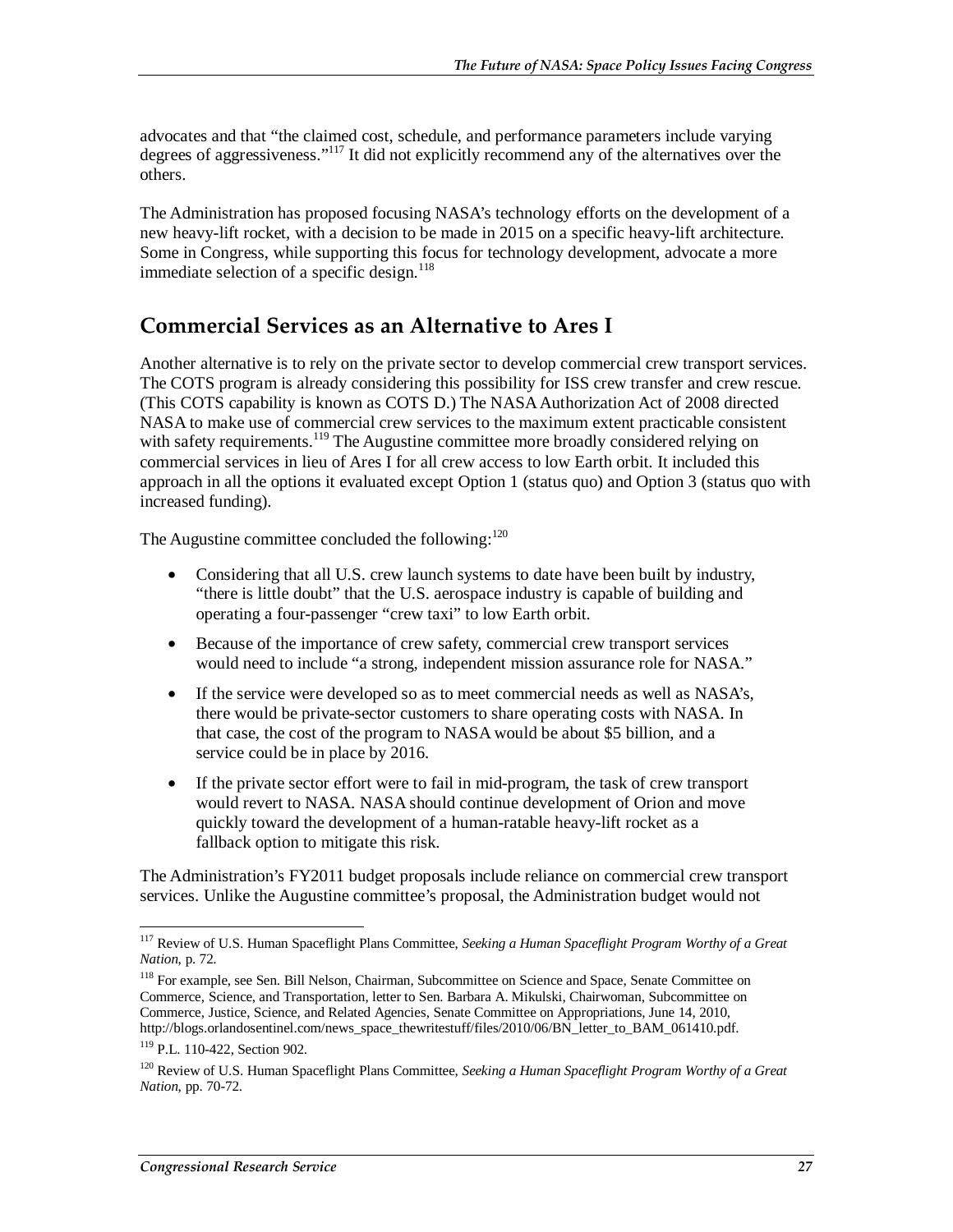support continued development of Orion except for emergency escape from the International Space Station.

The Augustine committee found that the commercial space industry is "burgeoning," and concluded that creating an assured initial market would eventually have the potential—"not without risk"—to significantly reduce costs to the government.

On the other hand, the Augustine committee also pointed out that developing Ares I would give the NASA workforce, which has not developed a new rocket in more than 20 years, an opportunity to gain experience with the simpler Ares I system before beginning development of the more complex Ares V.<sup>121</sup>

Congressional policy makers may wish to consider that instead of contracting with the private sector for crew services, NASA could continue to contract for the use of Russian Soyuz vehicles. This would probably require Congress to further extend its waiver of the Iran, North Korea, and Syria Nonproliferation Act. The Augustine committee concluded that while reliance on Soyuz on an interim basis is acceptable, longer-term use would not be. It argued that "an important part of sustained U.S. leadership in space is the operation of our own domestic crew launch capability."<sup>122</sup>

### **Issues for Congress**

Cost, safety, capability, and technical feasibility are key issues for Congress in considering these alternatives. The Augustine committee used minimum criteria for safety, capability, and technical feasibility as filters to eliminate unacceptable alternatives. It gave little information that would distinguish clearly between the remaining, acceptable alternatives on the basis of these factors. It concluded that of the acceptable alternatives, all would require roughly the same additional funding: about \$3 billion per year above current plans. It noted that NASA has a history of designing for maximum capability at minimum development cost, with less focus on operational cost, and it suggested that NASA programs would be more sustainable if designed for minimum life-cycle cost. $123$ 

#### **Safety**

Space travel is inherently dangerous. Nevertheless, NASA's policy is that "safety is and will always be our number one priority in everything we do."<sup>124</sup> The Augustine committee described safety as a *sine qua non*.<sup>125</sup> Analysts and policy makers generally agree with this emphasis, but

<sup>&</sup>lt;u>.</u> 121 Review of U.S. Human Spaceflight Plans Committee, *Seeking a Human Spaceflight Program Worthy of a Great Nation*, p. 69.

<sup>122</sup> Review of U.S. Human Spaceflight Plans Committee, *Seeking a Human Spaceflight Program Worthy of a Great Nation*, p. 69.

<sup>123</sup> Review of U.S. Human Spaceflight Plans Committee, *Seeking a Human Spaceflight Program Worthy of a Great Nation*, p. 68.

<sup>&</sup>lt;sup>124</sup> Jeffrey Hanley, Manager, NASA Constellation Program, testimony before the House Committee on Science and Technology, Subcommittee on Space and Aeronautics, December 2, 2009.

<sup>125</sup> Review of U.S. Human Spaceflight Plans Committee, *Seeking a Human Spaceflight Program Worthy of a Great Nation*, p. 9.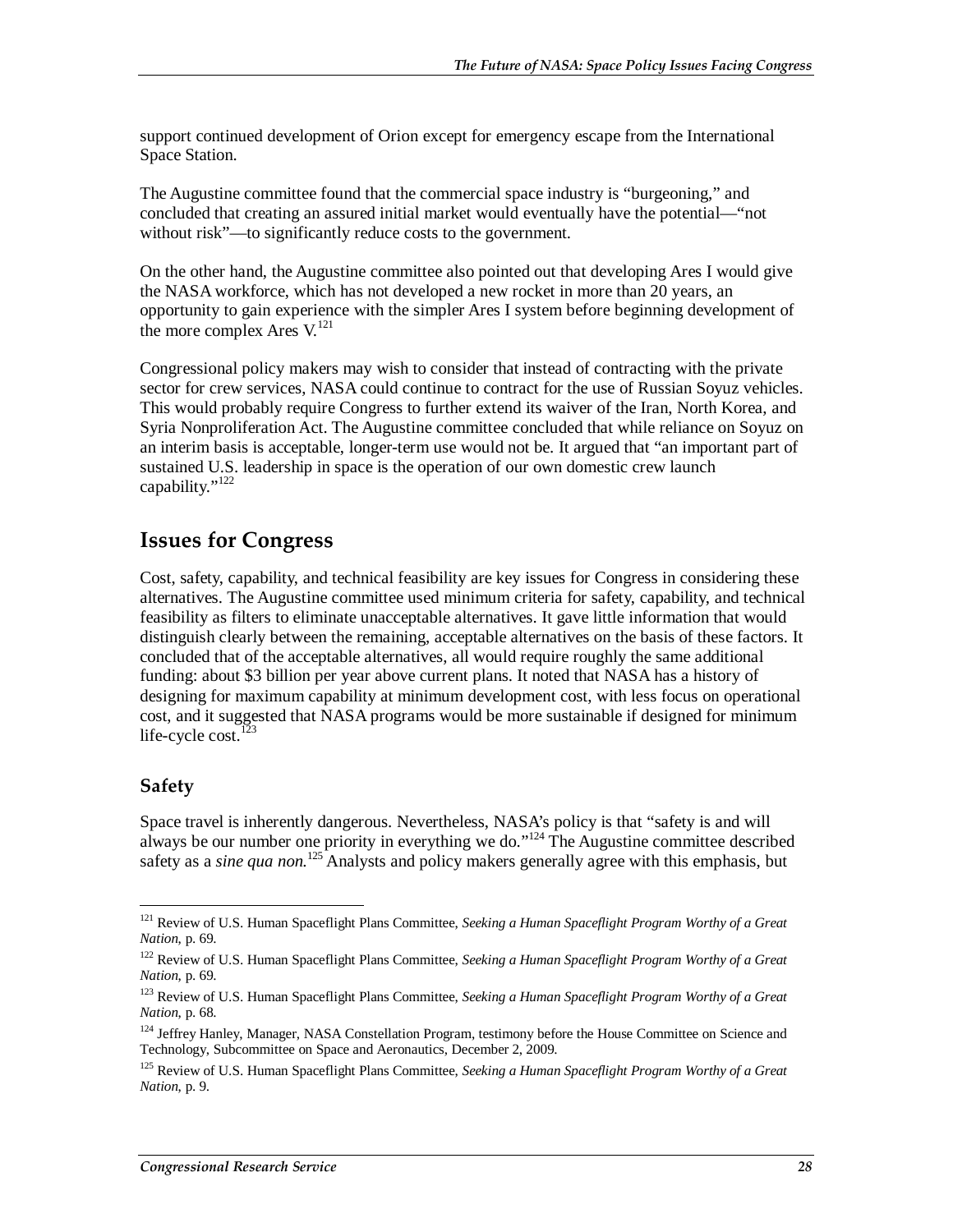some have concerns about whether it is matched by NASA's implementation of its safety policies and procedures.

The Columbia Accident Investigation Board found in 2003 that "throughout its history, NASA has consistently struggled to achieve viable safety programs and adjust them to the constraints and vagaries of changing budgets.... NASA's safety system has fallen short of the mark."<sup>126</sup> It concluded that "a broken safety culture," including a "reliance on past success as a substitute for sound engineering practices," was an organizational cause of the *Columbia* disaster.<sup>127</sup> It found that one contributing factor was "intense schedule pressure," which had also been identified as an organizational cause of the space shuttle *Challenger* disaster in 1986.<sup>128</sup> It recommended that NASA establish a technical engineering authority, reporting directly to the NASA Administrator rather than to the space shuttle program, that independently verifies launch readiness and has sole authority to grant waivers for technical standards.<sup>129</sup> In response to these findings, NASA has made many changes, including the establishment of an independent NASA Engineering and Safety Center under the auspices of the headquarters Office of Safety and Mission Assurance.

Nevertheless, some analysts see signs that potential problems remain. The deadline of 2010 to complete construction of the space station and stop flying the space shuttle created schedule pressure for both programs until NASA converted it from a hard deadline to a flexible goal (now extended to early 2011). In 2006, NASA decided to a proceed with a shuttle mission, even though the Chief Engineer and the head of the Office of Safety and Mission Assurance recommended against the launch because of an issue with the shuttle ice-frost ramps that they characterized as "probable/catastrophic."<sup>130</sup> Some observers saw signs of "reliance on past success" in NASA's justification for this decision: the NASA Administrator disagreed with the "probable" characterization because "we have 113 flights with this vehicle ... and while we've had two loss of vehicle incidents, they've not been due to ice-frost ramps."131 (The two officials who recommended against launch stated that they were comfortable with the decision to overrule them because "the risk was to the vehicle and not the crew.")<sup>132</sup> A member of NASA's Aerospace Safety Advisory Panel testified in late 2009 that describing safety as a *sine qua non* "oversimplifies a complex and challenging problem" and that NASA "has given serious consideration only recently" to the establishment of safety requirements for commercial crew transport services.<sup>133</sup>

NASA argues that it continues to implement initiatives to improve safety. These include greater emphasis on training and qualification of safety professionals; an emphasis on "safety culture," including more open communication and clear appeal paths to the Administrator for safety-related dissenting opinions; more modeling and validation of software requirements; and improved tools

<sup>-</sup>126 Columbia Accident Investigation Board, vol. 1, p. 192.

<sup>&</sup>lt;sup>127</sup> Columbia Accident Investigation Board, vol. 1, pp. 184 and 9.

<sup>128</sup> Columbia Accident Investigation Board, vol. 1, p. 97.

<sup>129</sup> Columbia Accident Investigation Board, vol. 1, p. 193.

<sup>&</sup>lt;sup>130</sup> "July 1 Shuttle Launch OK'd with Some Reservations," *Aerospace Daily*, June 20, 2006.<br><sup>131</sup> Ibid.

<sup>132 &</sup>quot;Shuttle Launch Holdouts Explain No-Go Recommendations," *Aerospace Daily*, June 22, 2006.

<sup>&</sup>lt;sup>133</sup> John Marshall, NASA Aerospace Safety Advisory Panel, testimony before the House Committee on Science and Technology, Subcommittee on Space and Aeronautics, December 2, 2009, http://democrats.science.house.gov/Media/ file/Commdocs/hearings/2009/Space/2dec/Marshall\_Testimony.pdf.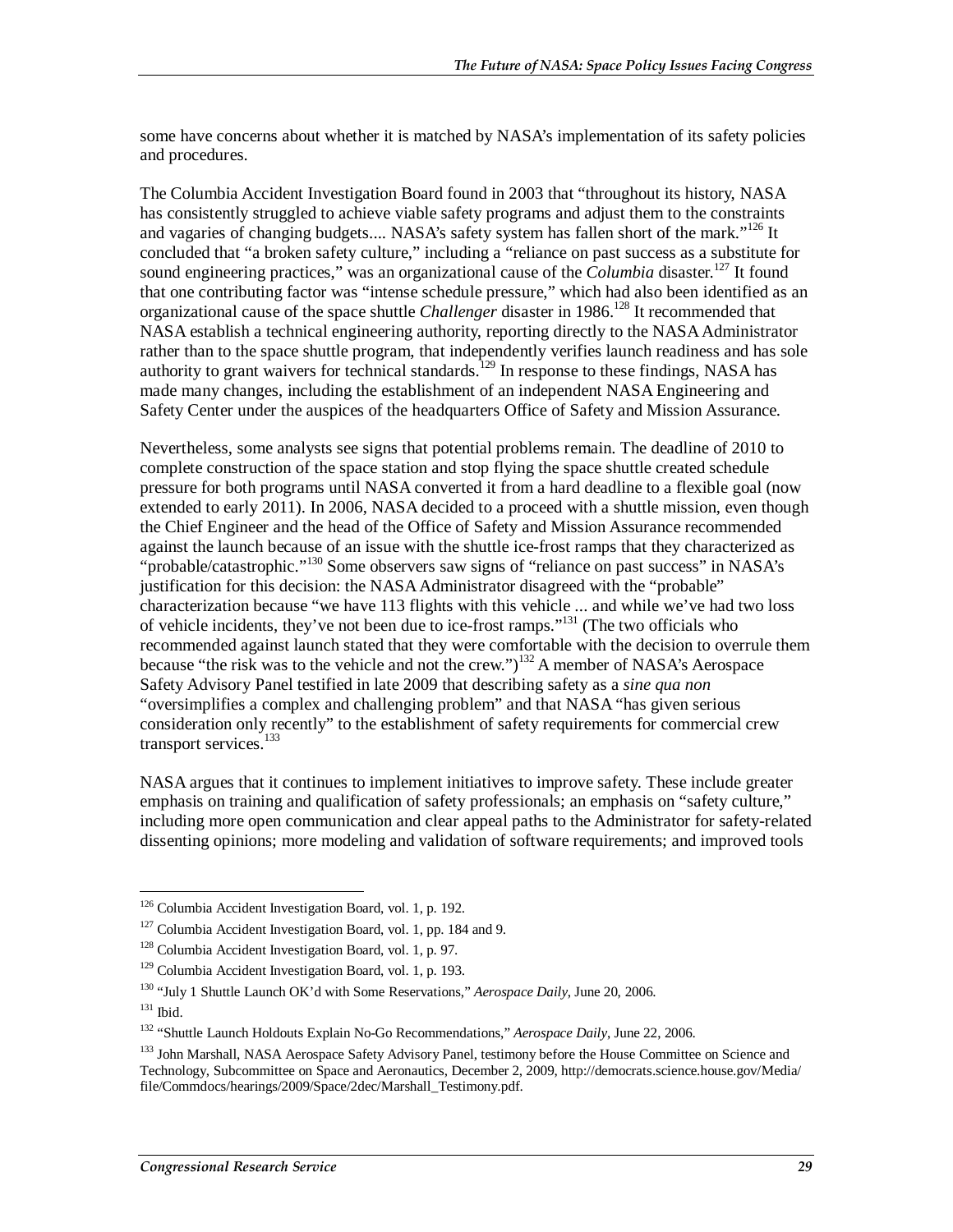for knowledge and requirements management.<sup>134</sup> The design process for Orion and Ares I is "riskinformed," including the systematic identification and elimination of hazards and the mitigation of remaining risks via effective abort systems.<sup>135</sup>

#### **Other Issues**

Some experts assert that none of the options under consideration would be capable of conducting on-orbit repair missions, as the space shuttle is.<sup>136</sup> They note that the shuttle has made several missions to repair and upgrade the Hubble space telescope.<sup>137</sup> The Hubble telescope is unique, however, in being designed to be serviced by astronauts. Most satellites are never serviced, and if there is only an occasional need for such a capability, it may be cheaper simply to replace them if they fail, rather than invest in a rarely used servicing capability.

NASA has a history of new vehicle development programs ending before their completion. The National Aerospace Plane, intended as a replacement for the space shuttle, was announced in 1986 and cancelled in 1992.<sup>138</sup> The X-33 and X-34 projects, intended to demonstrate technology for a commercial space shuttle replacement, were announced in 1996 and cancelled in  $2001$ .<sup>13</sup> Congress may wish to consider whether there is an inherent risk in abandoning the agency's current plans even if another alternative seems preferable on its merits. The potential for this risk may be reduced for the heavy-lift alternatives currently being considered because they are all closely related either to the currently planned systems (Ares V Lite to Ares I and Ares V) or to existing operational systems (shuttle-derived rockets to the space shuttle and EELV-derived rockets to the Delta IV or Atlas V).

# **Destinations for Human Exploration**

In considering possible modifications to the Vision, space policy experts and other interested observers have suggested various alternative goals. For example, some have proposed that Mars should be the immediate objective, rather than returning to the Moon first. Others have suggested human missions to asteroids or other solar system destinations.

The most prominently discussed alternative, especially before the Augustine committee released its report, is to proceed to Mars directly.140 The Augustine committee rejected this possibility because it considered current technology insufficiently developed to make a Mars mission safe. It

<sup>-</sup><sup>134</sup> Bryan O'Connor, Chief, NASA Office of Safety and Mission Assurance, testimony before the House Committee on Science and Technology, Subcommittee on Space and Aeronautics, December 2, 2009,

http://democrats.science.house.gov/Media/file/Commdocs/hearings/2009/Space/2dec/OConnor\_Testimony.pdf.

<sup>&</sup>lt;sup>135</sup> Joseph R. Fragola, Valador Inc., testimony before the House Committee on Science and Technology, Subcommittee on Space and Aeronautics, December 2, 2009, http://democrats.science.house.gov/Media/file/Commdocs/hearings/ 2009/Space/2dec/Fragola\_Testimony.pdf. (Dr. Fragola was a member of the ESAS.)

<sup>136</sup> For example, see Joel Achenbach, "NASA Scientist Decries Agency's Plans," *Washington Post*, May 23, 2009.

<sup>137</sup> See CRS Report RS21767, *Hubble Space Telescope: NASA's Plans for a Servicing Mission*, by Daniel Morgan.

<sup>138</sup> Columbia Accident Investigation Board, vol. 1, pp. 110-111.

<sup>&</sup>lt;sup>139</sup> Columbia Accident Investigation Board, vol. 1, p. 111.

 $140$  See, for example, the advocacy of the Mars Society, http://www.marssociety.org/.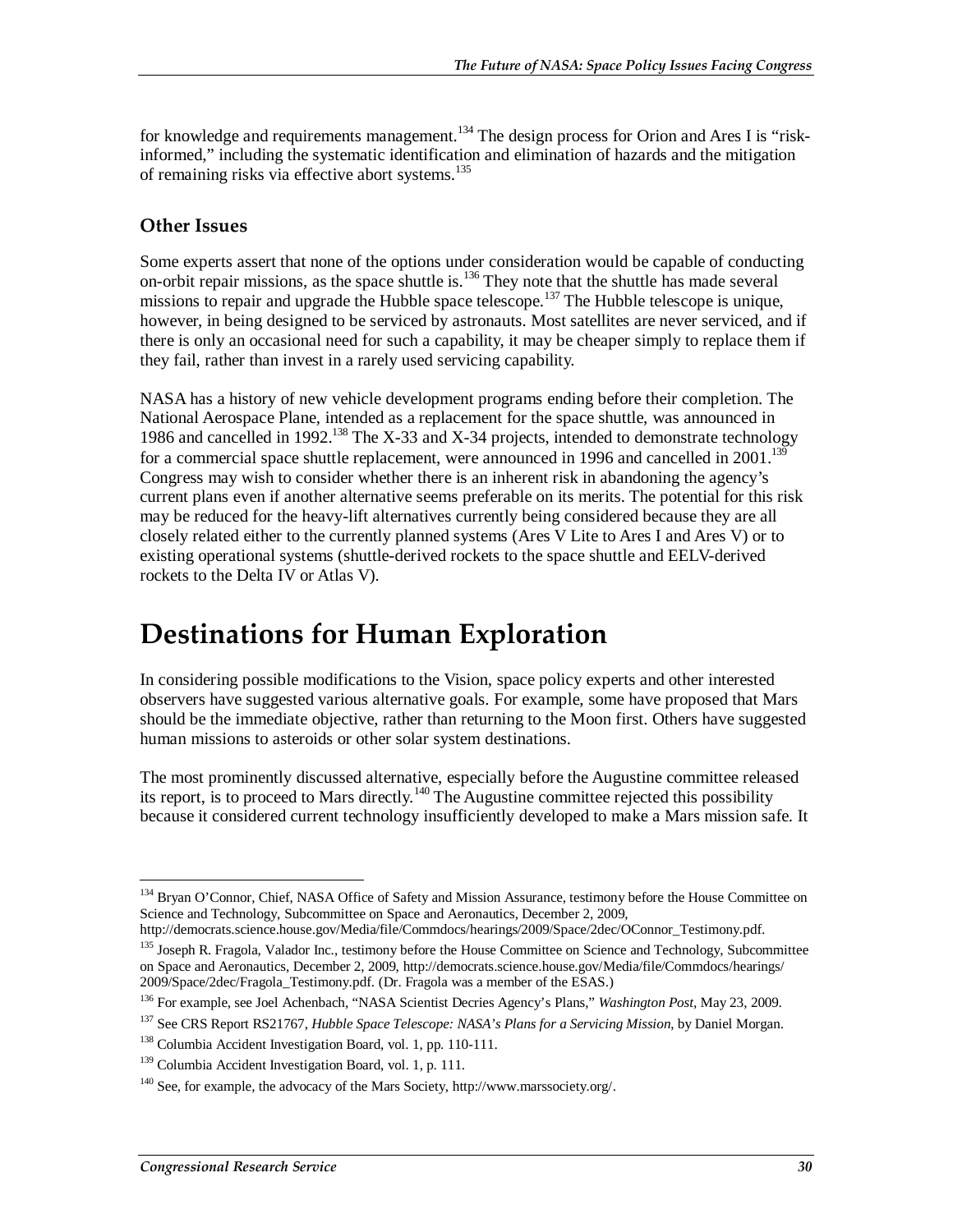found that Mars is "unquestionably the most interesting destination in the inner solar system" and the "ultimate destination for human exploration" but "not the best first destination."<sup>141</sup>

A spacecraft that lands on either the Moon or Mars must overcome the lunar or Martian "gravity well" before returning to Earth.<sup>142</sup> The fuel required to accomplish this makes either destination challenging. As potential alternatives, the Augustine committee considered fly-by missions to either the Moon or Mars, missions that would orbit either the Moon or Mars, missions that would land on the moons of Mars, and missions to near-Earth objects such as asteroids or comets. They also considered missions to various Lagrange points. Lagrange points are special locations in space, defined relative to the orbit of the Moon around the Earth or the Earth around the Sun. They are planned locations for future unmanned science spacecraft, and some scientists believe they will be important in determining routes for future interplanetary travel. Possible activities at each of these destinations are shown in **Figure 1**.

#### **Figure 1. Potential Activities at Alternative Human Exploration Destinations (in Addition to the Moon and Mars) as Evaluated by the Augustine Committee**

| <b>Destination</b>          | <b>Public</b><br><b>Engagement</b>                    | <b>Science</b>                                                    | <b>Human</b><br><b>Research</b>                 | <b>Exploration</b><br><b>Preparation</b>                                      |
|-----------------------------|-------------------------------------------------------|-------------------------------------------------------------------|-------------------------------------------------|-------------------------------------------------------------------------------|
| Lunar Flyby/Orbit           | Return to Moon, "any<br>time we want"                 | Demo of human robotic<br>operation                                | 10 days beyond<br>radiation belts               | Beyond LEO shakedown                                                          |
| Earth Moon L1               | "On-ramp to the inter-<br>planetary highway"          | Ability to service Earth Sun<br>L2 spacecraft at Earth Moon<br>L1 | 21 days beyond the<br>belts                     | Operations at potential fuel<br>depot                                         |
| Earth Sun<br>L <sub>2</sub> | First human in "deep<br>space" or "Earth escape"      | Ability to service Earth Sun<br>L2 spacecraft at Earth Sun<br>L2  | 32 days beyond the<br><b>belts</b>              | Potential servicing, test airlock                                             |
| Earth Sun<br>L1             | First human "in the solar<br>wind"                    | Potential for Earth/Sun<br>science                                | 90 days beyond the<br>belts                     | Potential servicing, test in-<br>space habitation                             |
| NEO's                       | "Helping protect the<br>planet"                       | Geophysics, Astrobiology,<br>Sample return                        | 150-220 day, similar<br>to Mars transit         | Encounters with small bodies,<br>sample handling, resource<br>utilization     |
| <b>Mars Flyby</b>           | First human "to Mars"                                 | Human robotic operations.<br>sample return?                       | 440 days, similar to<br>Mars out and return     | Robotic operations, test of<br>planetary cycler concepts                      |
| Mars Orbit                  | Humans "working at Mars<br>and touching bits of Mars" | Mars surface sample return                                        | 780 days, full trip to<br><b>Mars</b>           | Joint robotic/human exploration<br>and surface operations, sample<br>testing, |
| <b>Mars Moons</b>           | Humans "landing on<br>another moon"                   | Mars moons' sample return                                         | 780 days, full<br>rehearsal Mars<br>exploration | Joint robotic/human surface<br>and small body exploration                     |

**Source:** Review of U.S. Human Spaceflight Plans Committee, *Seeking a Human Spaceflight Program Worthy of a Great Nation*, p. 41.

**Notes:** L1 and L2 refer to particular Lagrange points (see text). A NEO is a near-Earth object such as an asteroid or a comet.

<u>.</u>

<sup>141</sup> Review of U.S. Human Spaceflight Plans Committee, *Seeking a Human Spaceflight Program Worthy of a Great Nation*, p. 21.

<sup>&</sup>lt;sup>142</sup> At least one observer has suggested the launching humans to Mars without plans to return them to Earth. See Lawrence M. Krauss, "A One-Way Ticket to Mars," *New York Times*, September 1, 2009. It seems unlikely that this option would be politically viable.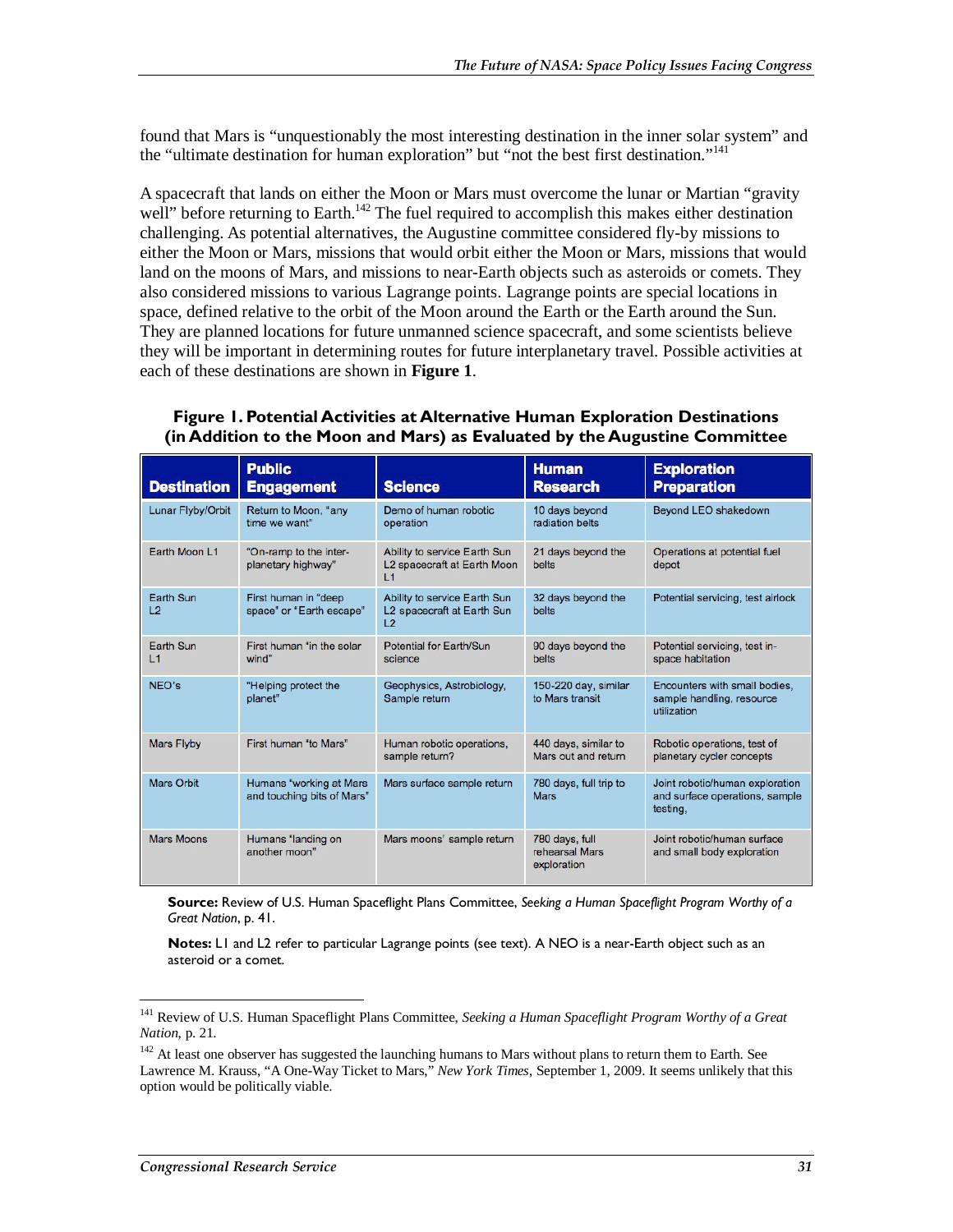Under the Administration's proposals, as articulated in the President's speech in April 2010, the first destination would be an asteroid, followed by an orbit of Mars and subsequently a Mars landing.

## **Alternatives to Human Exploration**

Given the costs and risks of human space exploration, Congress could decide to curtail or postpone future human exploration missions and shift the emphasis of the nation's space program to other endeavors. The cost of human exploration is substantial, and according to the Augustine committee, it is not a continuum: there is an "entry cost" below which a successful program cannot be conducted at all.<sup>143</sup> Congress could decide that this minimum cost is not affordable. Similarly, no matter how energetically NASA addresses safety concerns, human spaceflight is an inherently risky endeavor. Congress could decide that the potential benefits are insufficient to justify the safety risks.

Several options are available as alternatives to human space exploration. Congress could seek to accomplish some of the same goals through other means, such as through robotic exploration. It could focus on technology development, in the hope of developing new technology that makes human spaceflight safer and more affordable in the future. It could focus on NASA's other activities, such as Earth science and aeronautics. Given sufficient funding, of course, all these options are also available in conjunction with human exploration rather than as alternatives to it. For example, the Augustine committee acknowledged that robotic exploration is important as a precursor to human exploration.

### **Robotic Exploration**

Advocates of robotic missions assert that robotic exploration can accomplish outstanding science and inspire the public just as effectively as human exploration. The Mars rovers are a familiar example of a successful robotic science mission that has captured considerable public attention. Advocates also claim that robotic missions can accomplish their goals at less cost and with greater safety than human missions. They do not need to incorporate systems for human life support or human radiation protection, they do not usually need to return to Earth, and they pose no risk of death or injury to astronauts. Some analysts assert further that exploring with humans "rules out destinations beyond Mars."144 Given that current plans include no destinations beyond Mars and treat Mars itself only as a long-term goal, this last limitation may not be important in the near term, even if it is correct.

Advocates of human missions note that science is not NASA's only purpose and claim that human exploration is more effective than robotic exploration at such intangible goals as inspiring the public, enhancing national prestige, and satisfying the human urge to explore and discover. They assert that even considering science alone, human missions can be more flexible in the event of an unforeseen scientific opportunity or an unexpected change in plans. As support for this

<sup>-</sup>143 Review of U.S. Human Spaceflight Plans Committee, *Seeking a Human Spaceflight Program Worthy of a Great Nation*, p. 23.

<sup>144</sup> See, for example, Robert L. Park, *What's New*, September 11, 2009, http://bobpark.physics.umd.edu/WN09/ wn091109.html.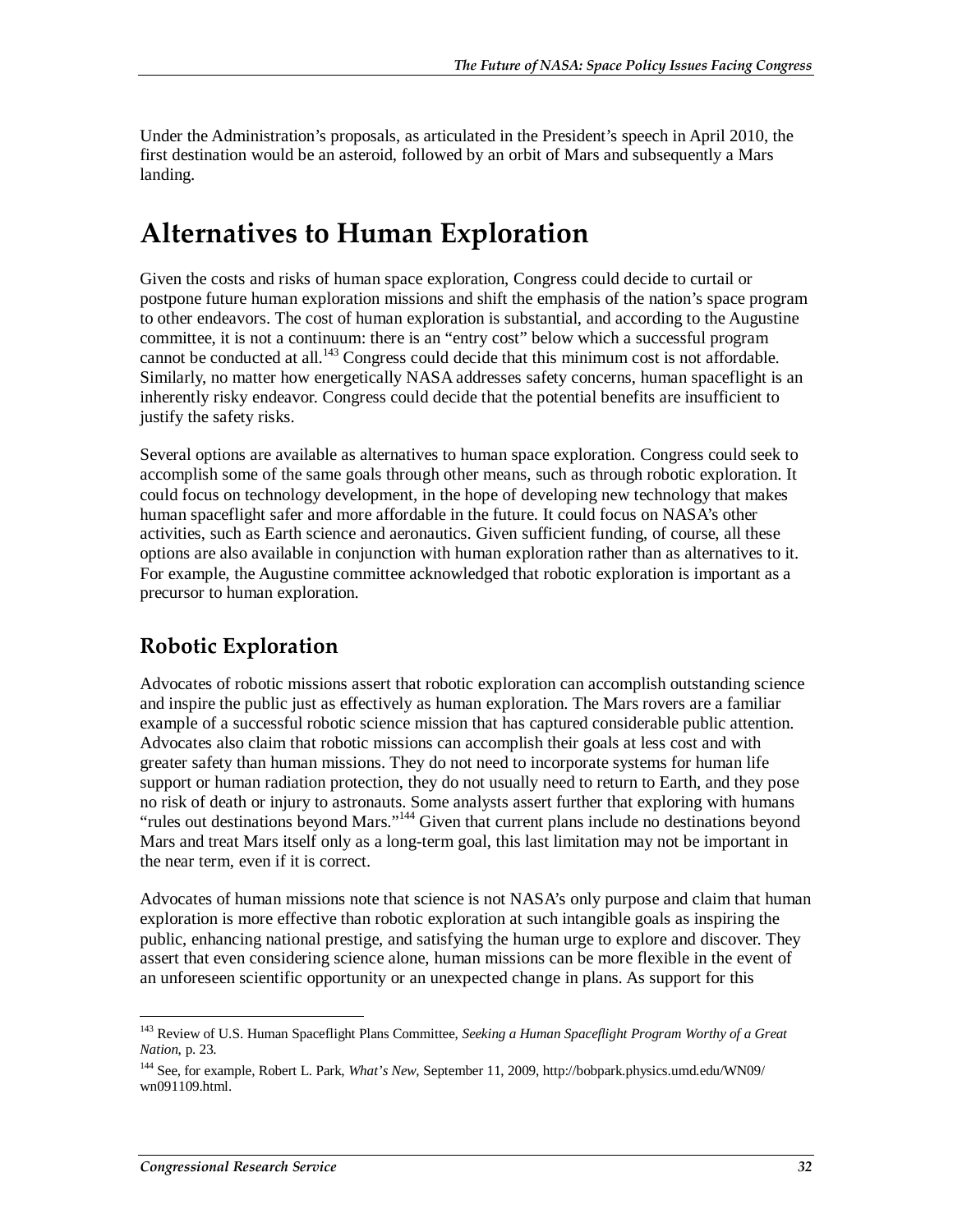assertion, they often cite the human missions to repair and upgrade the Hubble telescope. On the other hand, the Hubble repairs and upgrades required extensive planning and the development of new equipment. They were not a real-time response to an unexpected event. Moreover, robotic missions can also sometimes be modified to respond to opportunities and mishaps, through software updates and other changes worked out by scientists and engineers back on Earth.

A few analysts portray robotic exploration as an alternative to human exploration. For the most part, however, the two alternatives are considered complementary, rather than exclusive. The Augustine committee, for example, found that without both human and robotic missions, "any space program would be hollow."<sup>145</sup> In addition, many analysts consider that in the absence of human missions, support for NASA as a whole would dwindle, and fewer resources would be available for robotic missions as well.

## **Emphasize Technology Development**

If congressional policy makers were to conclude that cost and safety concerns make a human exploration program unaffordable or undesirable in the near term, they might seek to scale back NASA's human spaceflight program and focus on technology development, in the hope that improved technology will make the costs and risks of space travel more attractive in the future.

The strategy of developing improved technology and acquiring greater expertise could take many forms. It could complement a continuing, aggressive program of human exploration. For example, it is similar, in some ways, to the Augustine committee's suggestion (in its "flexible path" option) of visiting a series of less challenging destinations before attempting a Moon landing. It could also accompany a program of human missions in low Earth orbit without immediate plans for more distant destinations. It could even be part of a program that abandoned human spaceflight in the near term. Developing new technology effectively would likely be difficult, however, without a means of testing it in realistic missions. A program without any human spaceflight at all would risk losing existing expertise through inactivity.

The Augustine committee, the National Academies, and the Administration's FY2011 budget proposals all recommended a greater emphasis on technology development as a complement to an ongoing program of human spaceflight. The Augustine committee described NASA's space technology program as "an important effort that has significantly atrophied over the years."<sup>146</sup> It recommended that technology development be closely coordinated with ongoing programs, but conducted independently of them. The National Academies also recommended that NASA revitalize its technology development program. Like the Augustine committee, the Academies concluded that this program should be conducted independently. They recommended that NASA establish a DARPA-like technology development organization that reports directly to the Administrator.<sup>147</sup>

<sup>-</sup>145 Review of U.S. Human Spaceflight Plans Committee, *Seeking a Human Spaceflight Program Worthy of a Great Nation*, p. 114.

<sup>146</sup> Review of U.S. Human Spaceflight Plans Committee, *Seeking a Human Spaceflight Program Worthy of a Great Nation*, p. 112.

<sup>147</sup> National Research Council, *America's Future in Space*, pp. 61-62. DARPA is the Defense Advanced Research Projects Agency, http://www.darpa.mil/, a frequent model for technology development agencies within other departments.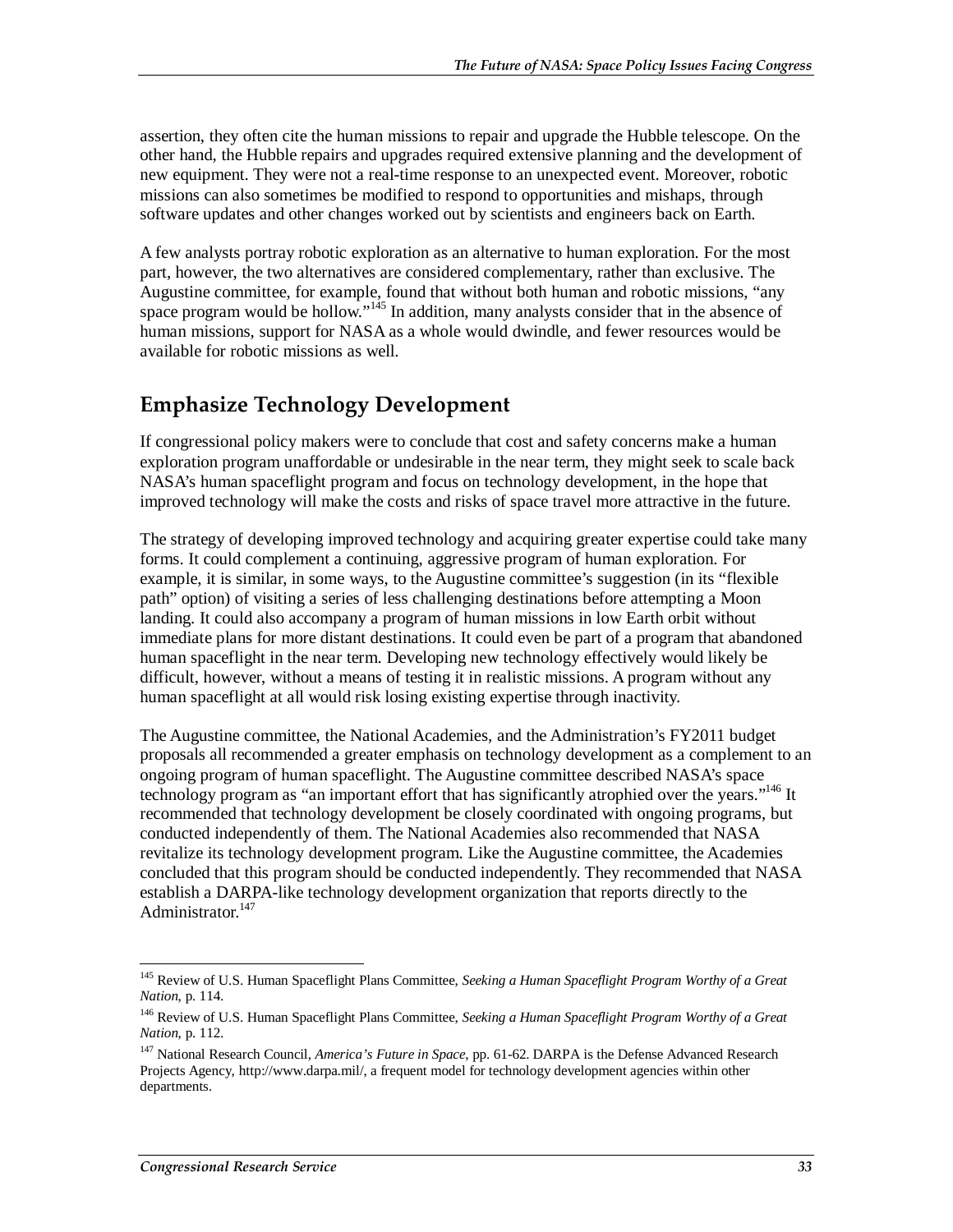# **Other Space Policy Issues**

In addition to the programmatic and prioritization issues that are the main focus of this report, NASA faces some cross-cutting challenges, such as acquisition and financial management, and issues involving its relationships with other agencies and the commercial space launch industry.

## **NASA Acquisition and Financial Management**

Since 1990, the GAO has identified acquisition management at NASA as a high-risk area for the federal government.<sup>148</sup> Although a 2009 update noted that "NASA has made a concerted effort to improve its acquisition management," it also stated that "since fiscal year 2006, 10 out of 12 ... major development projects in implementation exceeded their baseline thresholds."<sup>149</sup> NASA has issued an improvement plan in response to GAO's finding.<sup>150</sup> In the NASA Authorization Act of 2005, Congress established requirements for baselines and cost controls.<sup>151</sup> These requirements include additional reviews of any program that appears likely to exceed its baseline cost estimate by 15% or its baseline schedule by six months and a prohibition on continuing any program that exceeds its cost baseline by 30% unless Congress specifically authorizes the program to continue. These requirements are similar to the Nunn-McCurdy cost-containment requirements for the Department of Defense.

In November 2008, the NASA Inspector General identified financial management as one of NASA's most serious challenges.<sup>152</sup> The Inspector General's report found continuing weaknesses in NASA's financial management processes and systems, including its internal controls over property accounting. It noted that these deficiencies have resulted in disclaimed audits of NASA's financial statements since FY2003, largely because of data integrity issues and a lack of effective internal control procedures. According to the report, NASA has made progress in addressing these deficiencies, but the FY2008 audit of its financial statements showed that deficiencies still exist. The FY2009 audit was again disclaimed.<sup>153</sup>

In the conference report on the Consolidated Appropriations Act, 2010 (H.Rept. 111-366), Congress expressed its continuing concern about NASA's

pattern of lax fiscal management and oversight, ranging from the administration of enhanced use lease receipts, insufficient evidentiary support for amounts in NASA's budget execution data, improper execution of its authority in the construction program, and increasing numbers of contract awards being protested.

<sup>148</sup> Government Accountability Office, *High-Risk Series: An Update*, GAO-09-271, January 2009. As of this 2009 update, GAO listed 27 high-risk areas.

<sup>149</sup> *Ibid.*, p. 77.

<sup>150</sup> National Aeronautics and Space Administration, *NASA Plan for Improvement in the GAO High-Risk Area of Contract Management*, October 31, 2007, updated January 31, 2008, http://www.nasa.gov/pdf/ 270426main\_NASA\_High-RiskCAP-Jan2008Final.pdf.

<sup>151</sup> P.L. 110-422, Section 103.

<sup>152</sup> National Aeronautics and Space Administration, Office of the Inspector General, *NASA's Most Serious Management and Performance Challenges*, November 10, 2008, http://oig.nasa.gov/NASA2008ManagementChallenges.pdf.

<sup>&</sup>lt;sup>153</sup> See House Committee on Science and Technology, Subcommittee on Investigations and Oversight and Subcommittee on Space and Aeronautics, *Independent Audit of the National Aeronautics and Space Administration*, hearing December 3, 2009.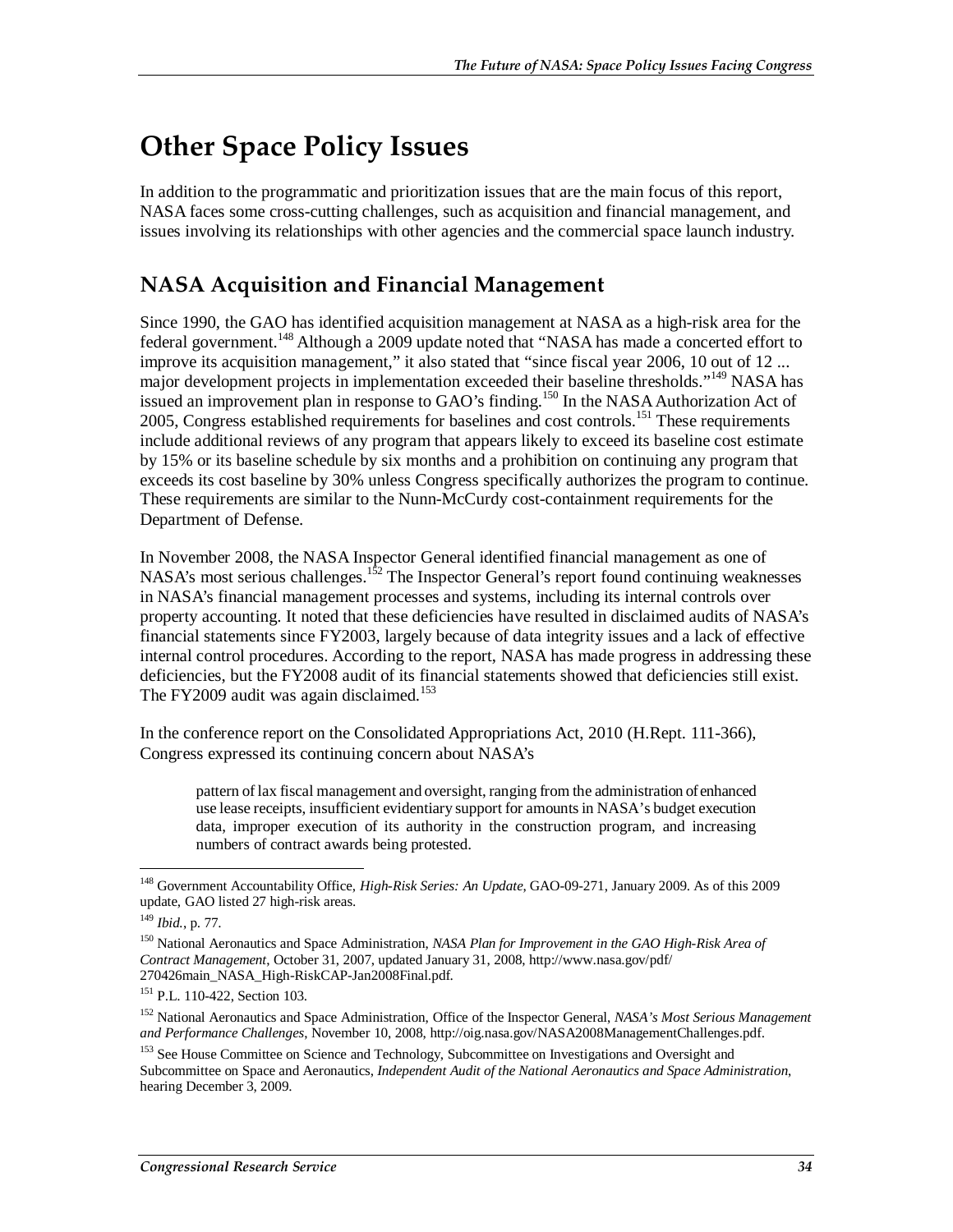### **U.S. Space Policy Governance**

A variety of governmental and nongovernmental organizations help to coordinate and guide U.S. space policy. These include the Office of Science and Technology Policy (OSTP) and the National Science and Technology Council (NSTC), both in the Executive Office of the President, as well as outside advisory groups, such as the NASA Advisory Council,<sup>154</sup> committees of the National Academies,<sup>155</sup> and independent committees such as the Augustine committee.

The National Academies have recommended that the President

task senior executive-branch officials to align agency and department strategies; identify gaps or shortfalls in policy coverage, policy implementation, and resource allocation; and identify new opportunities for space-based endeavors that will help to address the goals of both the U.S. civil and national security space programs.<sup>156</sup>

The Obama Administration has stated that it intends to reestablish the National Aeronautics and Space Council (NASC), "which will report to the President and oversee and coordinate civilian, military, commercial and national security space activities."<sup>157</sup> The NASC was established along with NASA itself by the National Aeronautics and Space Act of 1958 (P.L. 85-568). It was most active during the Kennedy Administration, when it recommended, among other policies, the Apollo program to send humans to the Moon. Some analysts attribute its influence during this period to the fact that it was chaired by Vice President Johnson. The NASC was abolished in 1973, reestablished in 1989 as the National Space Council, then abolished again in 1993, with its functions absorbed into the NSTC.

Some aspects of space policy are documented in a formal presidential statement of national space policy. In 2006, the Bush Administration issued such a statement,<sup>158</sup> replacing a previous one that had been in place for 10 years.<sup>159</sup> The 2006 policy established principles and goals for U.S. civilian and national security space programs and set guidelines for a few specific issues such as the use of nuclear power in space and the hazard of debris in orbit. It defined the space-related roles, responsibilities, and relationships of NASA and other federal agencies, such as the Department of Defense and the Department of Commerce. The Obama Administration issued an updated national space policy in June  $2010$ <sup>160</sup> The new policy reiterates the policy changes proposed in the Administration's FY2011 budget and places new emphasis on international cooperation and development of the commercial space industry.

<sup>-</sup><sup>154</sup> *NASA Advisory Council (NAC)*, http://www.nasa.gov/offices/nac/home/index.html.

<sup>155</sup> Such as the Space Studies Board, http://sites.nationalacademies.org/SSB/index.htm, the Aeronautics and Space Engineering Board, http://sites.nationalacademies.org/deps/ASEB/, and their committees and subcommittees.

<sup>156</sup> National Research Council, *America's Future in Space*, p. 8.

<sup>157</sup> Office of Science and Technology Policy, *Issues: Technology*, http://www.ostp.gov/cs/issues/technology.

<sup>158</sup> National Security Presidential Directive (NSPD) 49, *U.S. National Space Policy*, August 31, 2006, http://www.fas.org/irp/offdocs/nspd/space.html.

<sup>159</sup> Presidential Decision Directive NSC-49/NSTC-8, *National Space Policy*, September 14, 1996, http://www.fas.org/ spp/military/docops/national/nstc-8.htm.

<sup>160</sup> President of the United States, *National Space Policy of the United* States, June 28, 2010, http://www.whitehouse.gov/sites/default/files/national\_space\_policy\_6-28-10.pdf.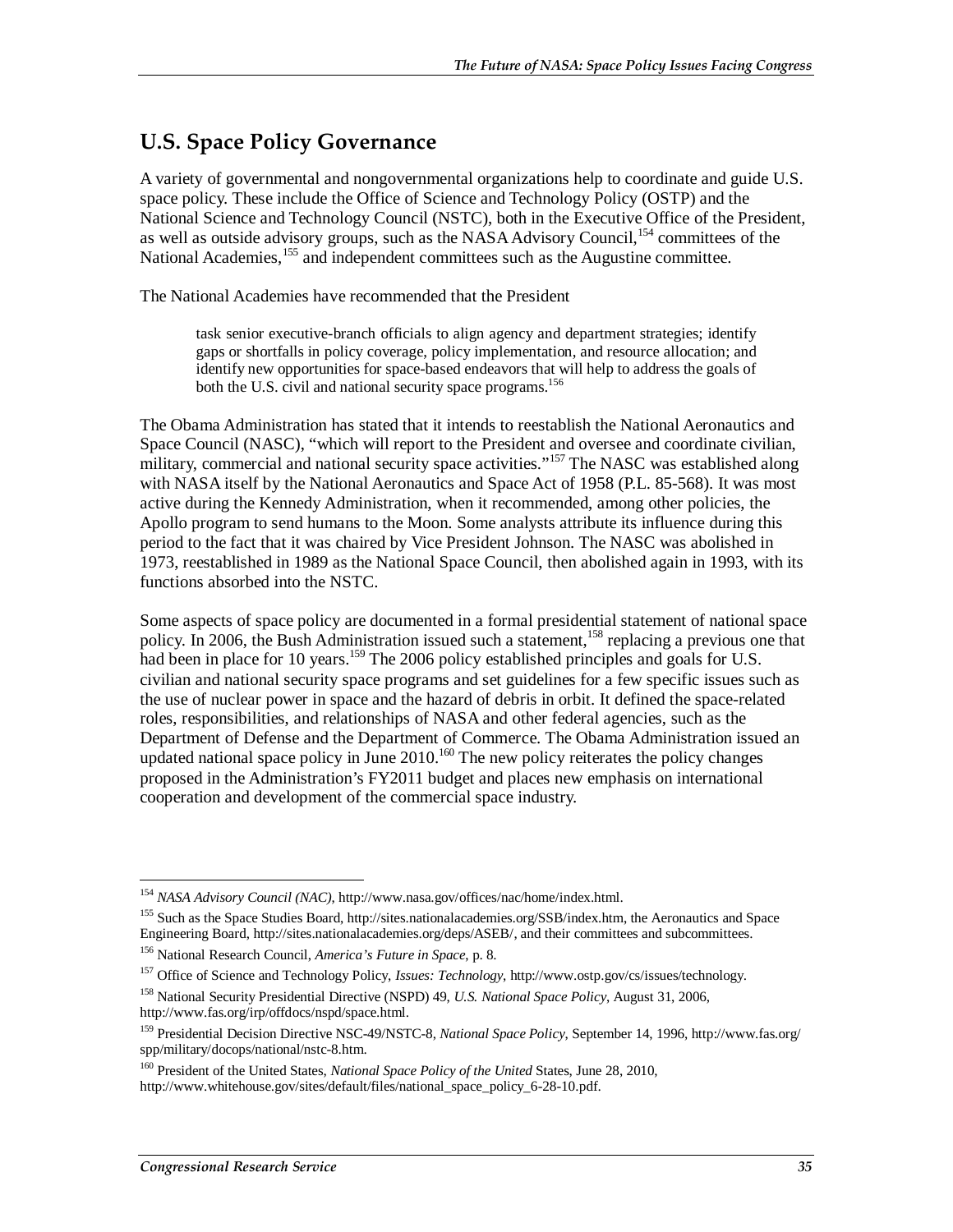### **U.S. National Security Space Programs**

National security space programs, conducted by the Department of Defense (DOD) and the intelligence community, are less visible than NASA, but their budgets are comparable to NASA's. A key issue for them is how to avoid the cost growth and schedule delays that have characterized several recent projects. A shared industrial base and other areas of common concern sometimes result in NASA issues affecting national security programs and vice versa. For example, some policy makers have expressed concern about the impact of the proposed cancellation of Ares I on the industrial base for solid rocket motors used by DOD.<sup>161</sup> Further discussion of national security space programs is beyond the scope of this report.

## **NASA's Relationship with NOAA**

Congressional policy makers have taken a long-standing interest in NASA's relationship with the National Oceanic and Atmospheric Administration (NOAA), which operates Earth observing satellites for weather forecasting and other purposes. The NASA Authorization Act of 2005 mandated the establishment of a joint NASA-NOAA working group; required NASA and NOAA to submit a joint annual report on coordination each February; directed NASA and NOAA to evaluate NASA science missions for their operational capabilities and prepare transition plans for those with operational potential; and directed NASA not to transfer any Earth science mission or Earth observing system to NOAA until a transition plan has been approved and funds have been included in the NOAA budget request.<sup>162</sup> In the NASA Authorization Act of 2008, Congress directed OSTP to develop a process for transitions of experimental Earth science and space weather NASA missions to operational status under NOAA, including the coordination of agency budget requests;<sup>163</sup> mandated a National Academies study of the governance structure for U.S. Earth observation programs at NASA, NOAA, and other agencies, to be transmitted to Congress by April  $2010$ ;<sup>164</sup> and mandated a National Academies assessment of impediments to interagency cooperation on space and Earth science missions, to be submitted to Congress by January 2010.<sup>165</sup>

## **The U.S. Commercial Space Industry**

Industry has long had an important role in both space launch and the development and operation of commercial satellites. Although the commercial satellite launch business has dropped off in recent years, many analysts expect the industry to expand as space tourism develops and NASA begins to rely more on the commercial sector for space transportation.

The prospect of space tourism on commercial vehicles is becoming increasingly likely. With the exception of five suborbital demonstration flights in 2004, private space travel has until now been limited to the purchase of trips to the International Space Station on Russian Soyuz spacecraft. A

<u>.</u>

<sup>161</sup> For example, see William Matthews, "Sen. Says Solid Rocket Motor Costs Will Double, Navy Disagrees," *Defense News*, March 17, 2010.

<sup>&</sup>lt;sup>162</sup> P.L. 109-155, Section 306.

<sup>163</sup> P.L. 110-422, Section 204.

<sup>&</sup>lt;sup>164</sup> P.L. 110-422, Section 202. As of July 2010, this study had not yet begun. (Personal communication, National Academies staff, July 8, 2010.)

<sup>&</sup>lt;sup>165</sup> P.L. 110-422, Section 507. As of July 2010, this study was expected to be completed in Summer or Fall 2010. (Personal communication, National Academies staff, July 8, 2010.)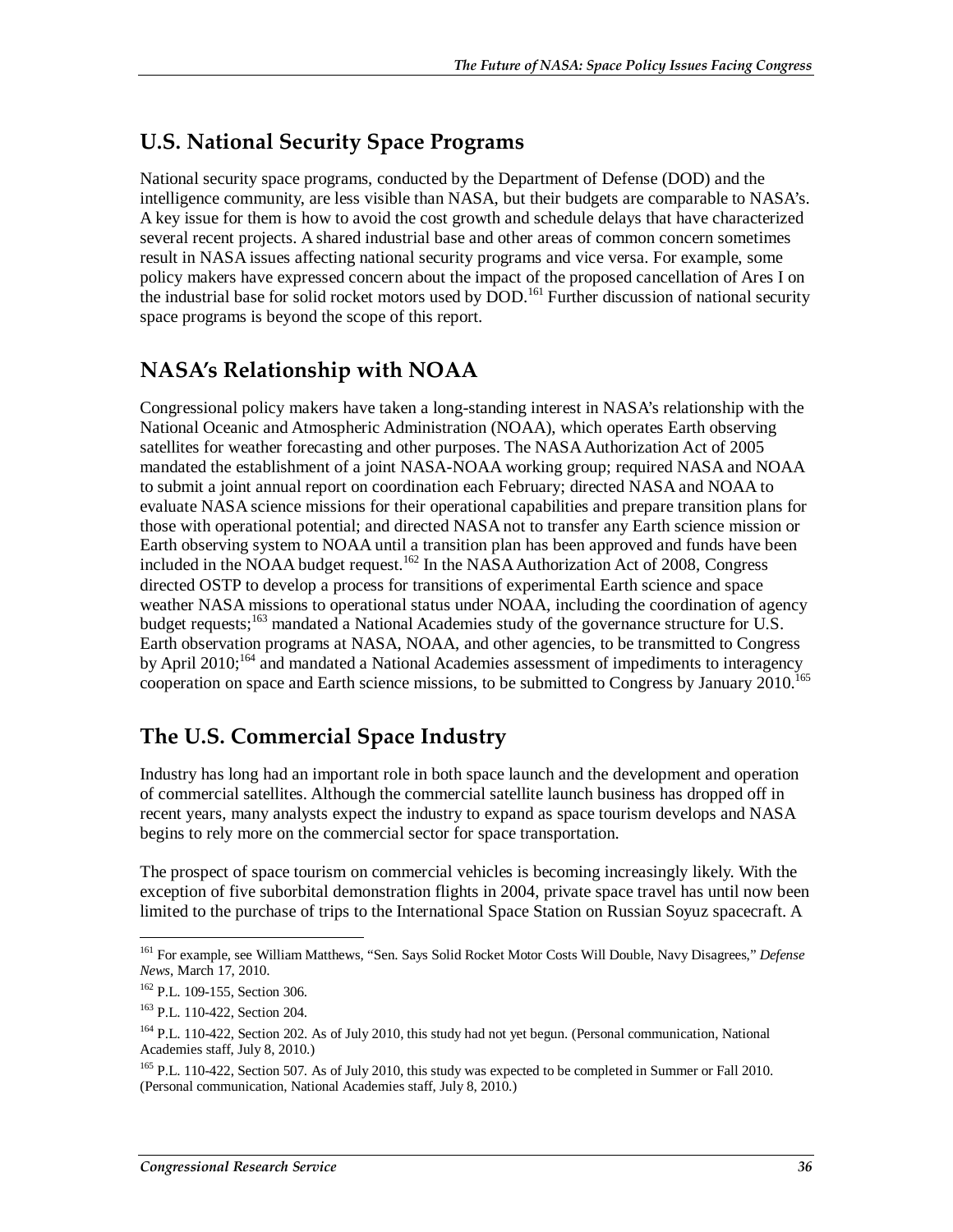number of commercial companies are now developing reusable spacecraft to carry private individuals on short-duration flights into the lower reaches of space. Concurrently, several companies and states are developing spaceports to accommodate anticipated increases in commercial space launches. The safety of commercial space launches, spaceports, and space tourism are regulated by the Federal Aviation Administration (FAA). According to the GAO, the FAA faces a number of challenges in commercial space regulation, including maintaining sufficient space expertise to conduct proper oversight, avoiding conflicts between its regulatory and promotional roles, and integrating spacecraft into the air traffic control system.<sup>166</sup>

Export control regulations administered by the Department of State under the International Traffic in Arms Regulations (ITAR) have often been a concern for this industry. The regulations limit the export of satellites and related components because of the potential for their use in military systems. In order to expand opportunities for U.S. industry, some analysts and policy makers have advocated transferring the regulation of these technologies from ITAR to the Export Administration Regulations administered by the Department of Commerce.<sup>167</sup> In April 2010, following an interagency review, the Administration proposed a number of changes in the U.S. export control system, including the establishment of a single licensing agency.<sup>168</sup>

The development of commercial vehicles for cargo flights to the space station, and possibly to provide NASA with crew launch services into low Earth orbit, is discussed elsewhere in this report.

# **Legislation in the 111th Congress**

Appropriations for NASA are provided in the Commerce, Justice, Science (CJS) appropriations bill. For more information on FY2011 appropriations legislation, see CRS Report R41161, *Commerce, Justice, Science, and Related Agencies: FY2011 Appropriations*.

For FY2010, the CJS bill was passed by the House and Senate as H.R. 2847. For final passage, it was included in the Consolidated Appropriations Act, 2010 (P.L. 111-117). For more information about FY2010 NASA appropriations, see CRS Report R40644, *Commerce, Justice, Science, and Related Agencies: FY2010 Appropriations*. Regarding the FY2010 appropriations provision discussed above under "Congressional and Public Reaction," H.R. 5614 would require expenditure of appropriated FY2010 Constellation funds on the Constellation program, without terminating or descoping contracts, and S. 3180 would prohibit the use of the Anti-Deficiency Act (31 U.S.C. 1341) as the basis for terminating or eliminating a Constellation contract, program, project, or activity.

<sup>166</sup> Government Accountability Office, *Commercial Space Transportation: Development of the Commercial Space Launch Industry Presents Safety Oversight Challenges for FAA and Raises Issues Affecting Federal Roles*, GAO-10- 286T, December 2, 2009, http://www.gao.gov/new.items/d10286t.pdf.

<sup>167</sup> For more on this issue, see CRS Report RL31832, *The Export Administration Act: Evolution, Provisions, and Debate*, by Ian F. Fergusson; and Department of Commerce and Federal Aviation Administration, *Introduction to U.S. Export Controls for the Commercial Space Industry*, October 2008, http://www.faa.gov/about/office\_org/ headquarters\_offices/ast/media/Intro%20to%20US%20Export%20Controls.pdf.

<sup>&</sup>lt;sup>168</sup> The White House, Office of the Press Secretary, "Fact Sheet on the President's Export Control Reform Initiative," April 20, 2010, http://www.whitehouse.gov/the-press-office/fact-sheet-presidents-export-control-reform-initiative.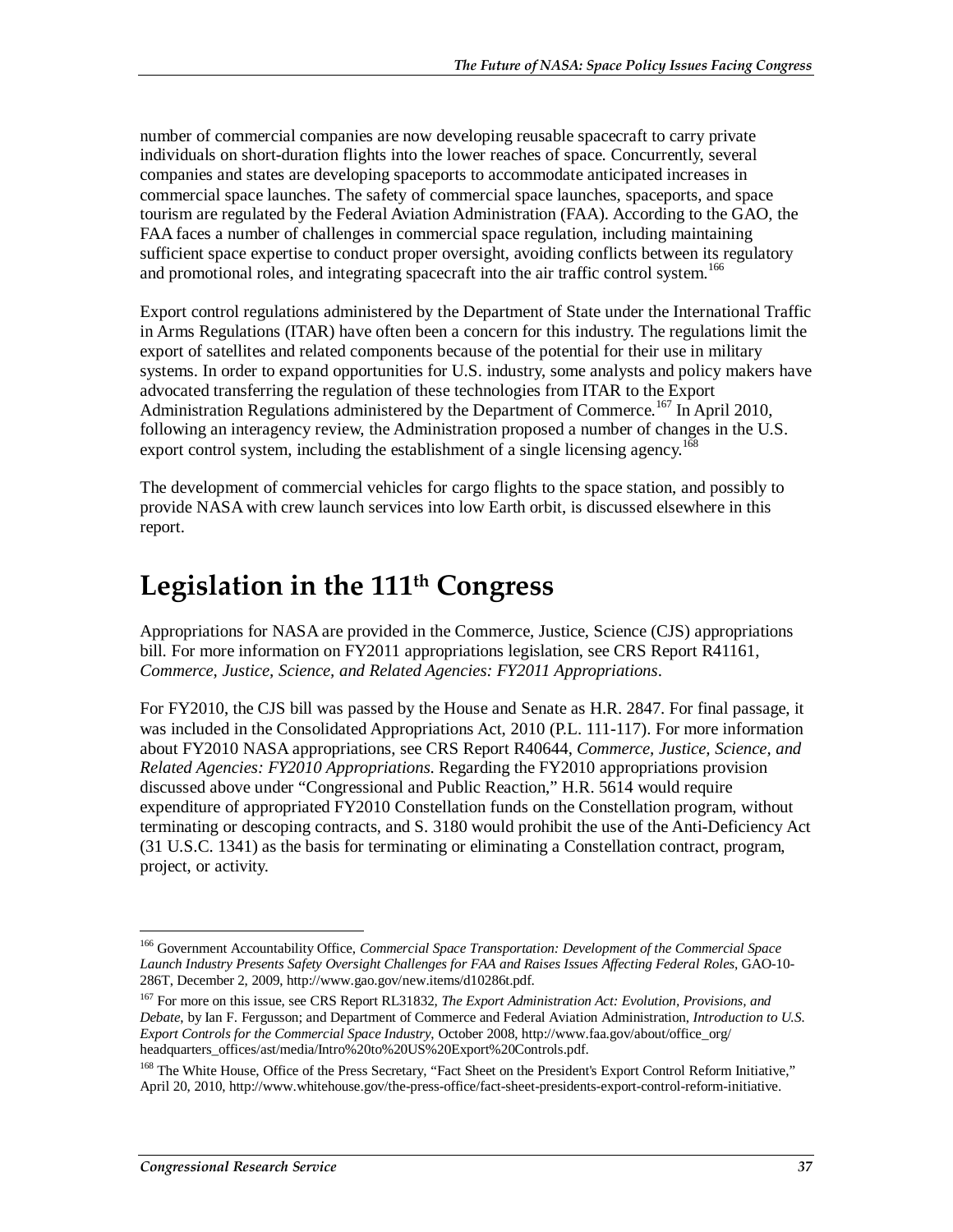For FY2009 NASA appropriations legislation during the  $111<sup>th</sup>$  Congress, including passage of the American Recovery and Reinvestment Act of 2009 (P.L. 111-5) and the Omnibus Appropriations Act, 2009 (P.L. 111-8), see CRS Report RL34540, *Commerce, Justice, Science and Related Agencies: FY2009 Appropriations*.

As noted at the beginning of this report, the  $111<sup>th</sup>$  Congress is widely expected to act on a comprehensive NASA authorization bill. No such bill has yet been introduced in either chamber. In June 2010, the chairman of the Senate authorizing subcommittee provided an outline of provisions likely to appear in a planned Senate bill.<sup>169</sup> Bills addressing specific topics have been introduced in both chambers. For example, H.R. 4804 and S. 3068 would extend the space shuttle and ISS programs, provide for the development of a National Space Transportation system, and authorize appropriations for certain NASA programs; H.R. 1962 would extend the space shuttle program to 2015; H.R. 3819 would extend the current third-party liability indemnification for commercial launch services companies; and H.R. 3853 would authorize grants to university consortia to establish centers in conjunction with NASA and industry.

# **Summary of Major Issues for Congress**

In conclusion, the major space policy issues facing Congress include the following:

- Is there a national consensus for human exploration beyond Earth orbit, despite the inherent risks and the substantial cost?
- If so, what destination or destinations should NASA's human exploration program explore? Should the Moon remain the target, as under current plans? Should there be a graduated sequence of targets as proposed by the Administration and outlined in the Augustine committee's "flexible path" option?
- If human exploration beyond Earth orbit is too costly or too dangerous, should NASA focus its efforts on human missions in Earth orbit, robotic exploration, technology development, other activities such as science and aeronautics, or some combination of these?
- Should the space shuttle program be terminated in early 2011 as currently planned? If so, how should the transition of the shuttle workforce and facilities be managed? If the shuttle program is to be extended, what actions are needed to ensure the safety of its crews, and what impact will its continuing cost have on the availability of funds for other NASA programs?
- Should U.S. use of the International Space Station continue past its currently planned termination at the end of 2015? If so, what impact will the additional cost have on the availability of funds for other NASA programs? If not, when and how should the International Space Station be deorbited?
- Are the currently planned Orion and Ares vehicles the best choices for delivering astronauts and cargo into space? Could commercial services take the place of Orion and Ares I for launching humans into low Earth orbit, as proposed by the

<sup>&</sup>lt;sup>169</sup> Sen. Bill Nelson, letter to Sen. Mikulski, June 14, 2010, http://blogs.orlandosentinel.com/news\_space\_thewritestuff/ files/2010/06/BN\_letter\_to\_BAM\_061410.pdf.